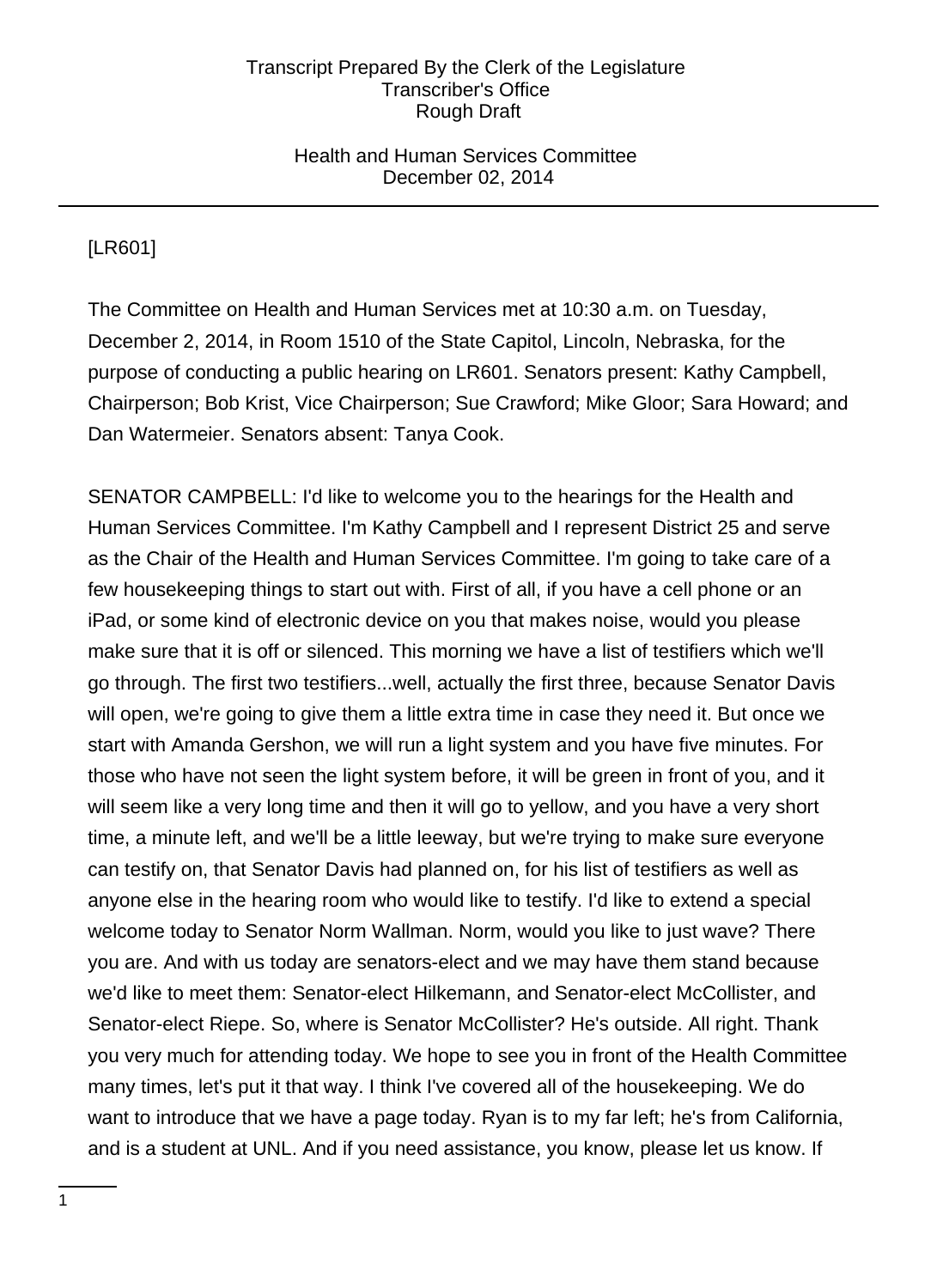# Health and Human Services Committee December 02, 2014

you're testifying, please complete one of the orange...bright orange sheets on either side, so that we can make sure that it is spelled correctly for the record. We will ask you when you come forward to testify to identify yourself, state your name, and then spell it for the people who transcribe. Senator Schumacher is making his way into the room. Thank you for coming. As is our practice in Health and Human Services Committee, we do self-instructions here, so I'll start on my far right.

SENATOR WATERMEIER: Senator Watermeier from Syracuse, District 1.

SENATOR HOWARD: Senator Sara Howard. I represent District 9 in midtown Omaha.

SENATOR KRIST: Bob Krist, District 10, northwest Omaha and Bennington.

MICHELLE CHAFFEE: I'm Michelle Chaffee. I serve as the legal counsel.

SENATOR GLOOR: Mike Gloor, District 35, Grand Island.

SENATOR CRAWFORD: Sue Crawford, District 45, which is eastern Sarpy County, Bellevue and Offutt.

BRENNEN MILLER: Brennen Miller. I serve as Clerk.

SENATOR CAMPBELL: And for many of the regulars who come to the Health and Human Services Committee, this is Michelle Chaffee's last day with us. She is going to become...I could have many comments about this, but she is going to become the public guardian which was passed in the legislation last session. If I had known she would be the person, I would have voted no consistently. (Laughter) It is sad for us to lose Michelle because she has been an integral part of developing extensive good policy over the last five years, so we really appreciate it. (Clapping)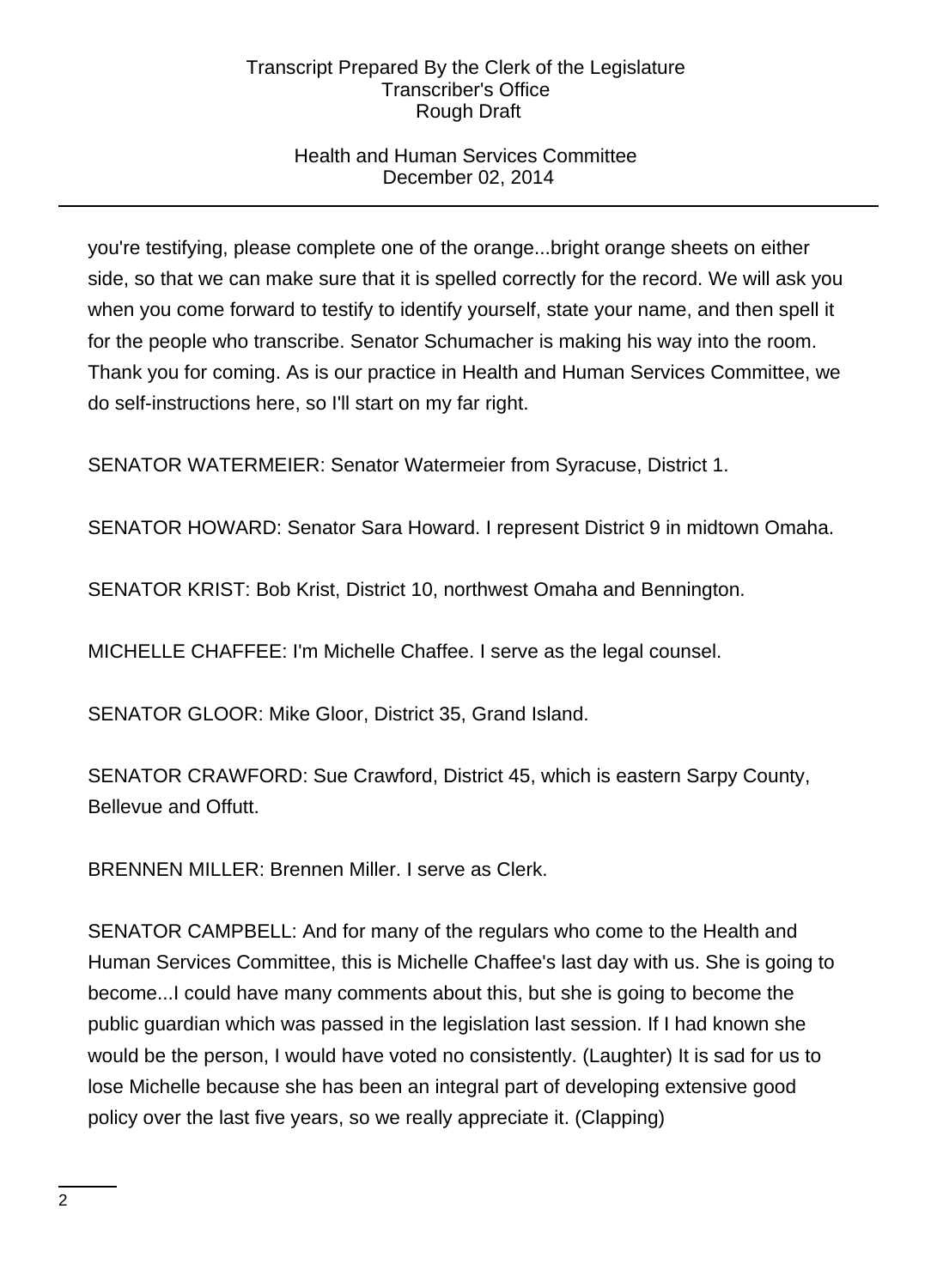## Health and Human Services Committee December 02, 2014

MICHELLE CHAFFEE: Thank you. It's been my privilege.

SENATOR CAMPBELL: She's here until the end of the week, so we're working her very hard this last week. With that, we will open the public hearing today on LR601, Senator Davis' legislative resolution, which is an interim study to examine the impact of implementing and the impact of failing to implement Medicaid expansion in Nebraska. Welcome, Senator Davis.

SENATOR DAVIS: (Exhibit 1) Thank you, Senator Campbell. Good morning, committee members. I am Al Davis, A-l D-a-v-i-s, and I represent the 43rd Legislative District. Today, I'm introducing LR601. The resolution was offered to study the fiscal impact of implementing or failing to implement Medicaid expansion in Nebraska. We know the Legislature took up this policy issue in 2013 with LB577 and continued with consideration of LB887 in the 2014 legislative session. Fiscal analyst Liz Hruska will follow me to brief us on the fiscal impact of LB887. First, it is important to say that the Affordable Care Act, which while not perfect, did try to solve a very significant problem in the United States--the lack of insurance among a large number of residents of the nation, and the resulting cost shifting to those with insurance by providers who had no other recourse but couldn't turn people away on humanitarian grounds. The problem of the uninsured has driven healthcare costs for years. Without arguing over the rightness or wrongness of the ACA, Nebraska's decision to forgo Medicaid expansion has resulted in real significant losses to the state's hospitals, doctors, and providers. The state has forgone \$930,000 per day--per day--in federal reimbursement dollars which equals \$10.75 per second; \$10.75 per second in federal reimbursement dollars which would help Nebraska's weakest and most vulnerable residents. A pragmatic individual would not think twice about accepting these dollars which will help 54,000 individuals who are working Nebraskans but who fall in the Medicaid gap--people like one of my constituents who suffered from colon cancer and lost her insurance but could not buy additional insurance through the federal exchange because she fell in the poverty gap, a gap created by the unintended decision made by the U.S. Supreme Court to not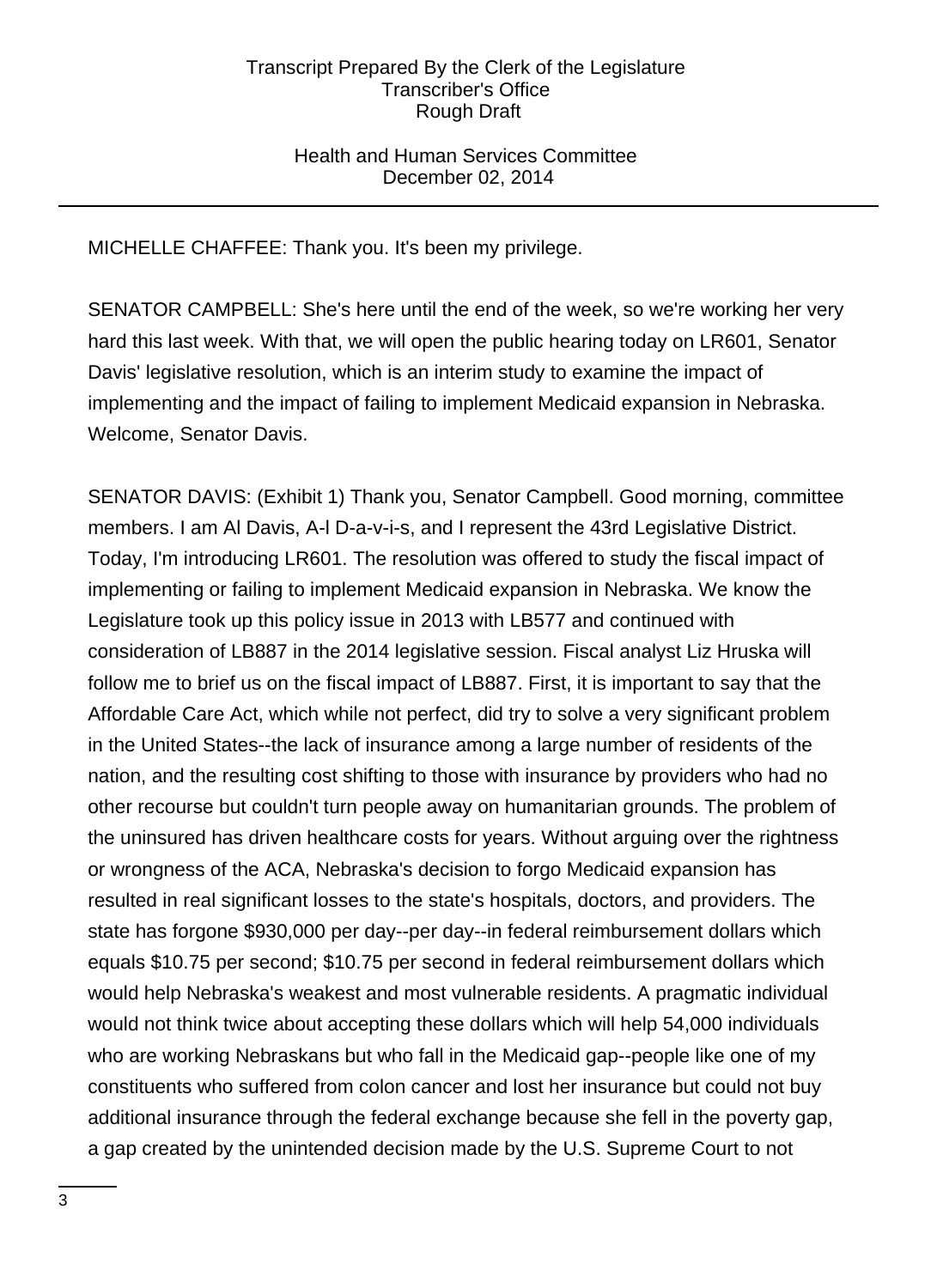### Health and Human Services Committee December 02, 2014

require Medicaid expansion in all states. Unfortunately, implementation of the ACA became a political football in which about half the states adopted the program and the other half did not. But who is paying the price for not adopting Medicaid expansion? The poor, the vulnerable, the providers, but also the state, the employers, and the community in general as costs percolate out across the region. During the interim, legislative staff and subject matter experts reviewed the hidden costs, or unintended consequences, if you will, for our state and local communities as the Legislature prepares to consider again the issue of Medicaid expansion for newly eligible individuals under the Patient Protection and Affordable Care Act. No matter the specific design of the Medicaid expansion plan, eligible Nebraska residents will be individuals age 19 through 65 with incomes between zero and 133 percent of the federal poverty limit who do not currently qualify for Medicaid. These Nebraskans are working people who earn minimum wage or slightly more, and have no access to or cannot afford to pay for healthcare benefits. When they are sick, they may not seek medical treatment, or they may be denied treatment because they are uninsured. They may come to work while sick and infect others around them. Without treatment their condition will likely worsen and they might miss work days, lose income or even risk the loss of a job. Reduced or lost income would certainly compromise the ability of these low-income individuals and families to pay for even the most basic needs such as housing, food, utilities, clothing, and transportation. The inability to pay bills shifts the financial burden of the uninsured or underinsured to merchants like landlords, car dealers, grocery stores, utility companies, and retailers of all kinds. If a manageable illness becomes chronic due to lack of prompt medical attention, it can quickly become a series of life threatening conditions for which the individual in question is likely to seek emergency care from the nearest hospital. Medical care for the critically ill person then becomes the responsibility of our already compromised medical community, and the Nebraskans who are insured by and pay for policies that provide reimbursement rates high enough to cover some of the cost of care provided to the uninsured or the underinsured. For our uninsured and underinsured population, illness resulting in reduced wages or a possible job loss, combined with mounting medical bills, can lead to a bankruptcy filing. As with reduced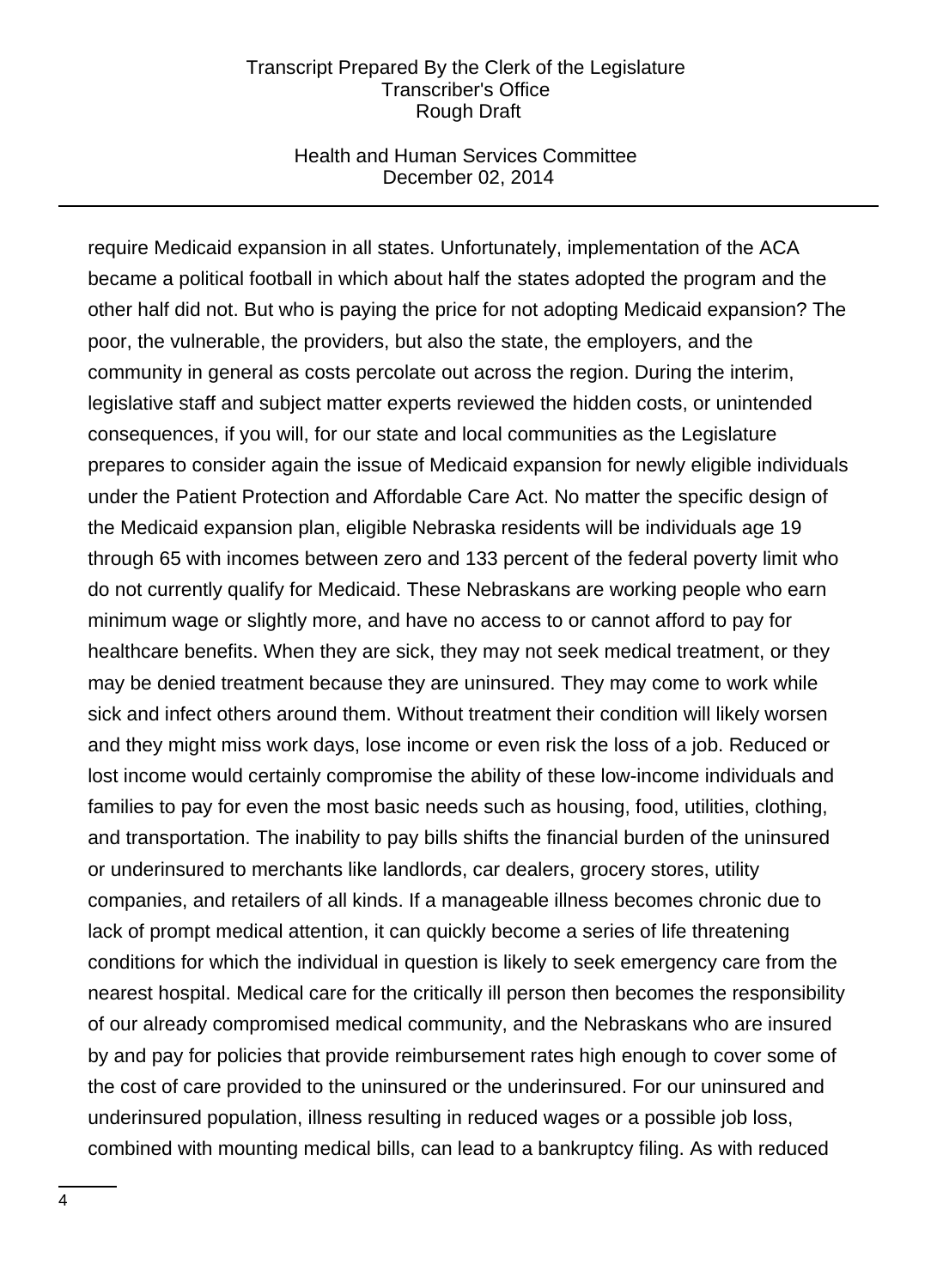### Health and Human Services Committee December 02, 2014

wages or the loss of a job due to untreated medical conditions, bankruptcy takes a serious toll on the affected individual or family, but it also has a direct impact on the businesses to which the bankruptee owes a debt. I've often heard that divorce is a financial disaster for both parties in a marriage. Uninsured individuals with massive medical debt are just as much a financial disaster for the families as assets disappear, credit ratings fall, and the family resources and opportunities become more and more limited. Prior to bankruptcy, there is a lengthy period of late payments, nonpayments, and the like. Just before the end, most debt is sold for pennies on the dollar to debt compactors who pursue the debtor in court to collect bad debt. In visiting with a collection agency, I learned that almost 100 percent of the bankruptcy debt they handle is largely medical debt, and often the amount is less than \$500. The largest such debt at that agency was over \$80,000 with assets accessible to the collection agency of less than \$2,000. The scope of bankruptcy, which is difficult to measure, extends widely across a community. Medical bankruptcy doesn't just affect the doctor, pharmacy, or hospital, although they bear a significant portion of the cost of bankruptcy. If the individual taking bankruptcy has a home, the bank or lender is affected as the individual falls into default. The car dealer who has leased or sold a new car to the individual pays a price for repossessing the car, which the bankrupt person can no longer afford. Many individuals try to avoid bankruptcy and continue to work on paying their debts until they are overwhelmed. Medical bills are often charged on credit cards, so the bankruptcy drives costs for banks offering those cards and drives up the rate for the rest of society. In many of Nebraska's small towns, merchants extend credit at the grocery store, the gas station, or the local restaurant, and carry that debt themselves, so the bankruptcy affects that bottom line too. My point is that medical bankruptcy causes hardship all across a community, but it is often the only choice for many of Nebraska's uninsured who are unfortunate enough to become sick. Today, Nebraska Appleseed staff will present information gleaned from bankruptcy filings in three Nebraska counties. This information clearly shows medical bills account for a noticeable amount of the overall debt that is discharged through bankruptcy. The data from the three counties that were studied are undoubtedly reflective of what can be found across the rest of the state. My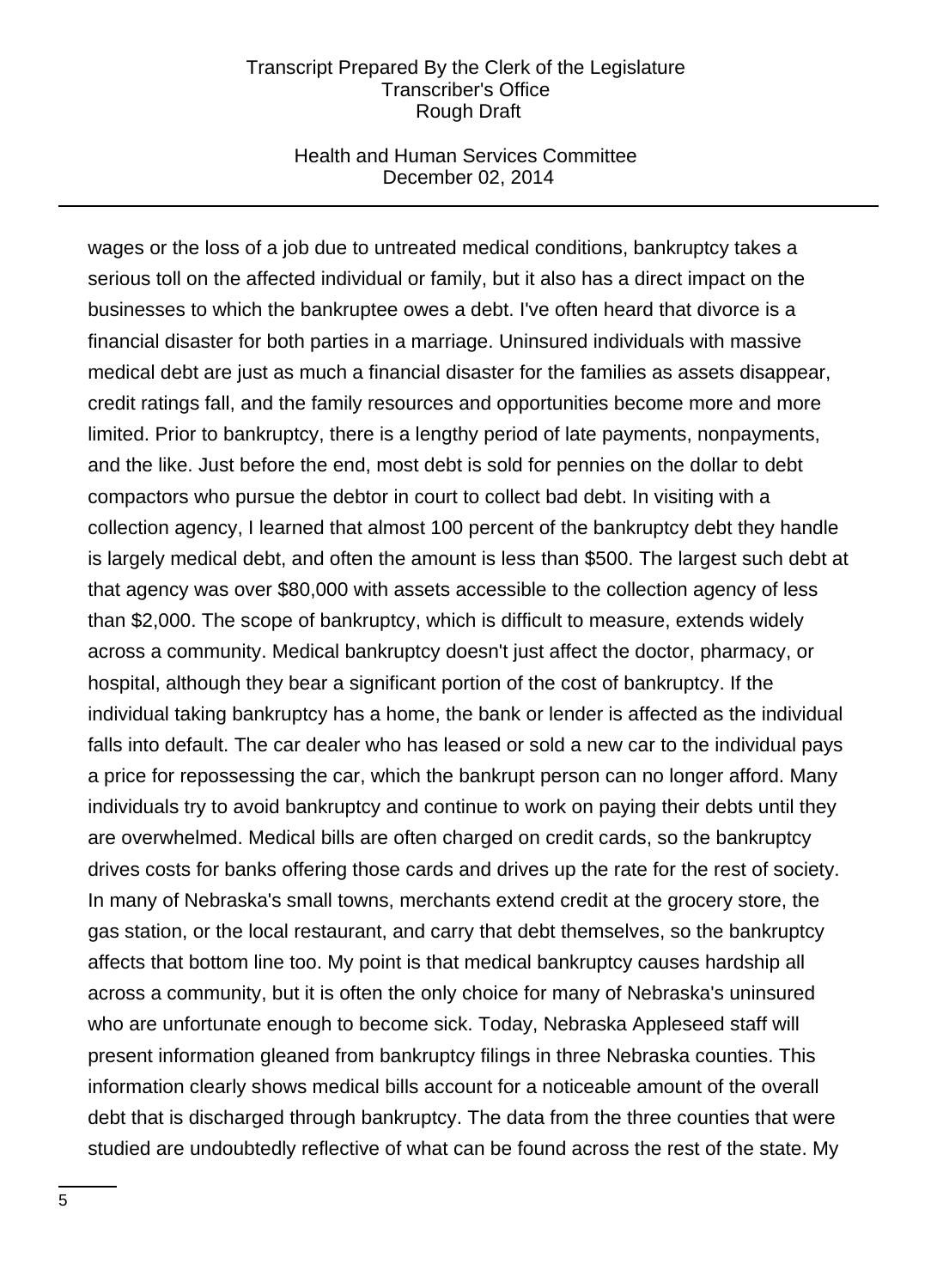### Health and Human Services Committee December 02, 2014

office contacted three major credit card companies to request information about credit spending for medical services in Nebraska. Visa offered the most interesting response. For the period from January 1 through September 30, 2014, Visa credit payment volume in Nebraska totaled \$4,905,347,599.06. Quite a mouthful there. (Laughter) Of this total, \$188,910,361.05, or 3.85 percent, was for healthcare merchants in this state. Healthcare consisted of ambulance services; hearing aid sales and service; orthopedic goods; etcetera, etcetera. Drug store and pharmacy charges were categorized separately and totaled \$59,995,225.81, or 1.22 percent of their total. How is this debt discharged when it becomes part of a bankruptcy action? We asked that question, but the companies could not really give us a good solid answer because the answer they gave us was oftentimes the debt is accumulated in January, but the person doesn't really end up defaulting until March or April or maybe the following fall, so it's hard to generate and guess at how much that debt actually is still due since other payments are going on. We have populations such as inmates in correctional facilities who are eligible for healthcare services while incarcerated through the state, but who will likely fall into a gap when they are paroled. While in custody at the State Penitentiary, Nebraska must pay the individual's medical costs. These same inmates, if requiring healthcare outside the prisons, would be eligible for Medicaid expansion dollars if they were taken to the Nebraska Heart Hospital, say, for open heart surgery. But without Medicaid expansion, Nebraska must pay those charges. Further, many inmates have extensive and expensive medical treatment issues which require expensive medications. Once released to the street, these people are not Medicaid eligible and will not receive the medications they require at an affordable rate. Whether that be blood pressure medication or medication to treat a bipolar disorder, it is likely these individuals will move off their medications. In the case of the bipolar individual, it might be probable that he will be a repeat offender, and the individual lacking blood pressure medications may end up disabled from a stroke and spend the remainder of his life as a dual eligible resident of a nursing home. Wellness pays dividends which are unseen by society. Does the loss of medical care for the new or preexisting condition such as Hepatitis C, which is extremely expensive to treat, create an increasing burden on the medical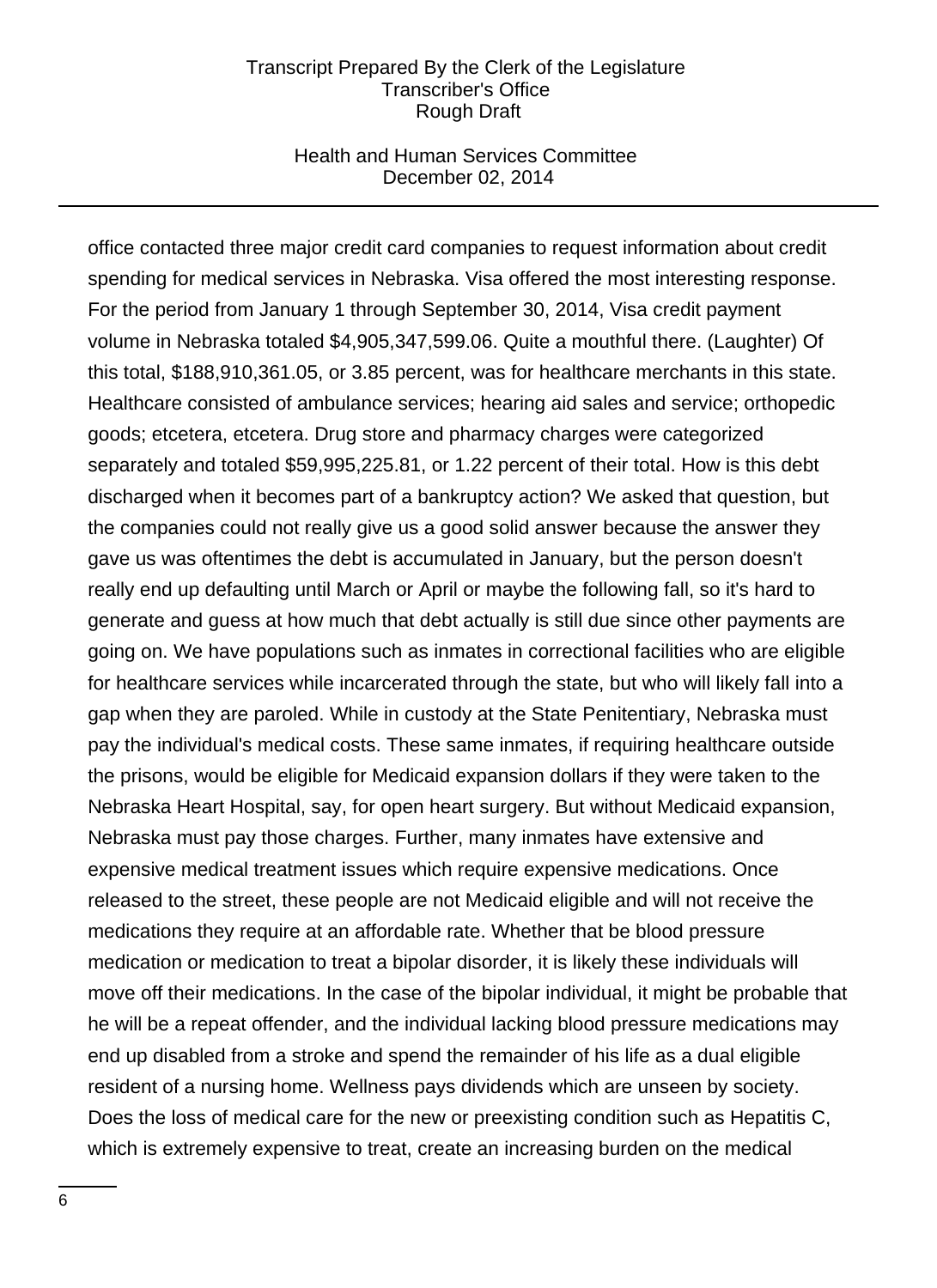## Health and Human Services Committee December 02, 2014

communities which serve the parolees? Undoubtedly, it does. It is possible that the loss of medical care, especially for mental health conditions, increases recidivism rates. It certainly is. We need to learn more about how our veteran population is impacted by gaps in the healthcare services that are available to them. Most of us assume that all veterans receive comprehensive medical care through the U.S. Veterans Administration. This morning we will hear a report that will indicate that some veterans in this state would be eligible for healthcare through a Medicaid expansion program. As this committee and the entire legislative body consider how the next Medicaid expansion model should be designed, we should remember that we all pay federal taxes that support the Affordable Care Act and would support an expansion program if this state finally decides to move in that direction. We should think about employers with multiple employees who will pay penalties if we do not have an expansion plan. We should consider whether or not an entrepreneur, deciding where to locate a new business, might turn away from Nebraska and select instead a state where a Medicaid expansion plan is already in place as a better location for their new investment. And we really need to consider a copay component for a 2015 version of Medicaid expansion. There really is some truth in the adage that the value of a product is lessened if it is provided at no cost. I would be happy to answer any questions. However, individuals with data, as well as anecdotal information about this issue, are here today to provide information to be considered as a Medicaid expansion plan is crafted for the 2015 session. One final comment I'd like to make. The average individual making minimum wage in Nebraska brings around \$1,300 per month before deductions are taken. Nebraska senators bring in \$1,000 per month before expansion. I believe that if Nebraska's 49 senators were forced to live on their \$1,000 a month, each and every one of them would look at the Affordable Care Act and Medicaid expansion as something which is incredibly valuable and something which we must adopt. Thank you. [LR601]

SENATOR CAMPBELL: Thank you, Senator Davis. Questions from the senators? I know you will be here to the end, so we may see if you want to close with any other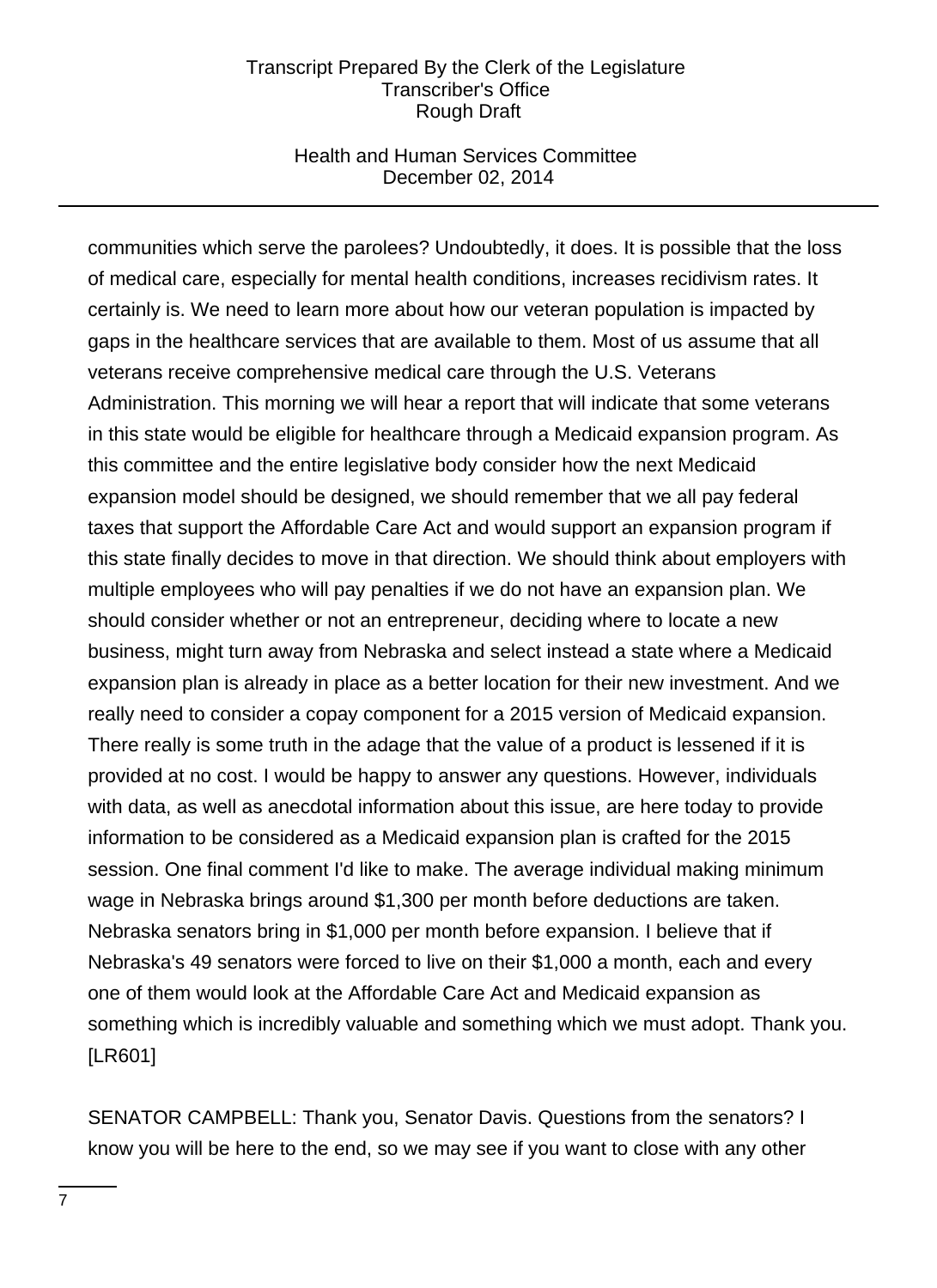Health and Human Services Committee December 02, 2014

information. Thank you. [LR601]

SENATOR DAVIS: Thank you. [LR601]

SENATOR CAMPBELL: Our first testifier this morning is James Goddard. Oh, no, sorry, first testifier...that is not James Goddard. (Laughter) Sorry, is Liz Hruska, who is the fiscal analyst with the Fiscal Office of the Legislature. So, welcome. [LR601]

LIZ HRUSKA: (Exhibit 2) Good morning, Senator Campbell and members of the Health and Human Services Committee. My name is Liz Hruska, L-i-z, last name is H-r-u-s-k-a. As Senator Campbell mentioned, I'm with the Legislative Fiscal Office; and as always, it's always a pleasure to brief before this committee. I seem to be a regular here, and Senator Davis had asked me to review the fiscal impact of LB887, which was introduced last year. As I'm sure you're all aware, LB887 required a waiver to expand Medicaid. A federal waiver requires that budget neutrality, so the cost to the federal government cannot exceed what it would have otherwise cost if we just did regular Medicaid expansion. So the purposes of our fiscal note, my fiscal note, we assumed the waiver cost over time would be equal to or less than regular Medicaid expansion, so we basically projected the cost of Medicaid, regular Medicaid expansion. In order to gain approval, it would have to be budget neutral and that would require an actuarial study. The waiver had two components. One was when Medicaid coverage, and that was for individuals with incomes less than 100 percent or those who are either medically fragile or have exceptional Medicaid conditions, and they would basically receive Medicaid, regular Medicaid coverage. The other component was marketplace coverage, and that was for individuals with incomes above 100 percent and below 133 percent of federal poverty. And they would be eligible to...for premiums paid by Medicaid to either purchase a qualified plan on the health exchange or their employer's sponsored health insurance. And WIN participations, Wellness in Nebraska, that's what WIN stands for, with incomes above 50 percent of federal poverty, would be required to contribute 2 percent of their monthly income towards coverage. However, the assessment would be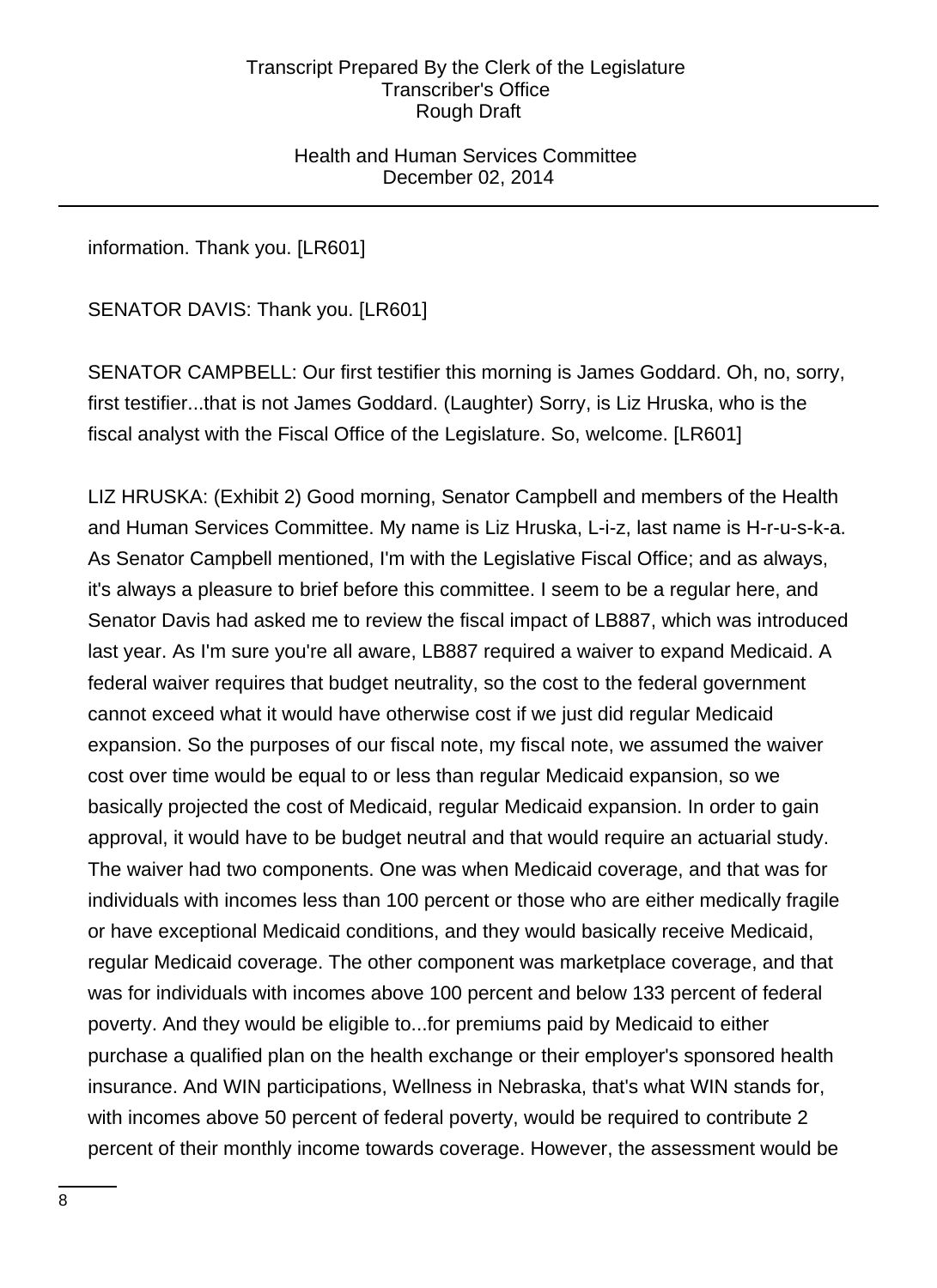### Health and Human Services Committee December 02, 2014

waived for those who complete required preventative care and also engaged in Wellness activities. As I had stated in the fiscal note before, there's a great deal of uncertainty in projecting the cost for Medicaid expansion. This is not a population that was covered previously and so there needs to be assumptions made regarding their behavior as to whether or not they would participate, when they might participate, what their health status would be, and what their decisions are regarding to continuing health insurance coverage or opting for Medicaid. I'm not going to go through all the numbers. You do have a chart here, but I will kind of follow the chart down as far as the cost centers for Medicaid expansion. And the first is the administrative costs, the nonlabor administrative costs, and we used the same process to calculate the cost. It was \$200 per estimated eligible enrollee that the Milliman report, which the Department contracted for, used. The application costs were the same as those projected by the department. As you can see, a waiver has additional up-front costs that regular Medicaid expansion would not. My assumption is that there would be savings down the road that would cover those up-front costs and we would still meet the budget neutrality provisions of the waiver. Additionally, there would be contract costs and IT costs. As far as the aid portion, the federal match rate started at 100 percent on January of this year, and over time it's phased down to 90 percent by the year 2020. And so the further out we go, the less our federal match is, but then at 2020 it levels off at 90 percent. In the fiscal note, we did projections beyond the current biennium for two reasons. One was the change in the FMAP over time and the other was the assumption that over time participation rates would increase. So we wanted to give a total picture to the senators over time. The Department of Health and Human Services, as I had mentioned earlier, contracted with Milliman, and in 2013, they provided two projections. One was full participation which they state would be assuming 80 percent of all eligible participants, or all eligible persons would apply for and utilize services and their midrange, which they projected to be 56 to 64 percent for childless adults and parents, and 38 to 56 percent for insurance switchers. In their report they say that although they provided the full participation scenario, they did not expect full enrollment to occur. The Legislative Fiscal Office, I had assistance from my Deputy Director, Tom Bergquist. We also studied the ACA and the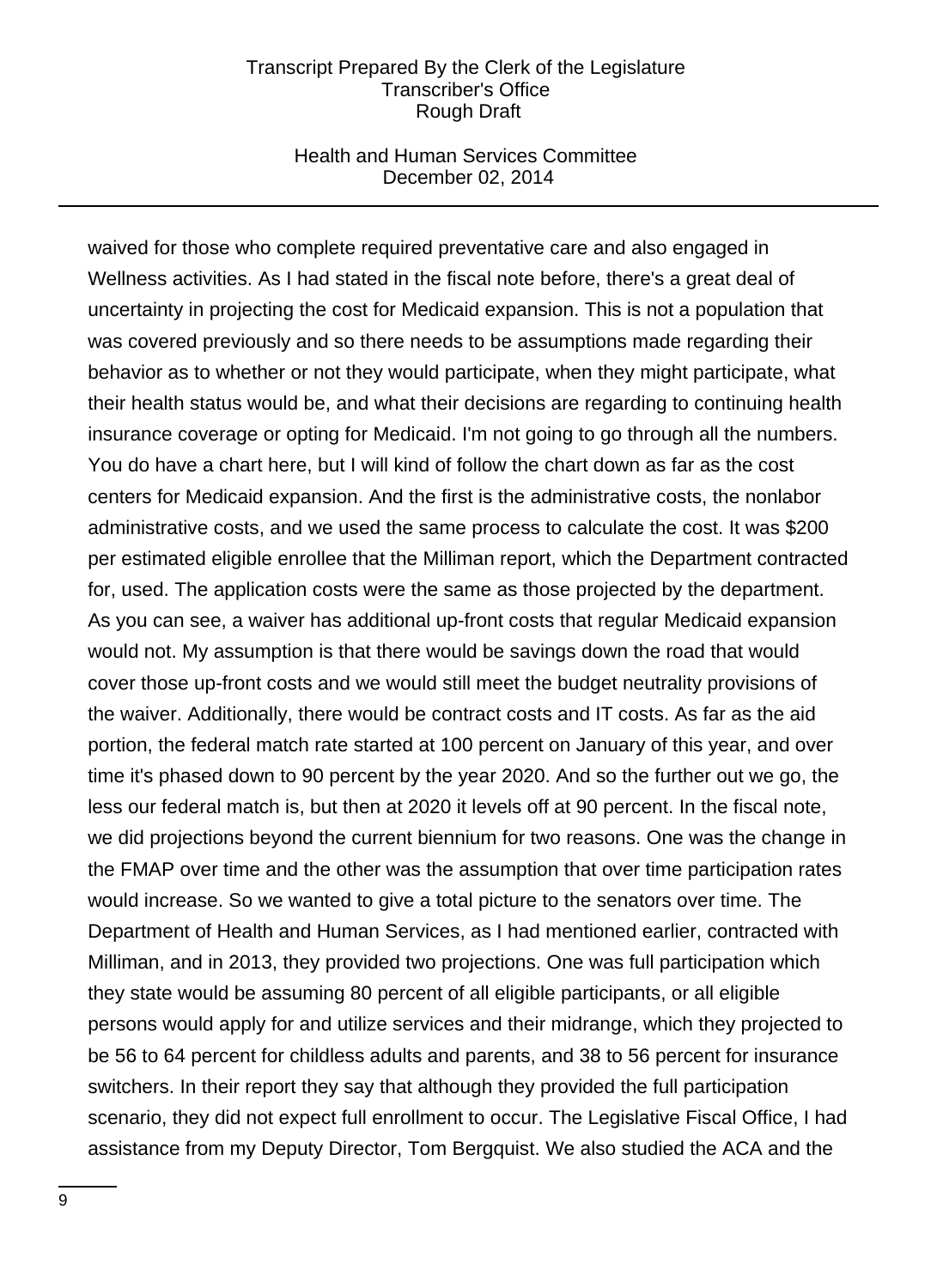### Health and Human Services Committee December 02, 2014

impacts and made our own projections. And those...and that...in our projections, the participation rate is 60 percent across the board, except for insurance switchers which is 25 percent. However, by the fourth year, our participation rate grew to 75 percent, except for insurance switchers which remained at 25 percent. What we did in the fiscal note, because our projections were different than the Milliman midrange, is we took the midpoint of their projections and our projections, so it's lower than Milliman, but it's higher than what we had come up with in the Fiscal Office. Another cost is the ACA required Medicaid to pay Medicare rates for calendar year '13 and '14. In Nebraska we are continuing to pay those rates even though the requirement expired. So that is an additional cost to continue those rates. The ACA also established a new tax on managed care plans and the state would have to pay for that as we offer Medicaid through managed care. LB887 also had some healthcare system redesign elements in it. One was the use of patient center medical homes and accountable care organizations. You know, though these have shown to reduce costs through more efficient and appropriate utilization of services and produce improved outcomes, we have not projected any cost savings for this. Additional study of these elements is needed. And the waiver also had a Wellness component, which in the private sector has shown to reduce medical costs over time. Again, we didn't project any cost from this. Those savings would not occur until outside of the biennium, and we just didn't have any way to assess what that might be. In addition, there would be savings to programs that state General Fund currently pays. One is the state disability program, which would be eliminated. Currently, Medicare provides medical coverage for a person deemed disabled after 12 months. The state pays for medical care beginning at six months. Under Medicaid expansion, these individuals would be covered. We also have a prescription drug program for low-income individuals who are either HIV positive or have AIDs. And again, that would be covered under Medicaid expansion. In the behavioral health regions, received General Funds to cover individuals who are either not insured or not covered by Medicaid or whose health insurance doesn't cover their services. We did assume some savings but they were gradual savings over time so as to not disrupt their services. In the Department of Corrections, inmates would...are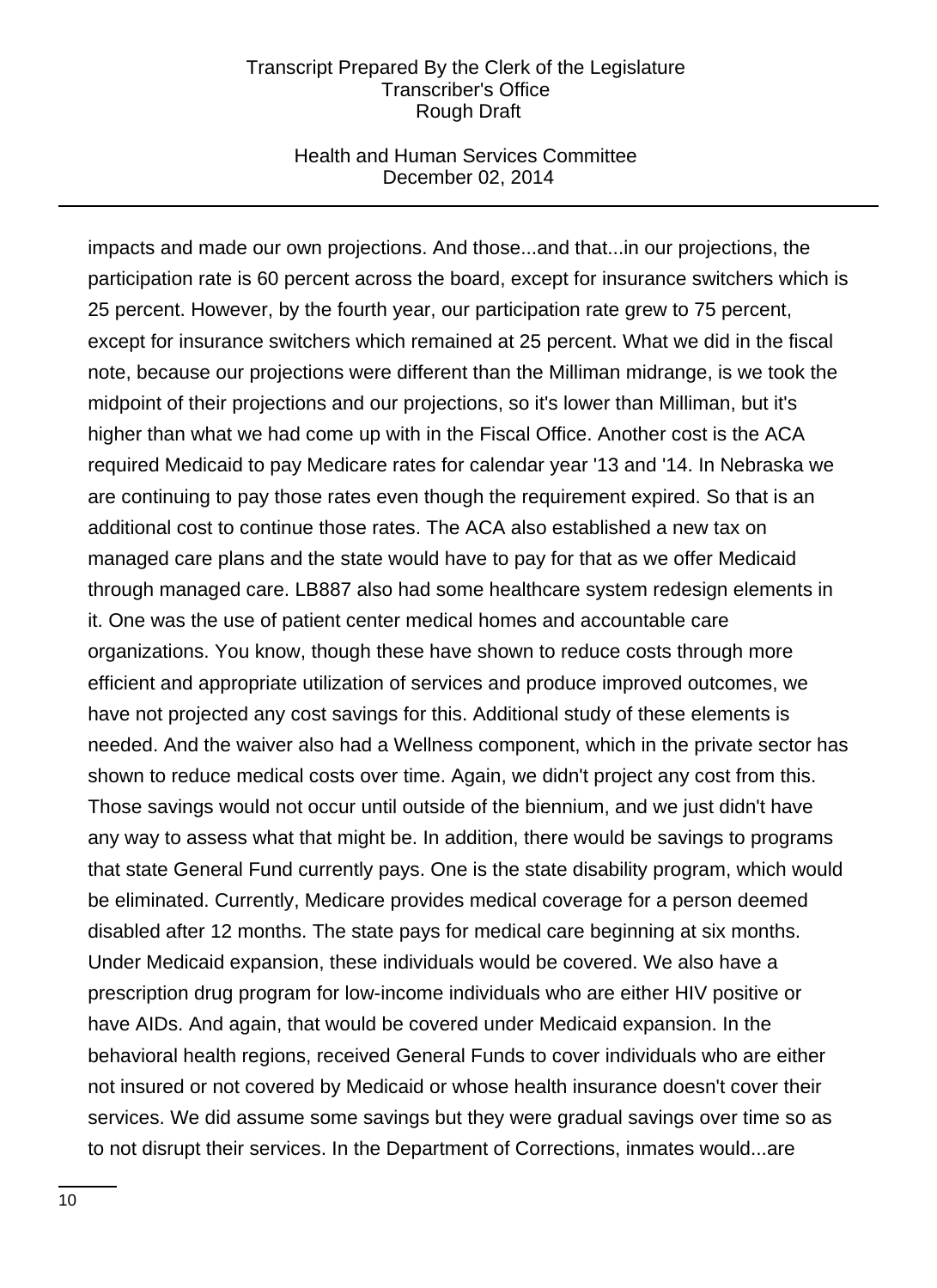# Health and Human Services Committee December 02, 2014

eligible for Medicaid if they are hospitalized outside of the Correctional facility. I did receive an estimate from Corrections. It was less than their total outpatient costs for this population and the reasons they stated were, not all of their inmates are legal residents and some inmates may not cooperate with applying for Medicaid. Counties would also see a reduction in their general assistance costs and also for inpatient hospital costs for their jail inmates. Those savings would vary from county to county, so I don't have any assessment on what that might be. And the Department of Insurance had indicated that they would need five additional staff, those staff would be paid for through cash, not General Funds. And another provision of the bill was the WIN Oversight Committee had the authority to hire a consultant. So there was a cost for that. And that concludes my presentation. If you have any questions. [LR601]

SENATOR CAMPBELL: Questions from the senators? Senator Crawford and then Senator Gloor. [LR601]

SENATOR CRAWFORD: Thank you, Liz. This is very helpful. I wonder if you could explain the jump that happens between 16 and 17 and 17, 18. You mentioned that's where you're assuming the usage jumps up? [LR601]

LIZ HRUSKA: Yes. [LR601]

SENATOR CRAWFORD: And what else is behind that? There's probably some shift in the reimbursement amount, but that seems to be the biggest shift over... [LR601]

LIZ HRUSKA: I think most of the costs are both your administrative costs go up and your aid costs go up as we project out. The savings though, we kind of take up-front. So those don't grow over time. So I think that...it's the combination of the program savings, you know, being flat once we take them and the participation increasing over time. [LR601]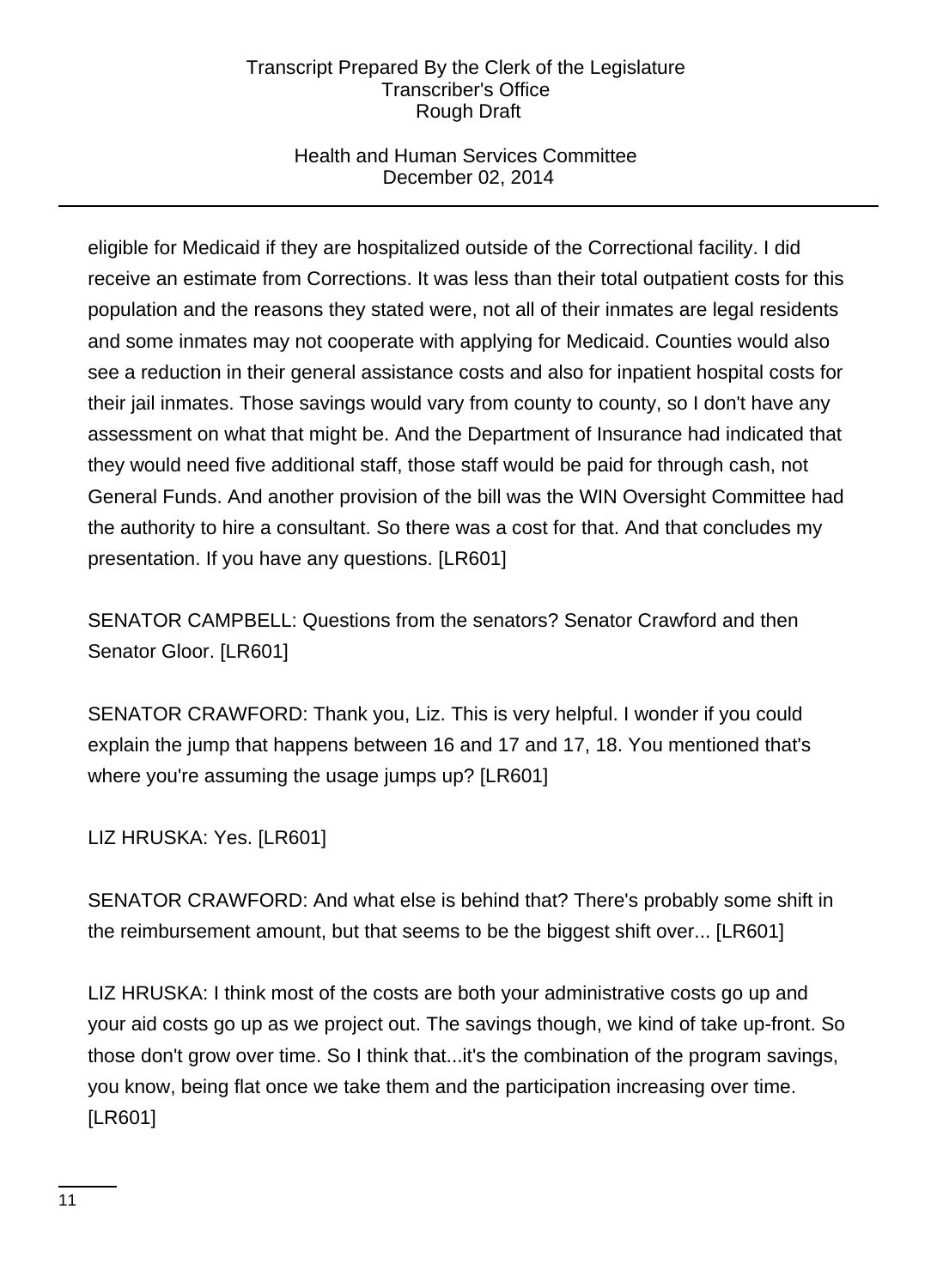# Health and Human Services Committee December 02, 2014

SENATOR CRAWFORD: So the, for example, the aid costs for new eligibles, that's between 16, 17 and 17, 18, that, you know, doubles. Is that just new people? [LR601]

LIZ HRUSKA: Well, it's the General Fund, so if you're...you're just looking at the General Fund, right? [LR601]

SENATOR CRAWFORD: Right. Okay. [LR601]

LIZ HRUSKA: That reflects the gradual decrease in the FMAP. [LR601]

SENATOR CRAWFORD: Okay. [LR601]

LIZ HRUSKA: Because if you look at the bottom line, the total cost, it doesn't double. [LR601]

SENATOR CRAWFORD: I see. [LR601]

LIZ HRUSKA: It does increase. [LR601]

SENATOR CRAWFORD: Okay. Thank you. [LR601]

LIZ HRUSKA: You're welcome. [LR601]

SENATOR CAMPBELL: Senator Gloor. [LR601]

SENATOR GLOOR: Thank you, Senator Campbell. Thank you, Liz. Two questions. Do you recall why the Department of Insurance needed five new employees? [LR601]

LIZ HRUSKA: I don't recall off the top of my head and I didn't really look back at that. And I'm not the analyst for the Department of Insurance, so I actually took it to Sandy.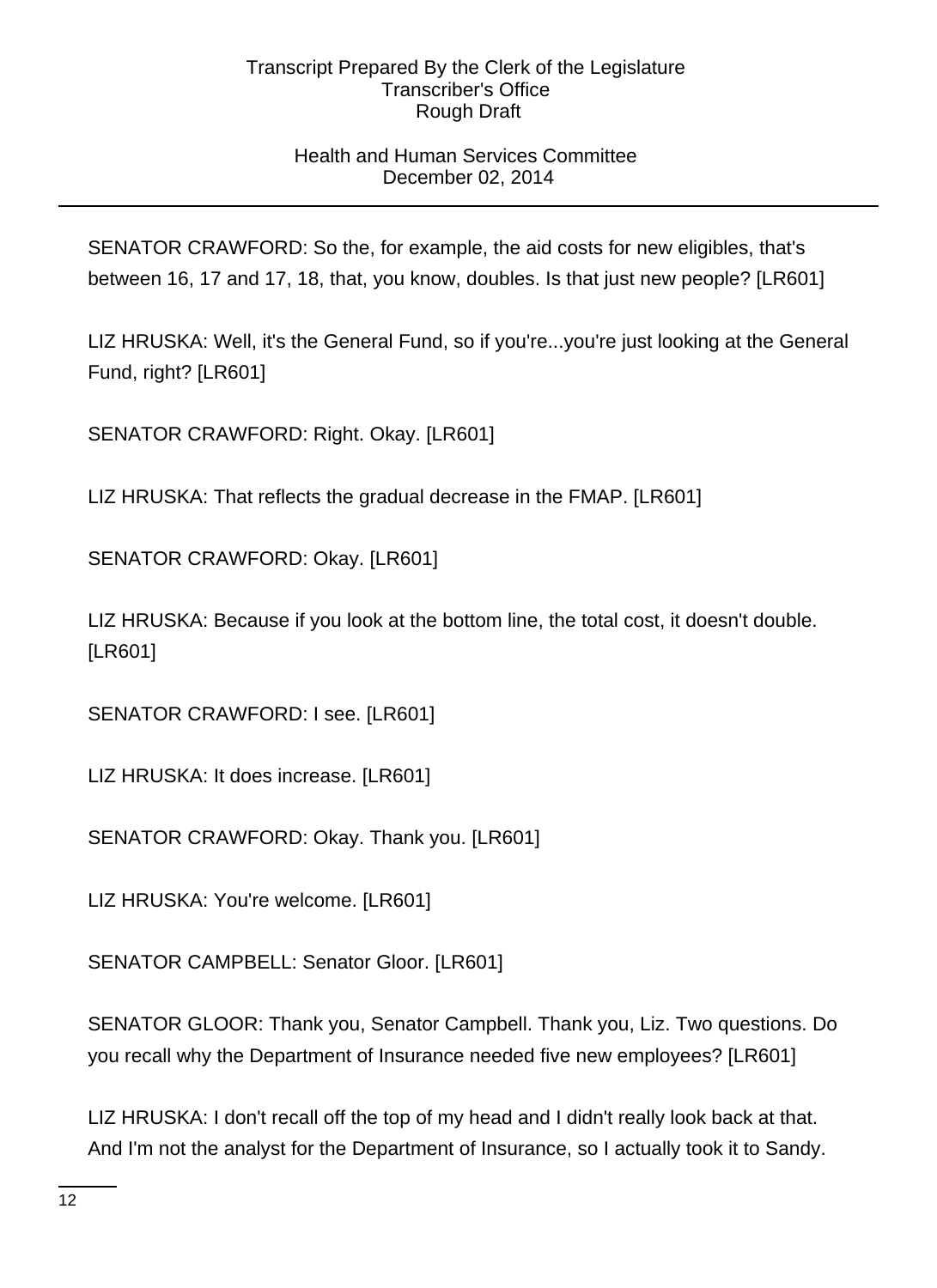## Health and Human Services Committee December 02, 2014

[LR601]

SENATOR GLOOR: Sure. [LR601]

LIZ HRUSKA: And she would probably be better to answer that question. [LR601]

SENATOR GLOOR: I'll make a note and might ask her. Can we talk a second about the ACA requiring Medicare rates for Medicaid. Is that regardless of Medicaid expansion, or is that for the states that do Medicaid expansion? [LR601]

LIZ HRUSKA: That applied to Medicaid in total, so regular Medicaid and expansion. [LR601]

SENATOR GLOOR: And that has gone away or is going away? [LR601]

LIZ HRUSKA: It's going away. It was just for two calendar years so after this month it goes away. But we did not assume that we would decrease our rates. We assumed we would continue at that same level. [LR601]

SENATOR GLOOR: But we don't know that that's the case. It could be when the budget comes in that it will revert again to the traditional lower levels of payment than Medicare. [LR601]

LIZ HRUSKA: Yeah, I don't...I don't think it did. [LR601]

SENATOR GLOOR: Okay. [LR601]

LIZ HRUSKA: I didn't see anything in their budget request that indicated that they were dropping. [LR601]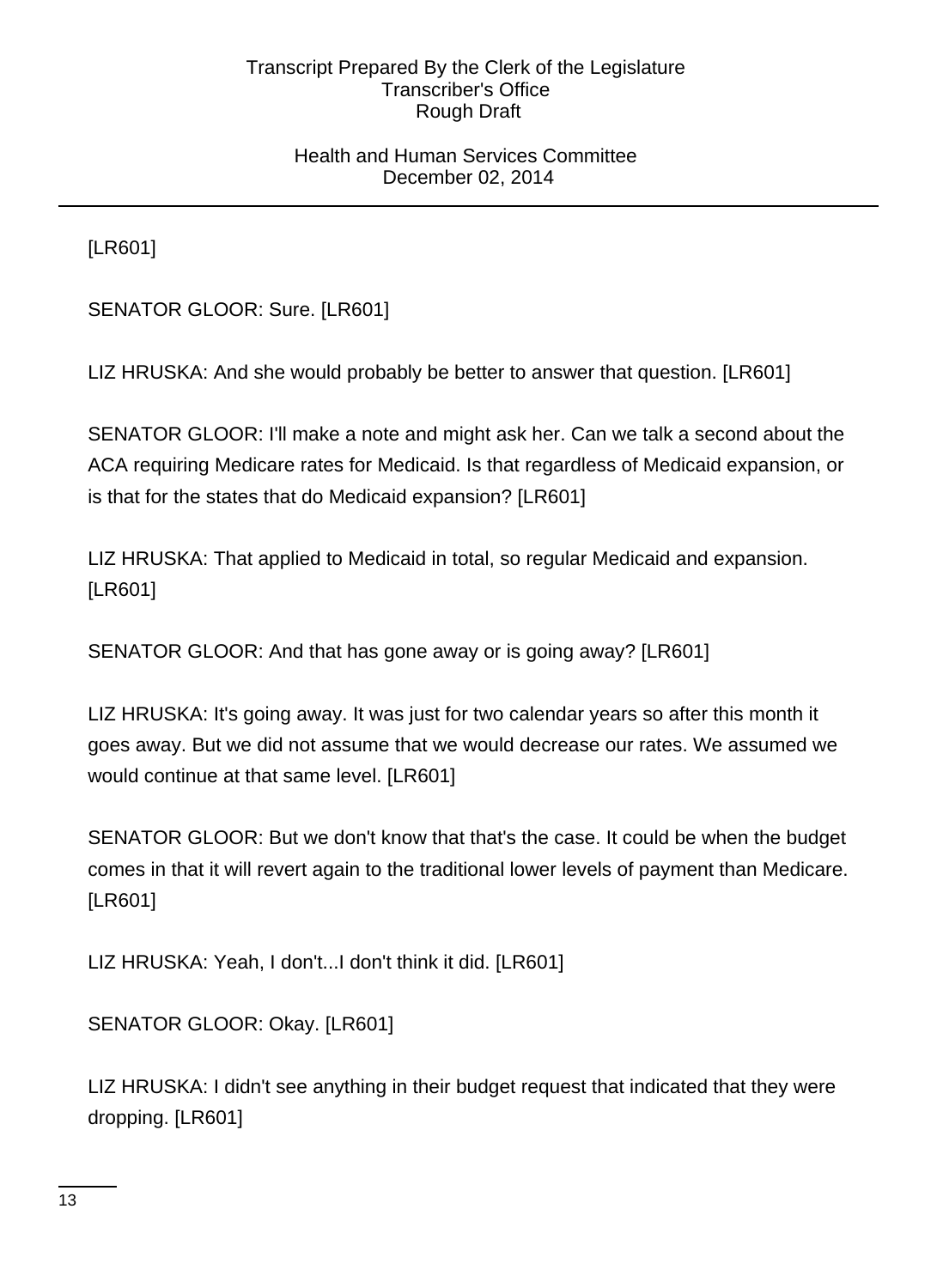# Health and Human Services Committee December 02, 2014

SENATOR GLOOR: But there's no longer any requirement within the ACA that that happened, so that's...okay. [LR601]

LIZ HRUSKA: That's correct, yes. [LR601]

SENATOR GLOOR: Thank you. [LR601]

SENATOR CAMPBELL: Other questions? Probably should note that at the bottom portion of this, that the total for the state over that period of time for total years would be \$61,620,100, and then the federal dollars that would come to match that or as originally proposed, would be \$2,187,303,591. [LR601]

LIZ HRUSKA: Right. And all of these numbers would have to be recalculated. One, we've lost the current fiscal year plus...well, we would need to look at whatever components are in a new bill that's introduced. [LR601]

SENATOR CAMPBELL: Exactly. Senator Krist. [LR601]

SENATOR KRIST: Are you done? [LR601]

SENATOR CAMPBELL: Yes, I am. [LR601]

SENATOR KRIST: I wasn't going to ask this question, but I can't resist. Talk to me about the Department of Corrections again. They're assuming that people won't participate, meaning not fill out the forms so they're not going to worry about Medicaid or possible...okay, and you're shaking your head, so for the record, that's yes. [LR601]

LIZ HRUSKA: Yes, yes. [LR601]

SENATOR KRIST: And the assumption is there that some of them are not legal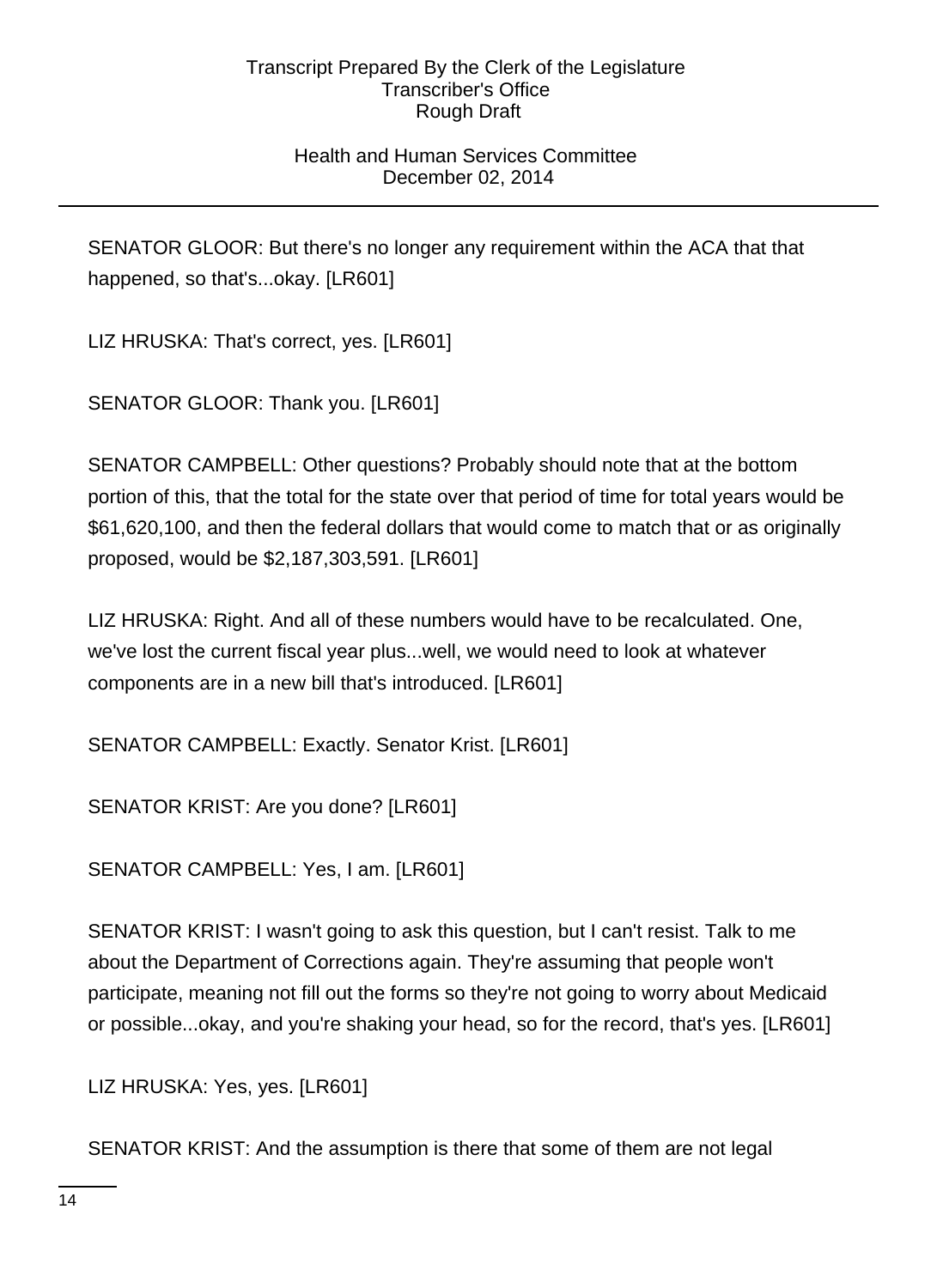## Health and Human Services Committee December 02, 2014

residents of the United States. [LR601]

LIZ HRUSKA: That's correct. [LR601]

SENATOR KRIST: So who's paying for those illegal residents of the United States when they need medical care right now? [LR601]

LIZ HRUSKA: The General Fund. [LR601]

SENATOR KRIST: The General Fund. Thank you. For the record. [LR601]

SENATOR CAMPBELL: Senator Howard, did you have a question? [LR601]

SENATOR HOWARD: Yes, thank you, Senator Campbell. Can you remind me what our current matching rate is? [LR601]

LIZ HRUSKA: It just dropped. It's right around 51 percent federal. [LR601]

SENATOR HOWARD: Okay. And then in your assumptions, did you assume that the matching rate would maintain at 51 percent? [LR601]

LIZ HRUSKA: This is Medicaid expansion so it has a different higher match rate. [LR601]

SENATOR HOWARD: Okay. So this only covers the expansion population. It doesn't cover our current. [LR601]

LIZ HRUSKA: Yes. Yes. [LR601]

SENATOR HOWARD: Okay. Perfect. And then there's no expectation that the matching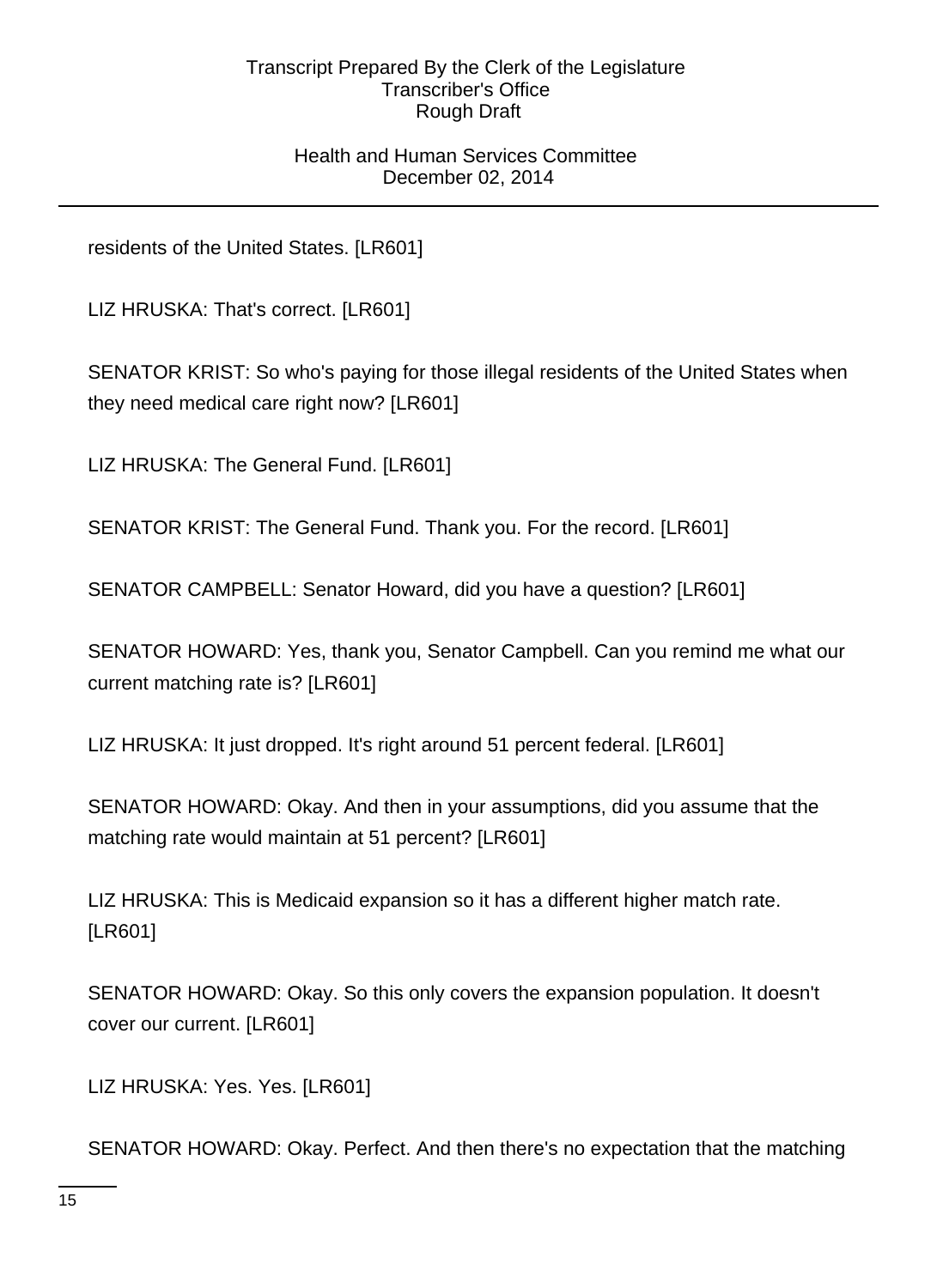# Health and Human Services Committee December 02, 2014

rate will go away for our current Medicaid population? [LR601]

LIZ HRUSKA: It changes every year, but there is a floor of 50 percent. We're getting very close to that. It's been dropping. This is the lowest it's ever been. I mean, starting in 1965 until now, this is the lowest match rate we've ever had. [LR601]

SENATOR HOWARD: And what's the match rate based on? [LR601]

LIZ HRUSKA: It's a three-year rolling average based on per capita income of our state compared to all other states. [LR601]

SENATOR HOWARD: So if we have a high income, then we have a lower matching rate? [LR601]

LIZ HRUSKA: Right. Right. [LR601]

SENATOR HOWARD: Perfect. Okay. So in 90 percent match, that's a high matching rate above the average? [LR601]

LIZ HRUSKA: Yes. Yes. [LR601]

SENATOR HOWARD: What's the highest amount that a state normally gets for a matching rate? [LR601]

LIZ HRUSKA: I think...I think it can go...we have never been up that high. (Laughter) From my memory of just understanding Medicaid, I think it can go up as high as 80 percent and no lower than 50 percent. The kind of high end has never really applied to Nebraska, so I haven't paid much attention to that. [LR601]

SENATOR HOWARD: Okay. [LR601]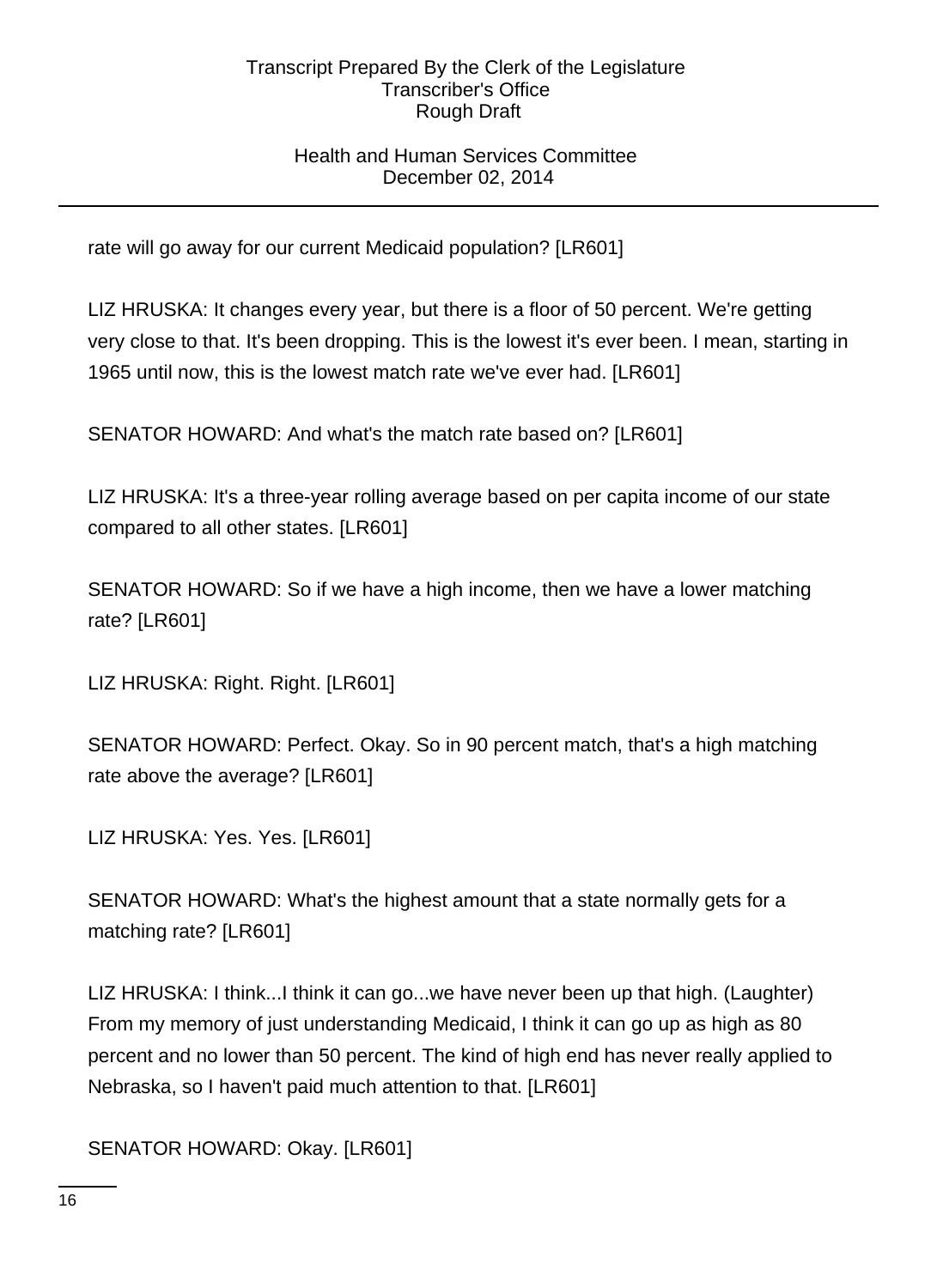## Health and Human Services Committee December 02, 2014

LIZ HRUSKA: I think our highest that I can recall was about 65. I think during the Recession when we got the enhanced FMAP it was maybe up to 68. But normal...I think our normal highest I've ever seen is around 65. [LR601]

SENATOR HOWARD: Okay. Perfect. Thank you. [LR601]

LIZ HRUSKA: You're welcome. [LR601]

SENATOR CAMPBELL: Senator Crawford. [LR601]

SENATOR CRAWFORD: Thank you, Senator Campbell. So, a purpose of this interim study is to identify the cost of not choosing to expand last year. So just want to make sure I understand and that we have on the record what your figures tell us about the cost from losing FY '14-15, being in an expansion. And if I understand it correctly, that would be we lost a little over \$2.5 million in savings from that choice, and we lost over \$291 million of federal money from that choice. Those are the financial losses to the state and that does not include the financial losses to counties. Is that correct? [LR601]

LIZ HRUSKA: That's correct. Yes. [LR601]

SENATOR CRAWFORD: Thank you. [LR601]

SENATOR CAMPBELL: Okay. Thank you very much. As always, Liz, you do a great job, so thank you so much. [LR601]

LIZ HRUSKA: Thank you. [LR601]

SENATOR CAMPBELL: And now, we will have James Goddard. [LR601]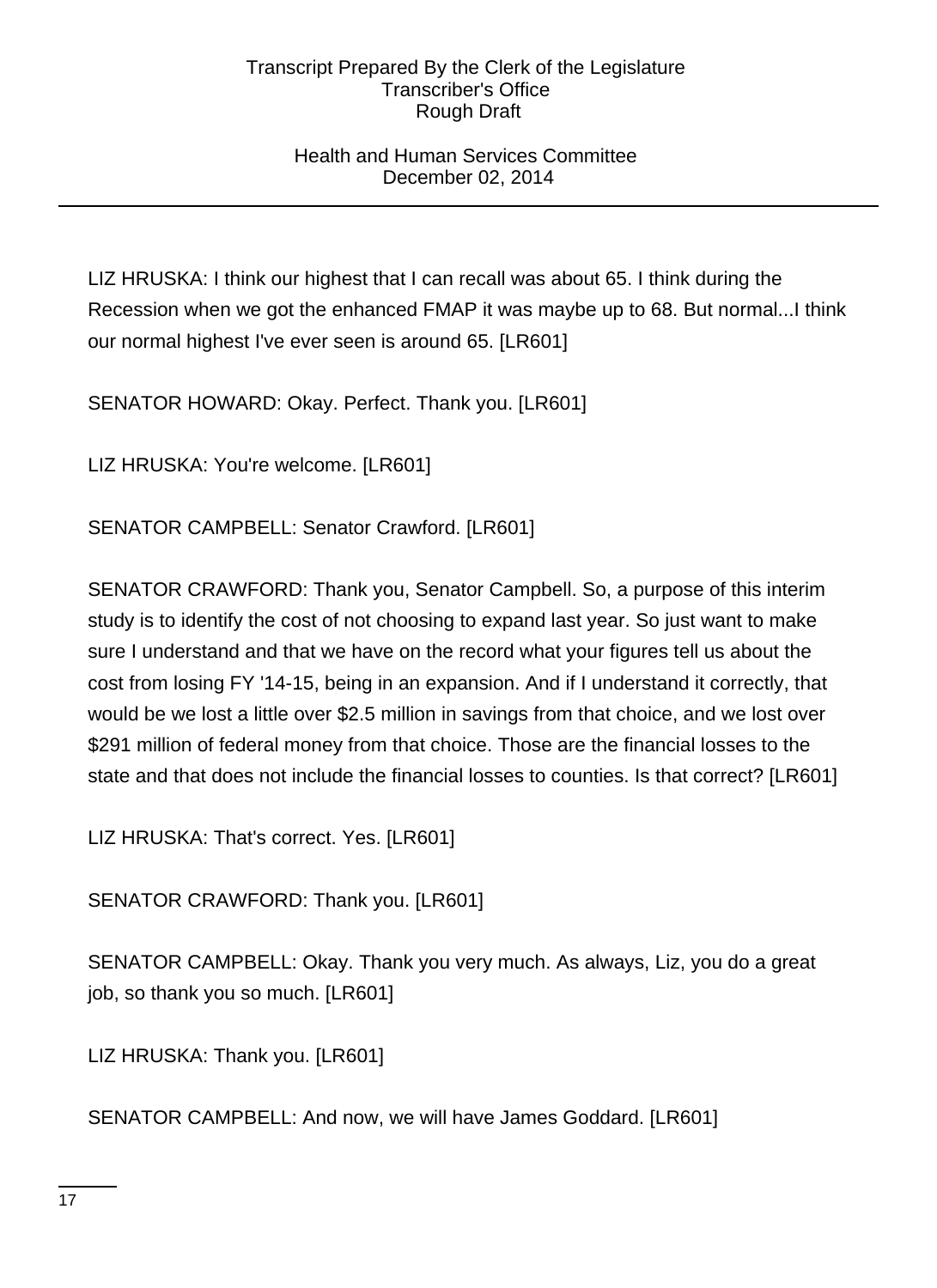## Health and Human Services Committee December 02, 2014

# SENATOR KRIST: That's James Goddard. [LR601]

SENATOR CAMPBELL: That is the true James Goddard, yes. James Goddard is the director of economic justice and healthcare access for Nebraska Appleseed. Good morning. [LR601]

JAMES GODDARD: (Exhibit 3) Good morning. Thank you for giving me some time this morning. Again, my name is James Goddard. That's J-a-m-e-s G-o-d-d-a-r-d and I'm the director of the economic justice and healthcare access programs at Nebraska Appleseed. This morning, I'd like to discuss some information we've gathered relating to bankruptcy and medical debt in Nebraska in three counties. I'm sending around some handouts. It's really...it's an abbreviation of the information and analysis that we did. I didn't want to hand you 20 pages of spreadsheets, but I'd be happy to provide you with the entirety of the information and analysis if you're interested. So to start, I'd like to just look a little bit about a recent report on bankruptcy and medical debt nationally. There was a 2000 study printed in the American Journal of Medicine where they surveyed a random national sample of more than 2,000 bankruptcy filers. They got their court records and interviewed more than 1,000 of them. They found that 62 percent of all bankruptcies nationally in 2007 were medical in nature. They designated bankruptcies as medical based on what the debtors said their reason was for filing, the income loss due to illness, and the magnitude of their medical debts. So this...there are studies. This is a recent one, but it certainly indicates that medical debt is a significant aspect of bankruptcy. I am not aware of a comprehensive study looking at Nebraska that would give us the same sort of thing that you have in that study, and so what we wanted to...we endeavored to gather some information about bankruptcy and medical debt in a few counties in Nebraska. So let me just describe a little bit about what we did. We pulled Chapter 7 bankruptcy filings for a 12-month period in 2013 for three counties, and all the data that I'm going to talk about are derived from these filings. We acquired them through the PACER system, which is an on-line system to U.S. court records, so all these are publicly available documents. You just have to go find them. The key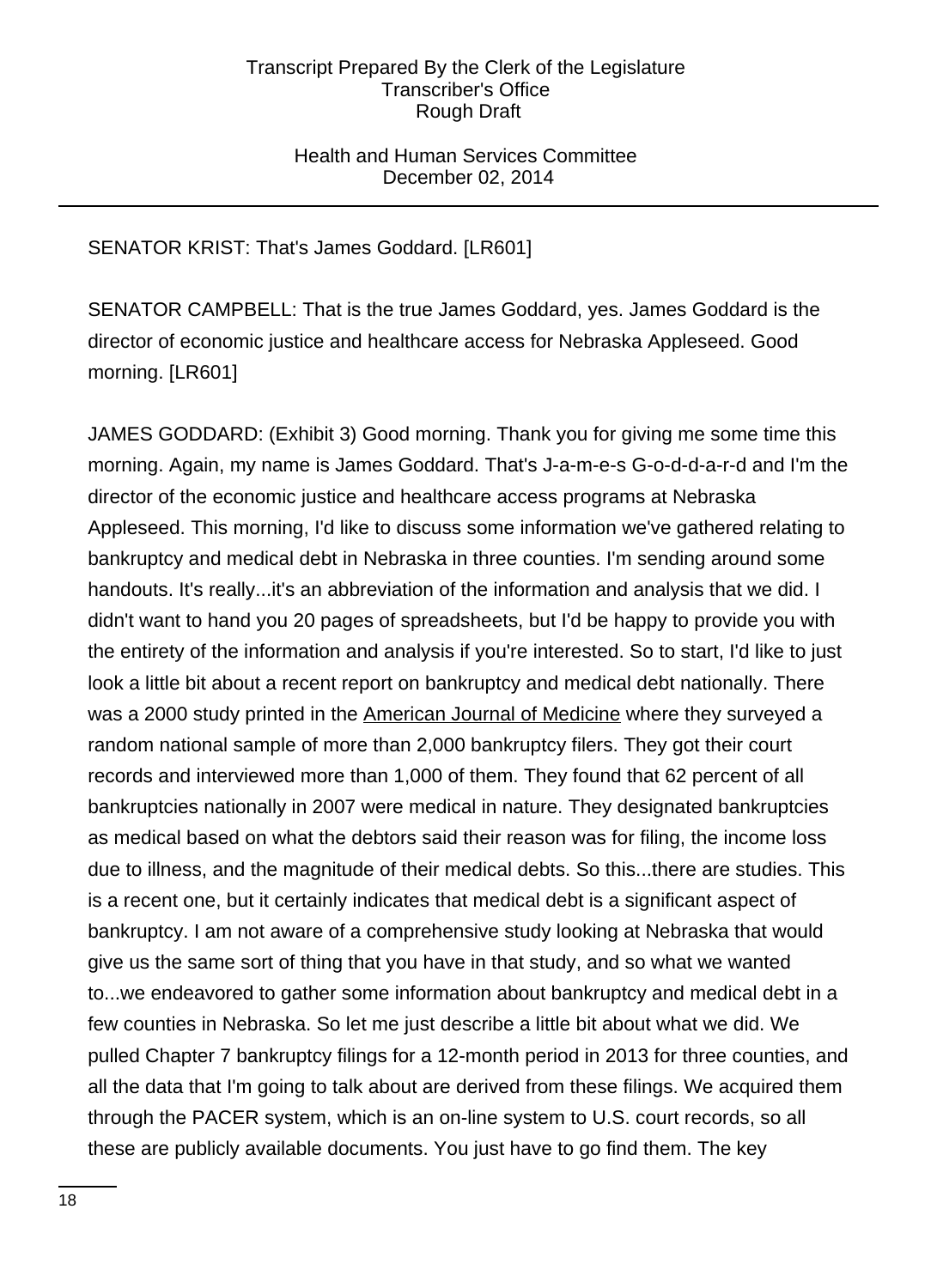### Health and Human Services Committee December 02, 2014

information in each bankruptcy is the summary of schedules, specifically Schedule F, which contains the unsecured debt of each debtor, like a credit card or a medical service, as opposed to an auto debt or a mortgage. In Schedule F, debts are given a descriptive label, but there's no uniform requirement for what that label looks like. In other words, a label can be different from filing to filing depending on the person who is helping you. This is just a snapshot of what that can look like. You can see at the bottom, one of the debts for this individual was to a hospital, but it can be stated in different ways depending on who is helping you with your filing. So, we looked at three counties, Dawson, Otoe and Red Willow. And we...I'll tell you why we looked at these three counties. Dawson was selected because it's representative of mixed economic, ethnic, and racial groups and has major employers within the county. We selected Otoe because it's an eastern county with an urban and rural mixture, as well as some folks that commute. And we selected Red Willow because it's more agriculture in nature and rural as well. Ultimately what we're trying to get is something of a sample across the state of a different mixture of elements. We ultimately only did three counties. Part of that is resources and cost. There's a cost of pulling every filing and looking through each and every filing and analyzing. It takes quite a bit of time. So we looked at three and these were the three that we took a look at. Some of the assumptions, so some debt is clearly labeled medical debt where it's a doctor, a dentist, a hospital, a medical debt collector. So you look at the Schedule F that I just showed you, you can see it is attributable clearly to a medical provider. So that's one category that we looked at. The other category, in addition to that, was debts that may be medical debt. So looking at factors like large amounts of medical debt to one debtor that was accrued in a short period of time, lack of health insurance or a large amount of debt with no assets. So the information that I'm going to present to you now separates those into those two categories. So looking at Dawson County in 2013, there were 48 total filings. And looking at the numbers I have up on the screen is just the clearly labeled medical debt. So this is the most conservative estimate. It is very clear that this is a medical debt. So looking at that category, you can see that 33 percent or about 15 cases out of 48 had 20 percent or more of medical debt, 27 percent of cases or about 12 out of 48 had 30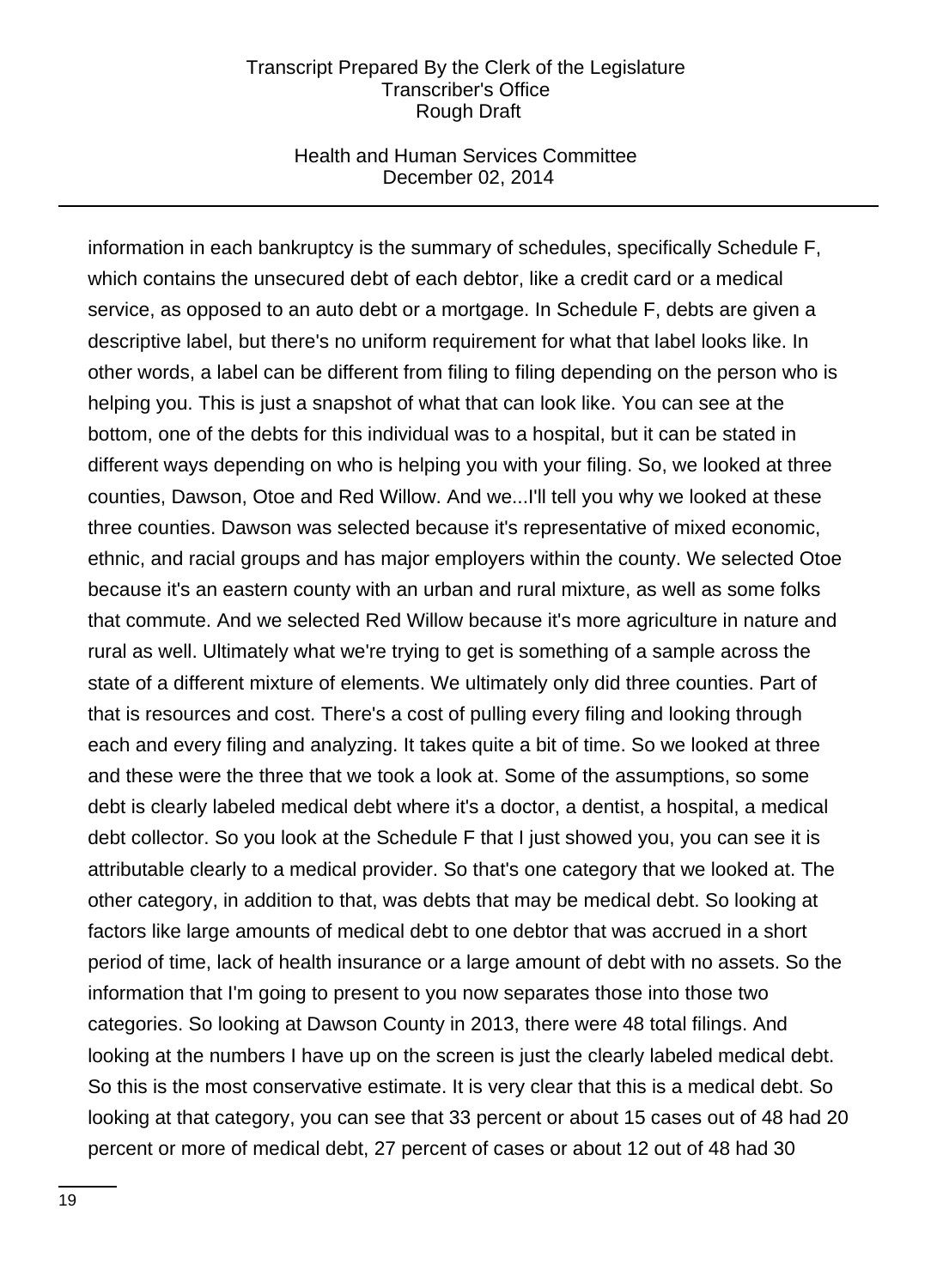### Health and Human Services Committee December 02, 2014

percent or more, and 22 percent or about 10 cases had 40 percent or more. So if you...those, again, are what I would classify as a conservative estimate on that being medical debt. If you wanted to add in the may be medical debt, it would bump these percentages up; 45 percent of cases would have 20 percent or more; and 39 percent of cases would have 30 percent or more. Another factor we looked at was health insurance status in each of these counties. In Dawson, for those with that clearly labeled medical debt, 30 percent of those did not have health insurance or about 15 cases out of 48. The last major factor that we looked at that I'm going to talk about today is, who is the debtor, who is holding...who is holding that debt and what you see...what you'll see across all of the counties we looked at, it's a business located in Nebraska. So more than 97 percent of this debt was a local debtor within the borders of Nebraska. Moving on to Otoe, 26 total filings in 2013 were clearly labeled medical debt; 34 percent or about 8 cases out of 26 had 30 percent or more; and 19 percent or about 5 cases out of 26 had 40 percent or more of medical debt. Again, you have the numbers. If you're interested in the "may be," adding that percentage in, that's in the document I provided, but it obviously bumps it up. The interesting thing in Otoe County is the health insurance status. You see it's higher here. Half of those with clearly labeled medical debt did not have health insurance, so 13 cases out of 26. And, again, you see that more than 90 percent of the debt is being held by a local debtor within the borders of Nebraska. Lastly, looking at Red Willow County, far fewer filings, as you might expect in this county, 11 total in 2013. For the clearly labeled medical debt, 18 percent or about 2 cases had 30 percent or more, and 9 percent or 1 case out of 11 had 50 percent or more. Again, looking at health insurance, 2 out of 11 cases did not have health insurance and the debt...the vast majority of debt again more than 77 percent was held by local debtors. So the...looking...just looking at this overall through all three counties, more than one quarter of all the cases across the three counties had 20 percent of clearly labeled medical debt. Again, I think that that's pretty conservative in the way we approach this and likely there's a lot more. It's just very hard to determine just by looking at the filing. So for these cases, medical debt was a significant part of their total unsecured debt, a lack of health insurance is a clear theme running throughout, and the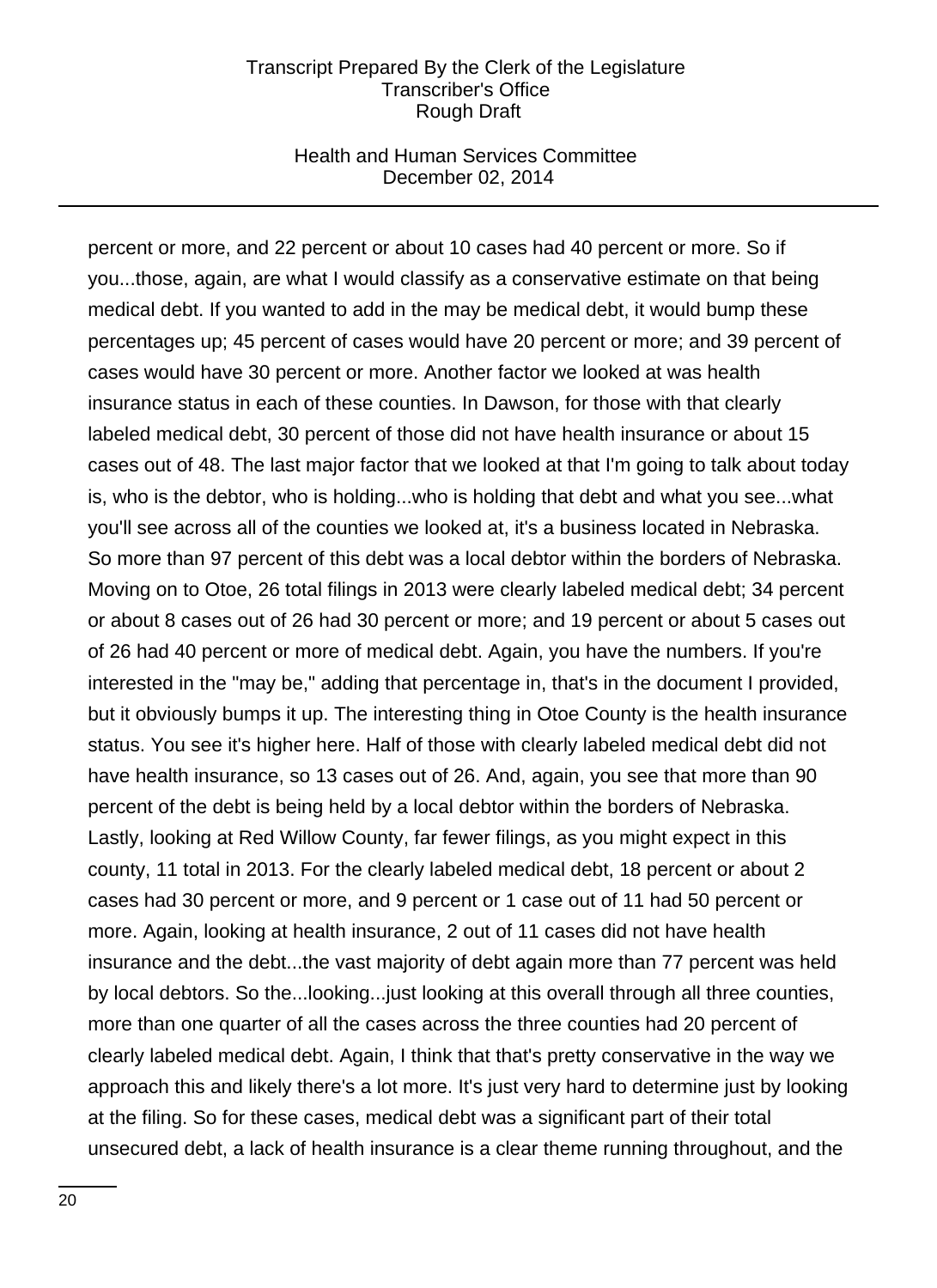# Health and Human Services Committee December 02, 2014

majority of the debt is held by local businesses within the borders of Nebraska. And with that, I'd be happy to answer any questions if I can. [LR601]

SENATOR CAMPBELL: Senator Krist. [LR601]

SENATOR KRIST: Thank you, Mr. Goddard. You're always...when the professor comes, we listen. Thank you for coming. It's...we don't have time to get into the detail of the difference between a state plan and a state waiver, but suffice to say that we have the capability to change our state plan much easier than we would a waiver process. And what I look at are those silos of people like vets, like kids, that are affected that we could correct by a simple state change and the application of those dollars in the system, which is not Medicaid expansion, but it is using more Medicaid dollars to help those silos of folks. What's interesting about this data though and I think...you know, I would ask you to extract if you could is what ages pushed us, or what categories pushed us to that? If it's a family, are we talking about kids that aren't covered because they're tweeners? Are we talking about vets that aren't covered because they're tweeners, in-between different programs are not eligible? And then the chronology. With those bankruptcies, was the final straw a catastrophic illness that could have been covered in different areas which caused mom or pop to stop working or needed to work or vice versa? Is it possible to extract that data given a little bit more time? [LR601]

JAMES GODDARD: I think it may be possible to try and determine what the characteristics of the debtor may be: family, married, children. I think you can figure...I think you could sort those things out. Your second question is, it's less clear to me whether you could really parse that apart because it doesn't...you don't get to that level of detail in the filing on exactly...you see that who holds the debt and the amount and so you can make some assumptions that, well, look at the amount, look at who is holding the debt, that seems like a catastrophic illness. It would be hard to say with 100 percent certainty. And, I mean, some folks are...I think one thing that's fair that we heard already is that when you get to this level of actually declaring, you've already done everything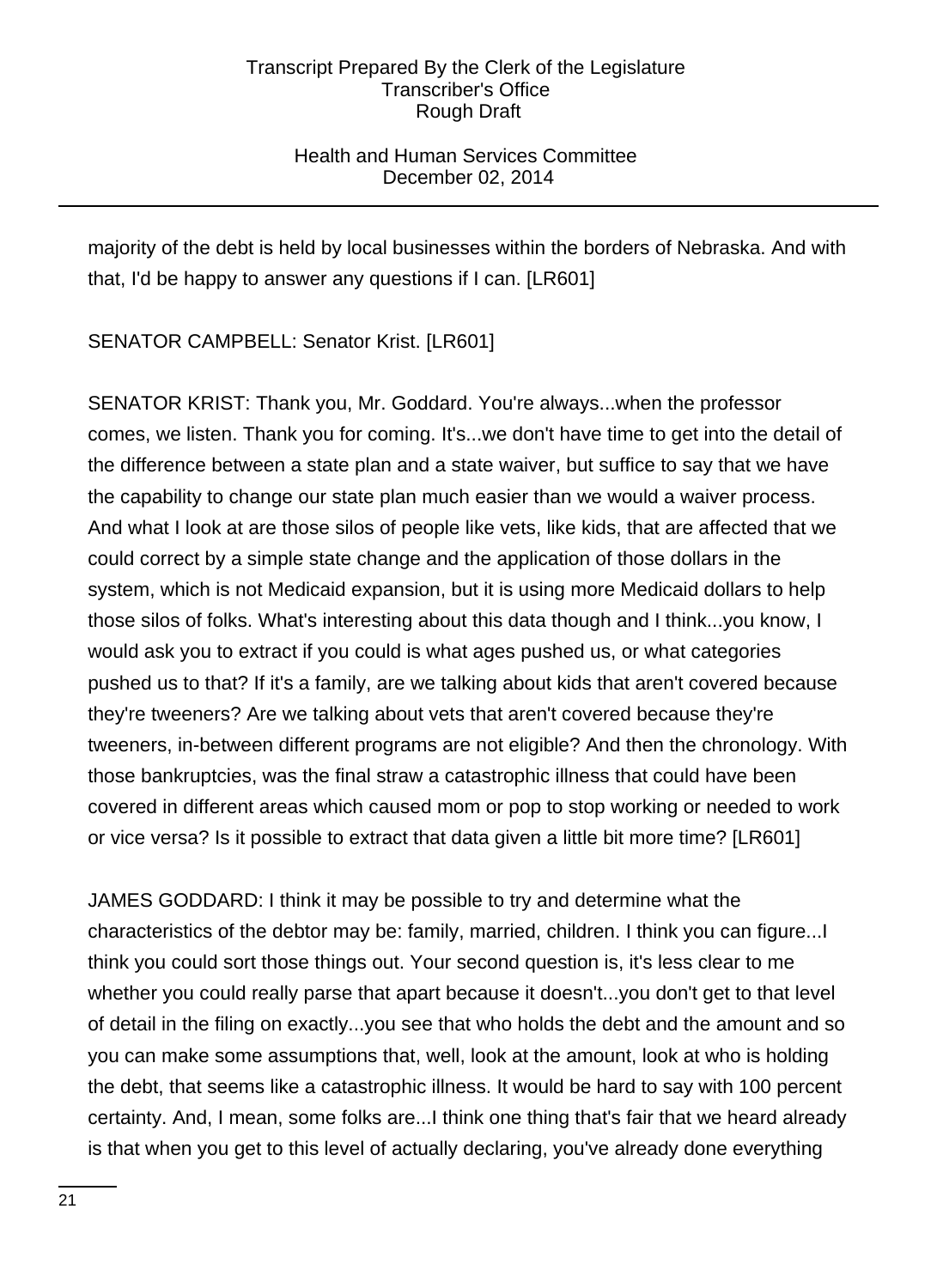# Health and Human Services Committee December 02, 2014

you can to try and deal with all those costs. So, I think some of the characteristics you could determine, but I don't know that you could say cause and effect with the illness aspect. You could certainly fairly assume, you know, some of that, I think. [LR601]

SENATOR KRIST: And that's just the Freedom of Information Act application. If we could dig down past that point, we probably could see those silos and try to effect them, but your data is not going to be able to give us that real quick. [LR601]

JAMES GODDARD: Yeah, all of this data is publicly available on the U.S. court system and is...you know, it doesn't just disclose some of the things that I think you'd be interested in finding, but it does, I think, have some of that. [LR601]

SENATOR KRIST: Okay. Thank you very much. [LR601]

JAMES GODDARD: Thank you. [LR601]

SENATOR CAMPBELL: Any other questions? Senator Gloor. [LR601]

SENATOR GLOOR: Thank you, Senator Campbell. And I think, James, when it comes to hard dollars involved here, it would be safe to assume that the healthcare providers have probably already discounted from their charges as part of the settlement that they're trying to get from whoever the individual is who isn't covered. In other words, if the cost for surgical procedure was \$10,000, perhaps what they paid the insurer was going to be \$5,000 and as they've sat down with that individual they may well have said, could you set up a payment system to pay for \$3,000 or \$4,000 of that original bill. So, I think the dollars and cents we're talking about are probably pretty deep discounted dollars I guess would be my point. [LR601]

JAMES GODDARD: I think that's accurate, Senator. I'm sure there are folks that are going to follow me that could tell you more about that, but that sounds accurate to me.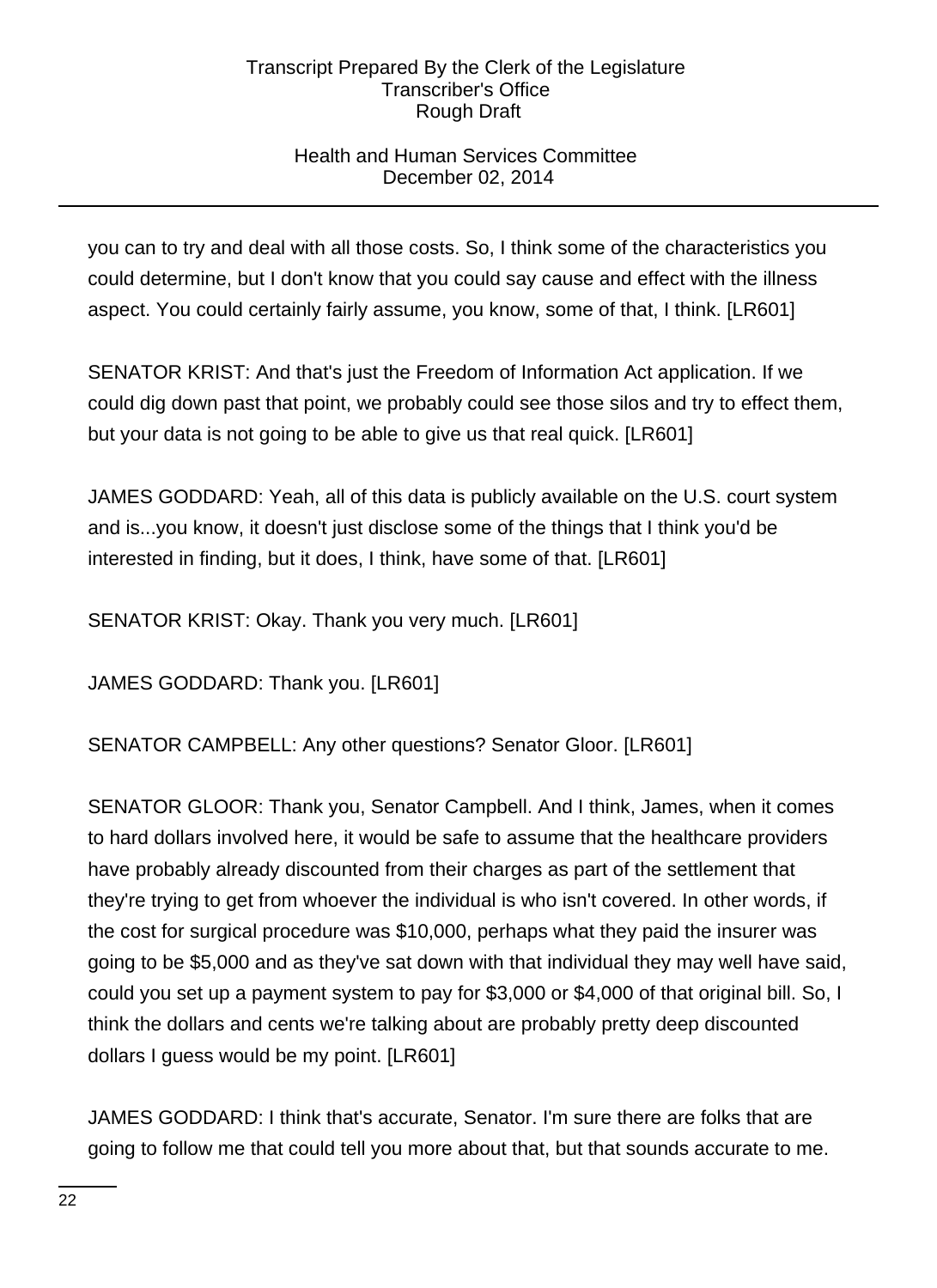## Health and Human Services Committee December 02, 2014

[LR601]

SENATOR GLOOR: I'm kind of teeing it up a little bit for them. Thank you. (Laughter) [LR601]

JAMES GODDARD: You're exactly...you're exactly right. [LR601]

SENATOR CAMPBELL: Any other questions? Thank you, Mr. Goddard. [LR601]

JAMES GODDARD: Thank you. [LR601]

SENATOR CAMPBELL: Our next testifier is Amanda Gershon, and we will start with the light system. It's good to see you again. [LR601]

AMANDA GERSHON: It's good to see you too. It's good to be here. My name is Amanda Gershon, A-m-a-n-d-a G-e-r-s-h-o-n. Some of you may remember me from last year. I have undiagnosed autoimmune disorders. One in 20 Americans have autoimmune. My own body is destroying itself. The damage autoimmune does is not reversible. There is no cure, but there are treatments that will slow the progress of destruction. If my body continues without treatment, it could affect my organs to the point that I couldn't take medications, sometimes even leading to death. I have no insurance and make less than poverty. I do not qualify for subsidies or Medicaid. The last year has been very hard. I never expected to get this sick so quickly--here I am. I've applied for disability, but I'm stuck waiting for everything to go through. And as we know, Medicaid isn't instantly granted with disability. I just have to wait and hope I don't get worse. I'm losing my hair in clumps. I've lost 20 percent of my body weight in three months and I don't know why and I have nowhere to go to find out. I had to go to the ER three times this year, twice because my heart is not beating correctly, and I hate going there but I have gone. And I have to file bankruptcy again. When I was 22, I filed bankruptcy on \$60,000 in medical bills. I'm getting to that point again ten years later and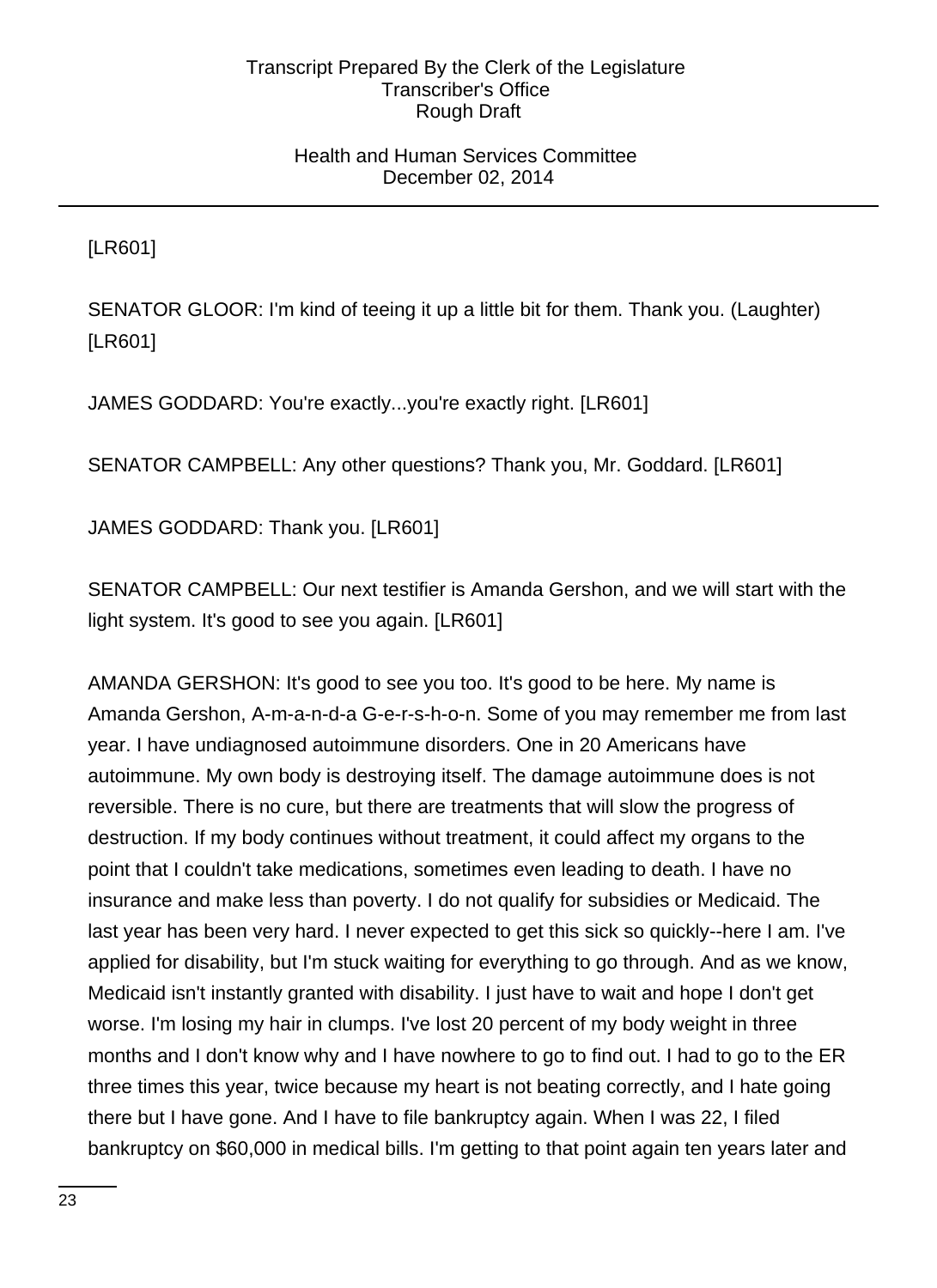# Health and Human Services Committee December 02, 2014

I can't keep doing this, I can't. The few years of my life that I had insurance, I had excellent credit, I had a home, I had vehicles, I had food on my table, I had no worries. I was out of debt and I recovered from the bankruptcy. But left with no insurance, I'm back to that starting point again. The worst part is, I'm not the only person that lives like this. Many people do across the country and in Nebraska, in Lincoln, in Omaha, in small towns. But the true cost of family to implement the expansion can't be measured in dollars. The true cost is the time lost being too sick to hang out with your friends, being too tired to celebrate holidays with your family, being too low to be able to help your neighbor in need, this is what makes us Nebraskans, and not being able to take care of yourself keeps you from being able to help others. Thank you. [LR601]

SENATOR CAMPBELL: Thank you, Amanda. It's always very difficult to tell a personal story and we appreciate you coming. Any questions from the senators? Senator Gloor. [LR601]

SENATOR GLOOR: Thank you, Senator Campbell. Amanda, can I ask where you live? [LR601]

AMANDA GERSHON: I live here in Lincoln. [LR601]

SENATOR GLOOR: And so, have you sought services at some of the community clinics, the federally qualified health center and whatnot? [LR601]

AMANDA GERSHON: I have done what I can. I mostly use the mission. They can help me with some of the smaller things when I get infections, things like that, but I still don't know what autoimmune I have and as you know, there are several to choose from. Each one has a different treatment, a different medication. I have been seeing two doctors in town that have drastically reduced their rates for me, but there's only so much they can do without a diagnosis. You know, we get into scary medicine and you can't just sit there and play games with scary medicine, so. [LR601]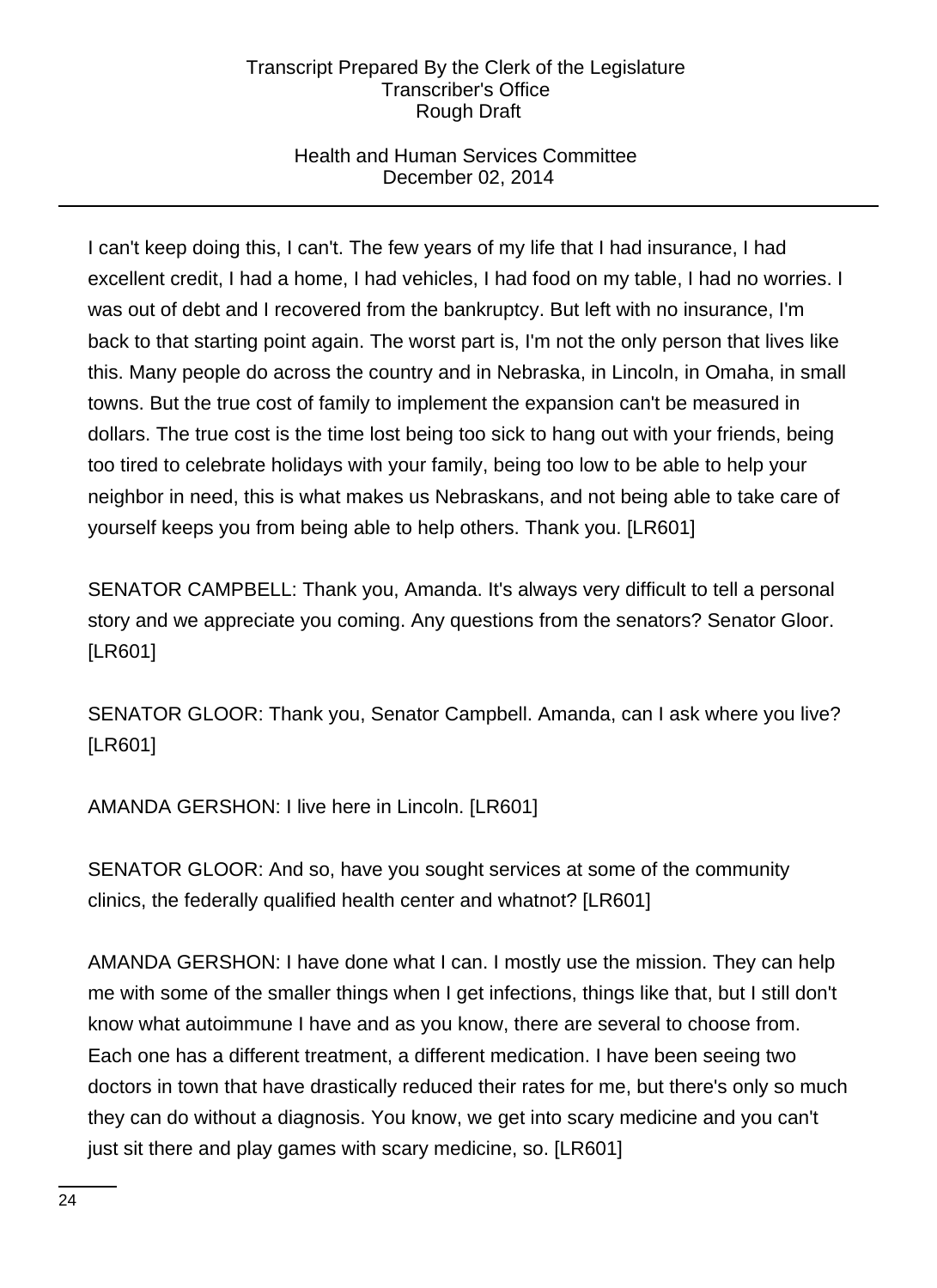## Health and Human Services Committee December 02, 2014

SENATOR GLOOR: Can I...I don't want to put words in your mouth, but you've been able to get some care on an intermittent basis, but in terms of any sort of long-term consistent care for your chronic disease, that's the challenge that you're faced with. [LR601]

AMANDA GERSHON: Yeah. That's the challenge, it really is. [LR601]

SENATOR GLOOR: Okay. Thank you. [LR601]

AMANDA GERSHON: Thank you. [LR601]

SENATOR CAMPBELL: Thanks, Amanda, very much for coming. Our next testifier is Dr. Jim Stimpson. Dr. Stimpson is from the UNMC College of Public Health. Before we start, is anyone else going to use the screen or the PowerPoint? Thank you for the catch, Senator Krist. Good morning. [LR601]

JIM STIMPSON: Good morning. [LR601]

SENATOR CAMPBELL: Go right ahead, sir. [LR601]

JIM STIMPSON: (Exhibit 4) I'm Jim Stimpson, J-i-m S-t-i-m-p-s-o-n, director of the UNMC Center for Health Policy. I am here speaking for myself and in neutral position. I am not representing the University of Nebraska. The first step in understanding the impact of Medicaid expansion on Nebraska is to review the most recent estimates available for health insurance coverage of Nebraskans. I have provided a table summarizing health insurance coverage data for the total population in Nebraska. Keep in mind that these numbers come from a survey from the census and, therefore, they are not...they are estimates, not exact tallies, and may not sum due to rounding. However, what this table shows is there were...as of 2013, there were around 196,000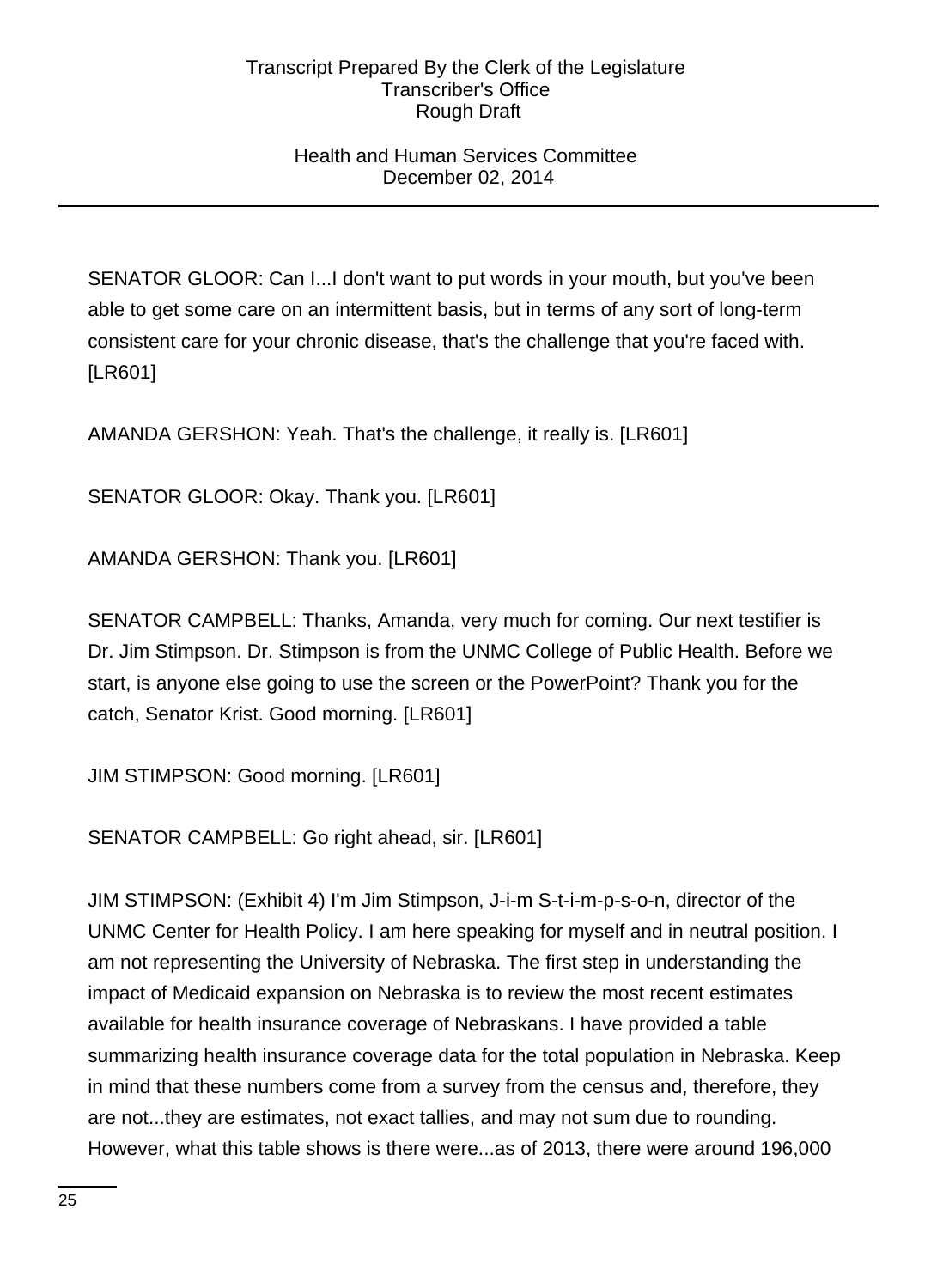## Health and Human Services Committee December 02, 2014

Nebraskans without health insurance in Nebraska. These recent numbers suggest that the number of uninsured has declined by at least 15,000 Nebraskans since 2011. The reduced number of uninsured can in part be attributed to the economy, which has improved, and also the federally run health insurance marketplace that opened in 2014. In a follow-up to table 1, I provided data that breaks out the uninsured population in Nebraska by poverty level. More than half of the uninsured population in Nebraska has a family income between zero to 138 percent of the federal poverty level, and about 89,000 persons within this poverty level range are between 19 to 64 years of age, which is the key demographic target of the Medicaid expansion program. However, the number of persons that would likely enroll in Medicaid expansion would be smaller than this number either due to their immigration status or failure to sign up for the program. So, around 104,000 persons are in the federal...are in that zero to 138 percent poverty range. In my published report from 2012 and prior testimony on this topic, I calculated that the estimated federal expenditures for Medicaid expansion, and the impact of returning federal dollars to the Nebraska economy, was estimated to be worth around \$700 million in new economic activity every year at that time. Last year, at the request of Senator Crawford, I compared the estimated federal expenditures for Medicaid expansion in Nebraska to premium tax credits provided for persons between 100 to 138 percent of the federal poverty level. That analysis showed that the total cost to the federal government would be more than \$200 million higher under the tax credit scenario compared to expanding Medicaid from 2014 to 2020. I've brought copies of the work I've carried out in the past that can be used in support of this interim study as needed. Thank you for this opportunity. [LR601]

SENATOR CAMPBELL: Thank you, Dr. Stimpson. Questions? It's always good to get a follow-up and important to note that the number that we have often talked about, 54,000, really is a number that has been projected in Ms. Hruska's and Mr. Bergquist's work. And as I always said to them throughout this whole process, you know, I'm going to bank on what our Legislative Fiscal Office puts forward because we all depend on them and they are a terrific staff. So, that's sometimes how the number is different from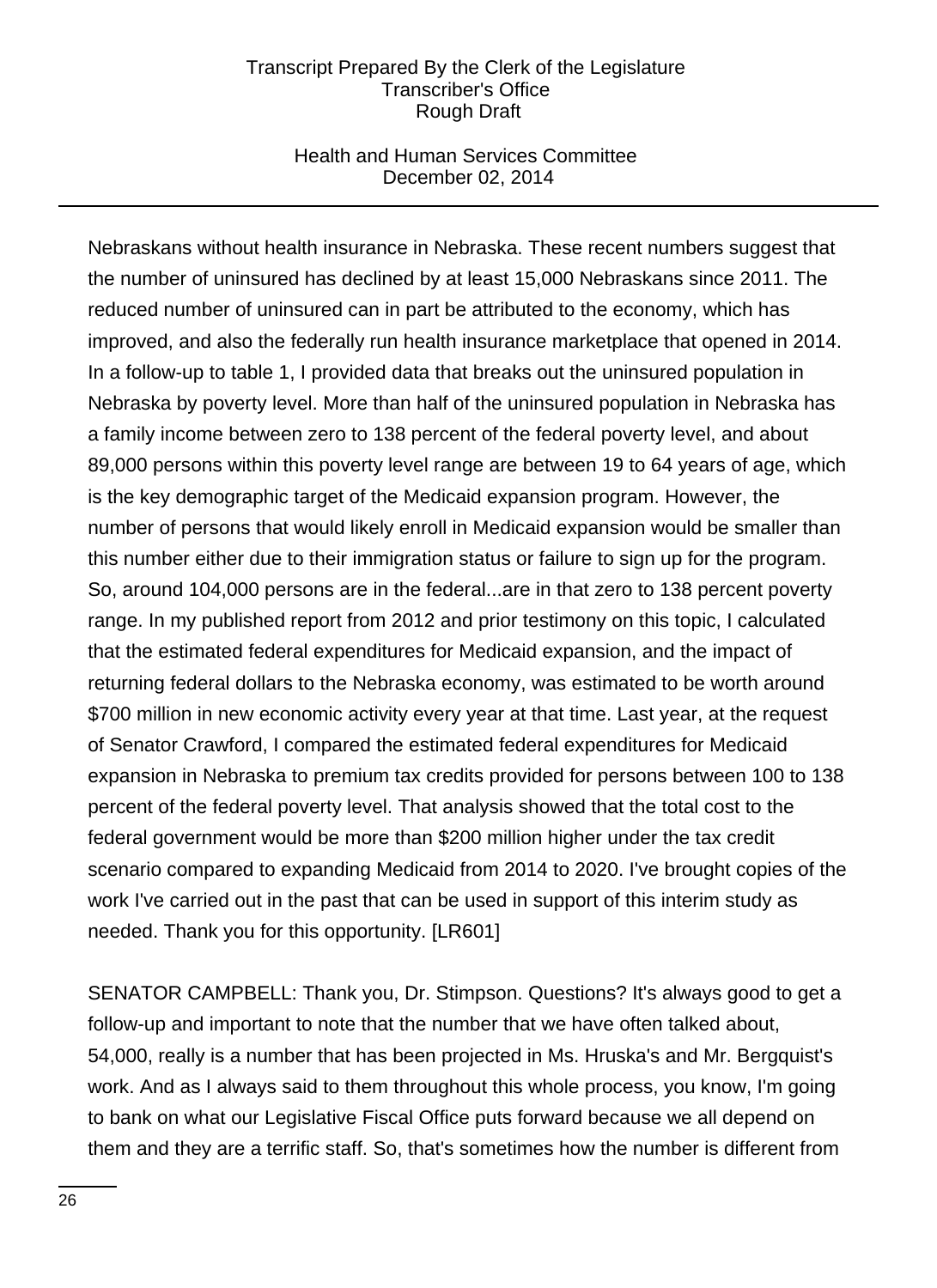## Health and Human Services Committee December 02, 2014

what you might project to the number that we've utilized. Senator Krist. [LR601]

SENATOR KRIST: Doctor, just a quick question. Thank you for coming and for your follow-up. As Senator Campbell said, it's always useful. Why aren't you here speaking for the University of Nebraska? Did you not ask or did they tell you, you couldn't be here speaking for them, you had to speak as an individual, or...? Just out of curiosity. [LR601]

JIM STIMPSON: That's not my job to speak on behalf of them. [LR601]

SENATOR KRIST: Okay. All right. Thank you. [LR601]

SENATOR CAMPBELL: Any other questions? Thank you, Dr. Stimpson. Our next testifier is CEO Dan Griess from Alliance, Nebraska, and he is the CEO of the Box Butte General Hospital. Good morning and welcome. [LR601]

DANIEL GRIESS: (Exhibit 5) Good morning. Thank you. [LR601]

SENATOR CAMPBELL: Did I say that name correctly? [LR601]

DANIEL GRIESS: You did. Thank you. I was going to say, too, don't tell my staff about this light system because I could see them all chipping in for a Christmas present for me this year, actually. [LR601]

SENATOR CAMPBELL: (Laughter) There are many people that want this light system. [LR601]

DANIEL GRIESS: Yeah, absolutely. [LR601]

SENATOR KRIST: My wife has installed one in the house. (Laughter) [LR601]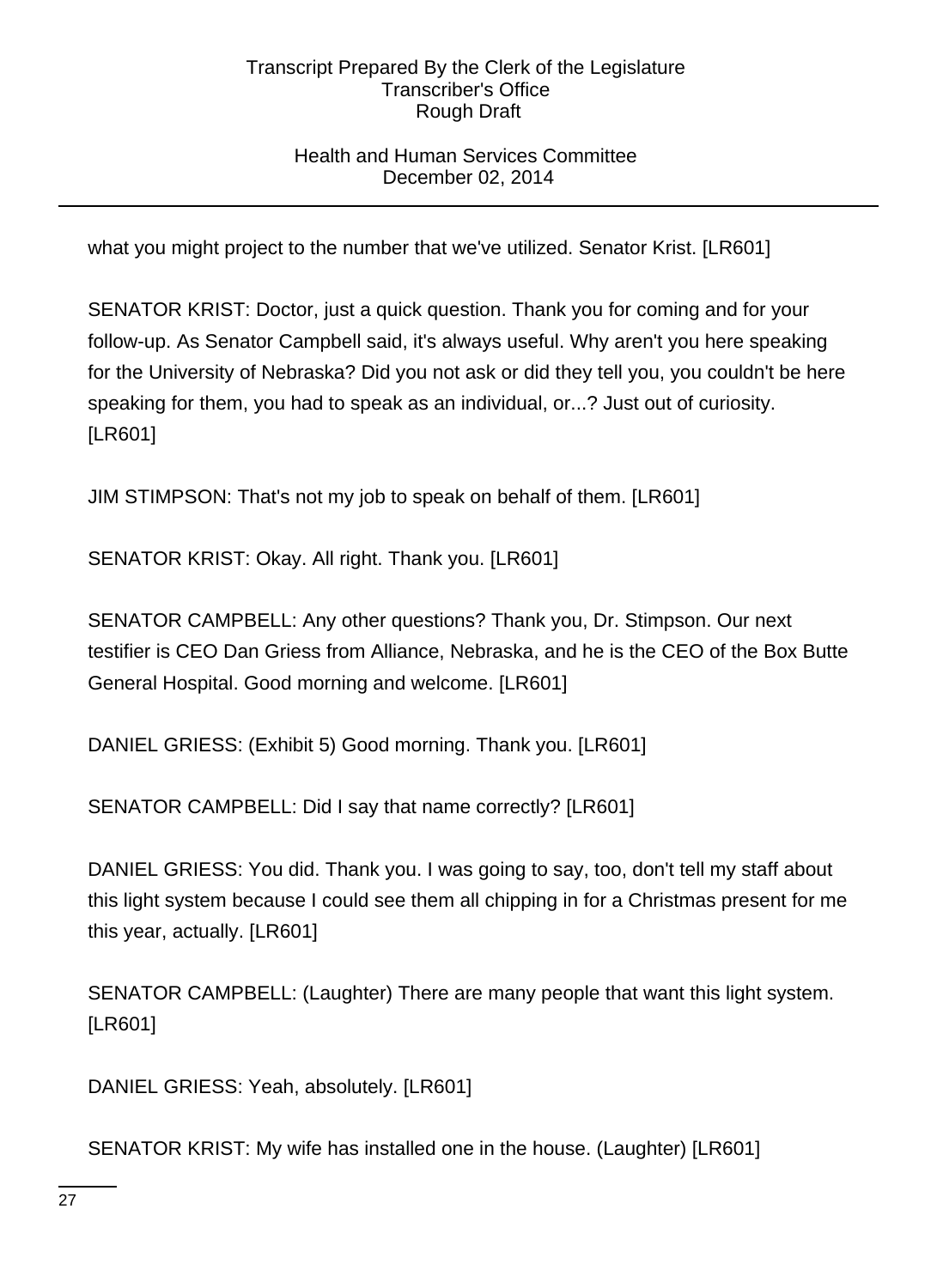### Health and Human Services Committee December 02, 2014

## SENATOR CAMPBELL: We're ready. You go ahead. [LR601]

DANIEL GRIESS: All right. Good morning, Senator Campbell and members of the Health and Human Services Committee. My name is Daniel Griess, D-a-n-i-e-l G-r-i-e-s-s, and I am the chief executive officer of Box Butte General Hospital, a 25-bed critical access hospital in Alliance. When the Patient Protection and Affordable Care Act was enacted in 2010, hospitals across the country were the first to come forward and to offer to take less reimbursement in the amount of \$155 billion over a ten-year period. As our country moved in the direction to increase the number of individuals covered with health insurance and decrease the cost of healthcare, we were assured this new direction would significantly decrease hospital charity and bad debt. One key provision of the ACA was to increase the scope of the Medicaid program to include more than just vulnerable populations. States would now offer coverage by 2014 to adults with incomes up to 133 percent of the federal poverty level, whereas many states now cover adults with children only if their income is considerably lower or do not cover childless adults at all. In states that have not expanded Medicaid, the policy decision poses a double-whammy for hospitals. Not only do we miss out on having a greater number of paying patients, as a requirement of the ACA, we will begin to see phased-in cuts to disproportionate-share hospital payments, which helps to make up some of the reimbursement shortfall for delivering uncompensated care. The act increases federal funding to cover the states' costs in expanding the Medicaid program and I think that was discussed earlier in the testimonies previously. These individuals who would have the opportunity of health insurance coverage through the expansion of the Medicaid program are working Nebraskans who do not have access to health insurance. Many are working more than one job in an effort to provide for themselves and their families. Even though there are individuals who qualify for the Medicaid program who choose not to enroll, these Nebraskans are not our target audience. These individuals are now seeking emergent and nonemergent healthcare services in Nebraska hospitals through the emergency departments. The Emergency Medical Treatment and Active Labor Act,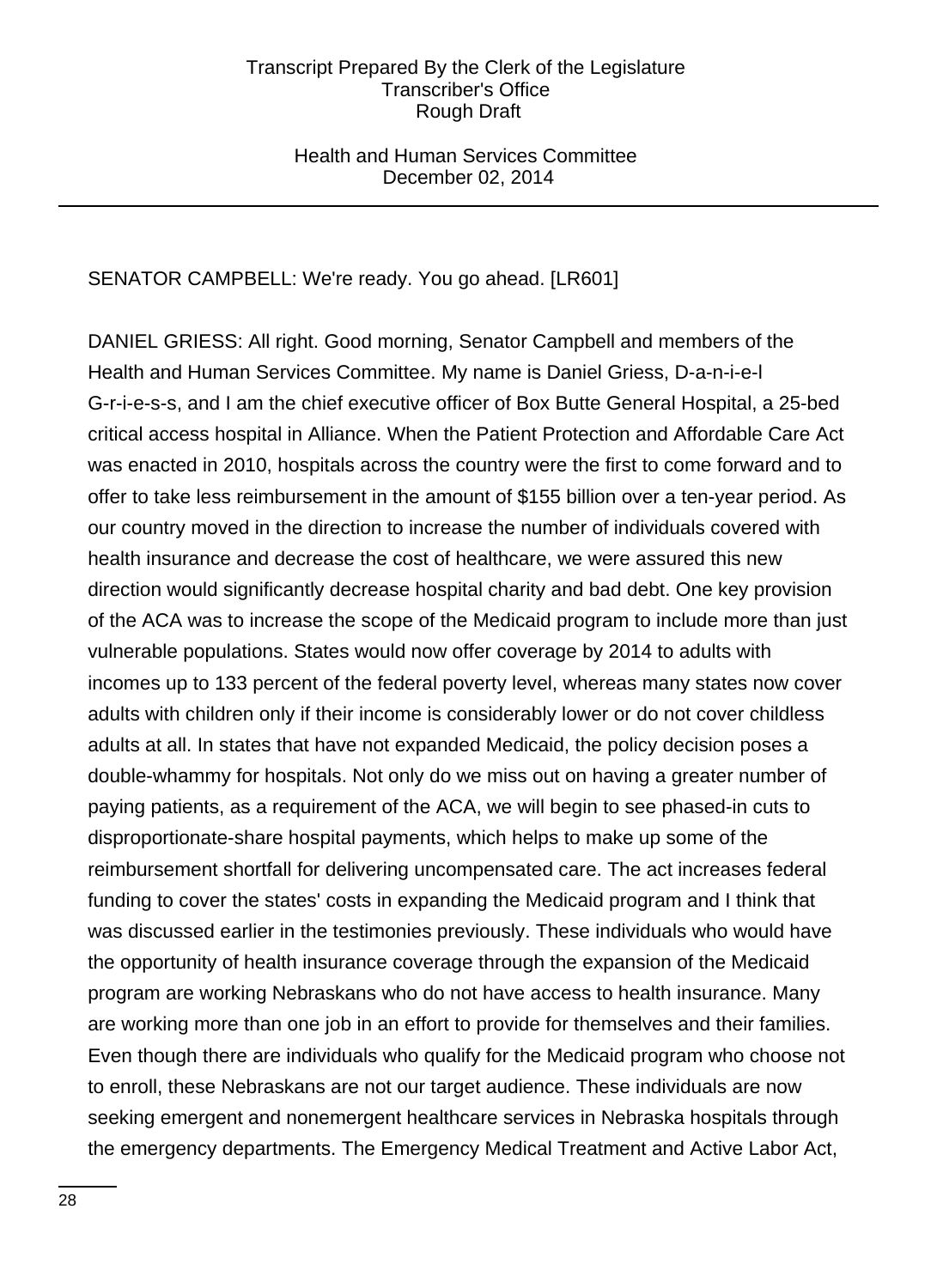### Health and Human Services Committee December 02, 2014

EMTALA, requires a hospital to treat a patient without determining their ability to pay for services in advance of medical screenings. Through the expansion of the Medicaid program, these patients would have health insurance coverage and could access the healthcare system through a more appropriate manner, such as primary care clinics. Through regular screenings and prevention, significant healthcare events could be reduced thus further reducing healthcare costs which was the intent of the ACA from the beginning. In late 2013, two professors at the University of Nebraska-Kearney, one a professor of economics and the other in business management, completed a study for the Association of Healthcare Organizations in South Dakota. And I think a copy has been handed out to you. I'd like to bring your attention to this study and keeping in mind that Nebraska has more than twice the population of South Dakota, this data included within, therefore, will have twice the fiscal impact. Regardless, the identified principles are relevant to Nebraska in much the same way as they are in South Dakota. If you turn to page one, immediately following the Executive Summary, the analysts identified seven considerations. I will not list them all, but want to highlight those particularly relevant to healthcare in Nebraska. Of the seven listed effects of Medicaid issues are charity care, medical-related bankruptcy, and the resulting uncompensated care. According to this study's findings, expansion will mitigate these effects of healthcare reform with coverage of the currently uninsured. Reducing uncompensated care which results from a hospital's inability to obtain payment, and the mounting financial implications of charity care, will also impact cost shifting to those currently insured individuals. Insurance premiums will no longer need to inflate to make up for the uncovered costs of the uninsured--currently a silent tax for uncompensated care. In the same way, decreasing the likelihood of medical-related bankruptcies affects not only the healthcare industry, but other partners in the local economy as well. There's an important fourth consideration that should not go unmentioned: through expansion there will be a reduction in potential fines for employers with 50 or more employees. Again, the impact reaches beyond the healthcare environment. As elected officials representing the interests of Nebraskans, I urge you to expand the Medicaid program in an effort to provide health coverage for the uninsured while allowing our hospitals to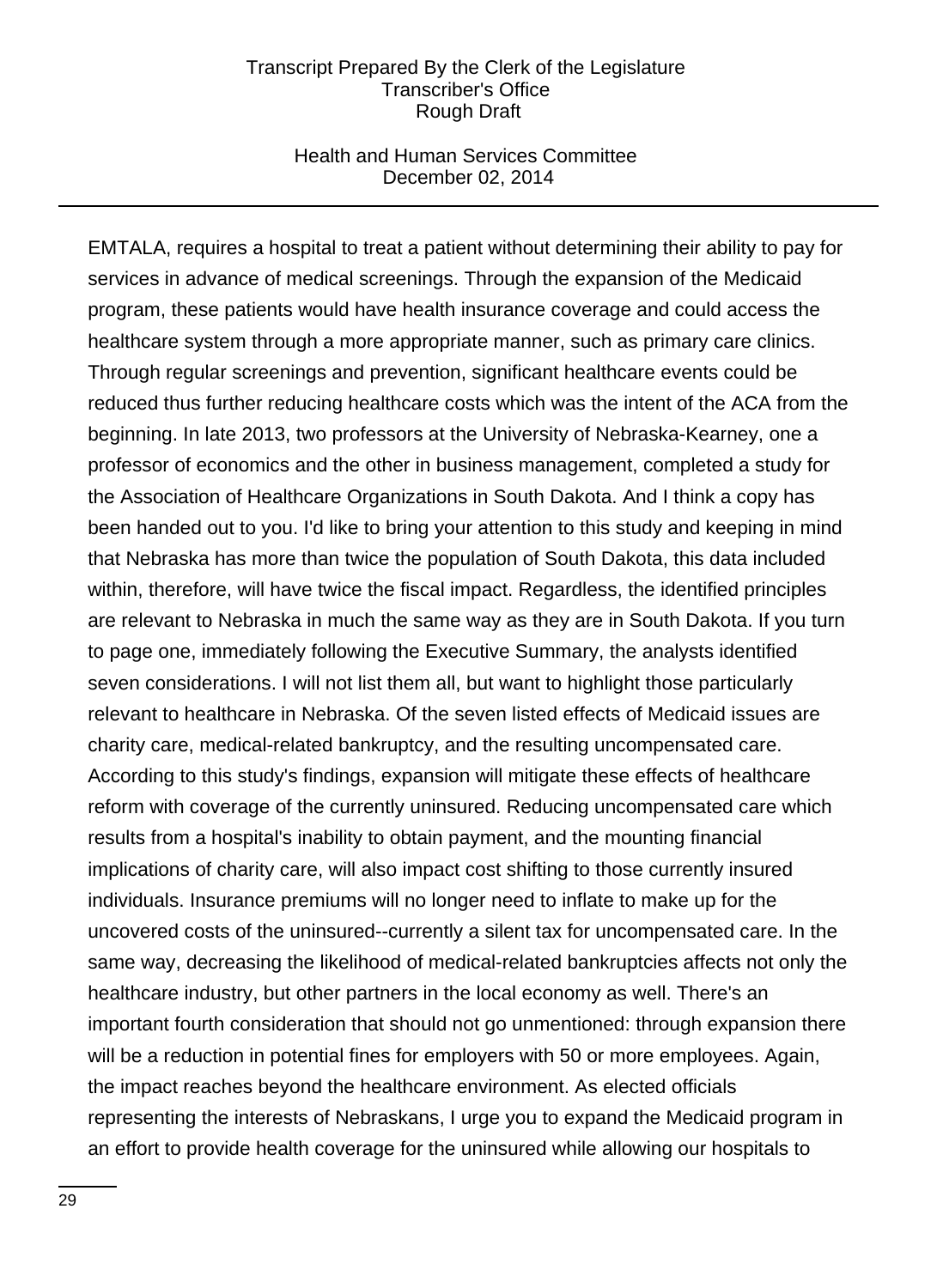# Health and Human Services Committee December 02, 2014

continue providing that care. Thank you for the opportunity to provide comments related to this important matter. Thank you. [LR601]

SENATOR CAMPBELL: Thank you for your testimony and for the report. Senator Gloor. [LR601]

SENATOR GLOOR: Thank you, Senator Campbell. Dan, thanks for coming down again. I know it's a long drive for you. [LR601]

DANIEL GRIESS: My pleasure. [LR601]

SENATOR GLOOR: It's a beautiful drive, especially that portion through Grand Island. (Laughter) [LR601]

DANIEL GRIESS: One of my favorites actually. [LR601]

SENATOR GLOOR: Nevertheless, it's a long drive. Are you a disproportionate share hospital? [LR601]

DANIEL GRIESS: We are. [LR601]

SENATOR GLOOR: Would you explain just for the record what disproportionate share means and what's happening to disproportionate share. I don't know whether you have any dollars that relate to your own hospital, but any numbers that you can put out there because this is for Nebraska hospitals, I know, a big issue. [LR601]

DANIEL GRIESS: It is. Disproportionate share hospital is funding that is to compensate us for serving a higher percentage of lower income-producing individuals. And so to compensate for that uncompensated care, they kind of...the federal government or Medicaid gives us additional monies. And I think our last fiscal year, that number was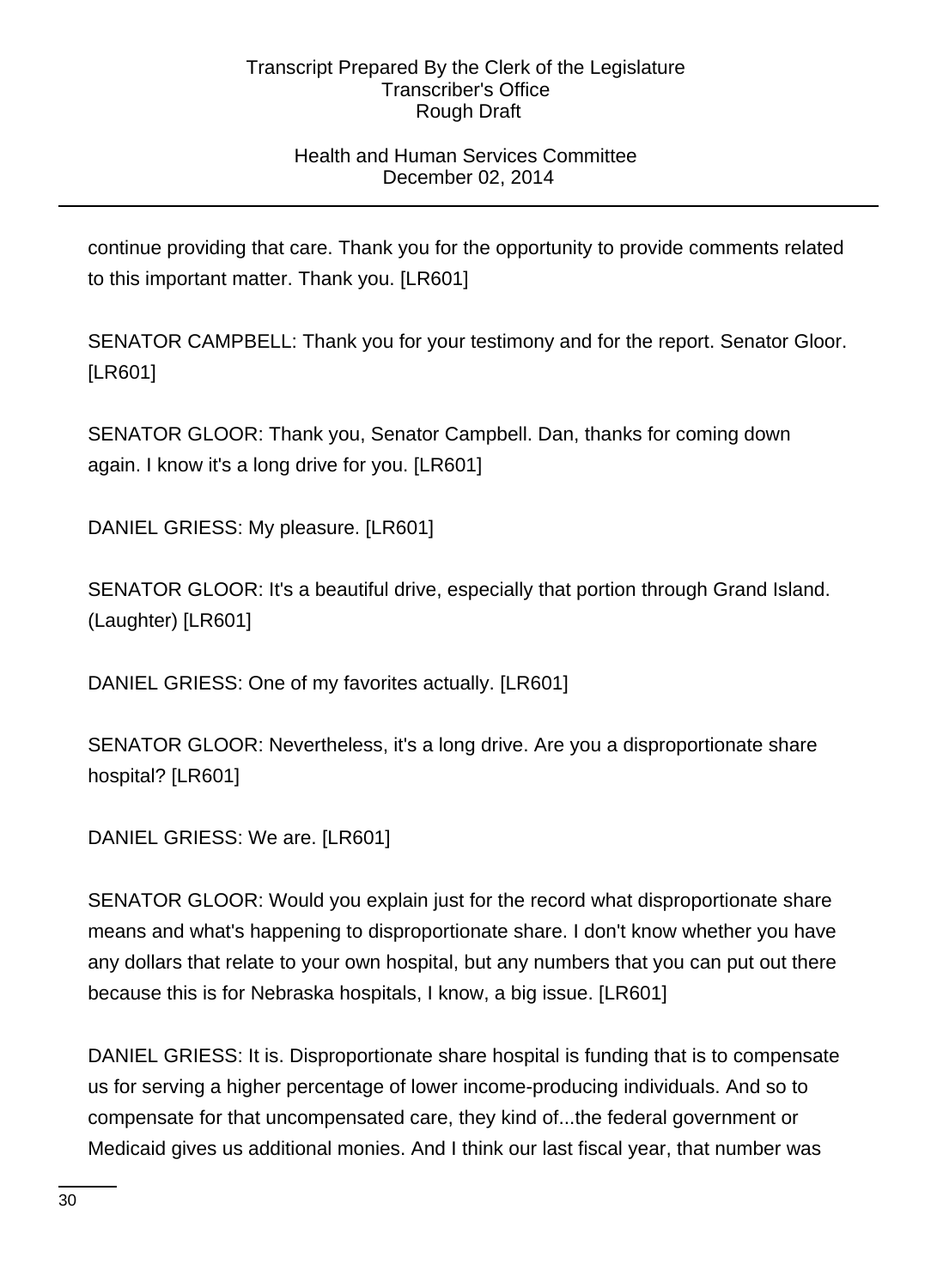## Health and Human Services Committee December 02, 2014

approximately \$50,000. Now... [LR601]

SENATOR GLOOR: And not all hospitals in the state of Nebraska necessarily meet the qualifications for that, is that correct? [LR601]

DANIEL GRIESS: That is correct. Yeah, if...I don't know what the percentage is to have for what they considered unusually high, but we have qualified. But we don't qualify for the amount as some other smaller hospitals and more difficult communities truthfully. [LR601]

SENATOR GLOOR: Okay. Thank you. [LR601]

DANIEL GRIESS: Sure. [LR601]

SENATOR CAMPBELL: Questions? Other questions? Senator Crawford. [LR601]

SENATOR CRAWFORD: Thank you, Senator Campbell, and thank you for this testimony and providing this report. This is very helpful. So, just again for the record as we're trying to make sure we have a record of costs of what we lose by not making that choice, again if we're just talking about this last year, if I understand from the table that you provided for us, the first year cost from uncompensated care, premium reduction, those kinds of costs that you just listed, for South Dakota it was \$88 million, and so if you're estimating ours would be twice that, you'd be talking about a cost of the choice for just last...this year that we're in, of \$176 million. Is that fair from your analysis and...? [LR601]

DANIEL GRIESS: Correct. I think that is fair. I think that the South Dakota report you can make a lot of great correlations because of the similarities between our two states. [LR601]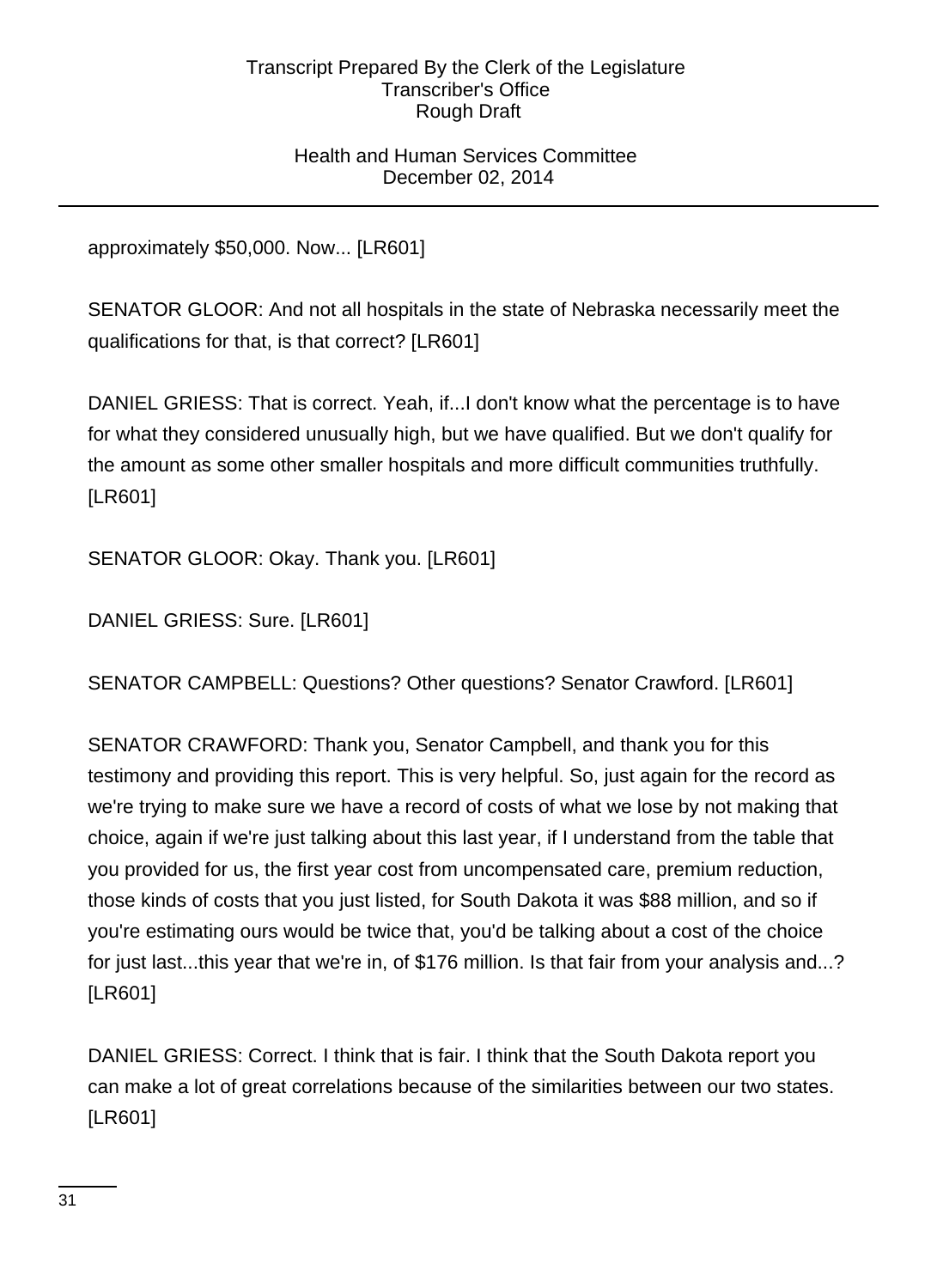# Health and Human Services Committee December 02, 2014

SENATOR CRAWFORD: Okay. And so this is...these are additional different costs than the ones we've already talked about in terms of the General Fund and loss of federal money. They are additional and different. If we're keeping a tally, we can add this to our tally, is that correct? [LR601]

DANIEL GRIESS: I would say yes. [LR601]

SENATOR CRAWFORD: Thank you. [LR601]

SENATOR CAMPBELL: Senator Gloor. [LR601]

SENATOR GLOOR: Yes. A follow-up clarification on disproportionate share, the federal government was eliminating disproportionate share under the assumption that all states originally were going to be a participant in Medicaid expansion. Has that happened yet? When is that supposed to happen? [LR601]

DANIEL GRIESS: I believe that starts sometime in 2015. [LR601]

SENATOR GLOOR: Okay. Thank you. [LR601]

DANIEL GRIESS: Yeah. [LR601]

SENATOR CAMPBELL: Thank you, Senator Gloor. Any other questions or comments? The South Dakota study is a very interesting study and one of the things that Senator Crawford touched on is the amount of money that comes back into the state and what that multiplier can be for the economic health in a sense of the state. Did you find...I mean, any comments about that part of it in terms of what's in this report? [LR601]

DANIEL GRIESS: I guess from my own perspective, I was...in reviewing the report, I was pretty impressed on some of the ripple effects that I had not intended or thought of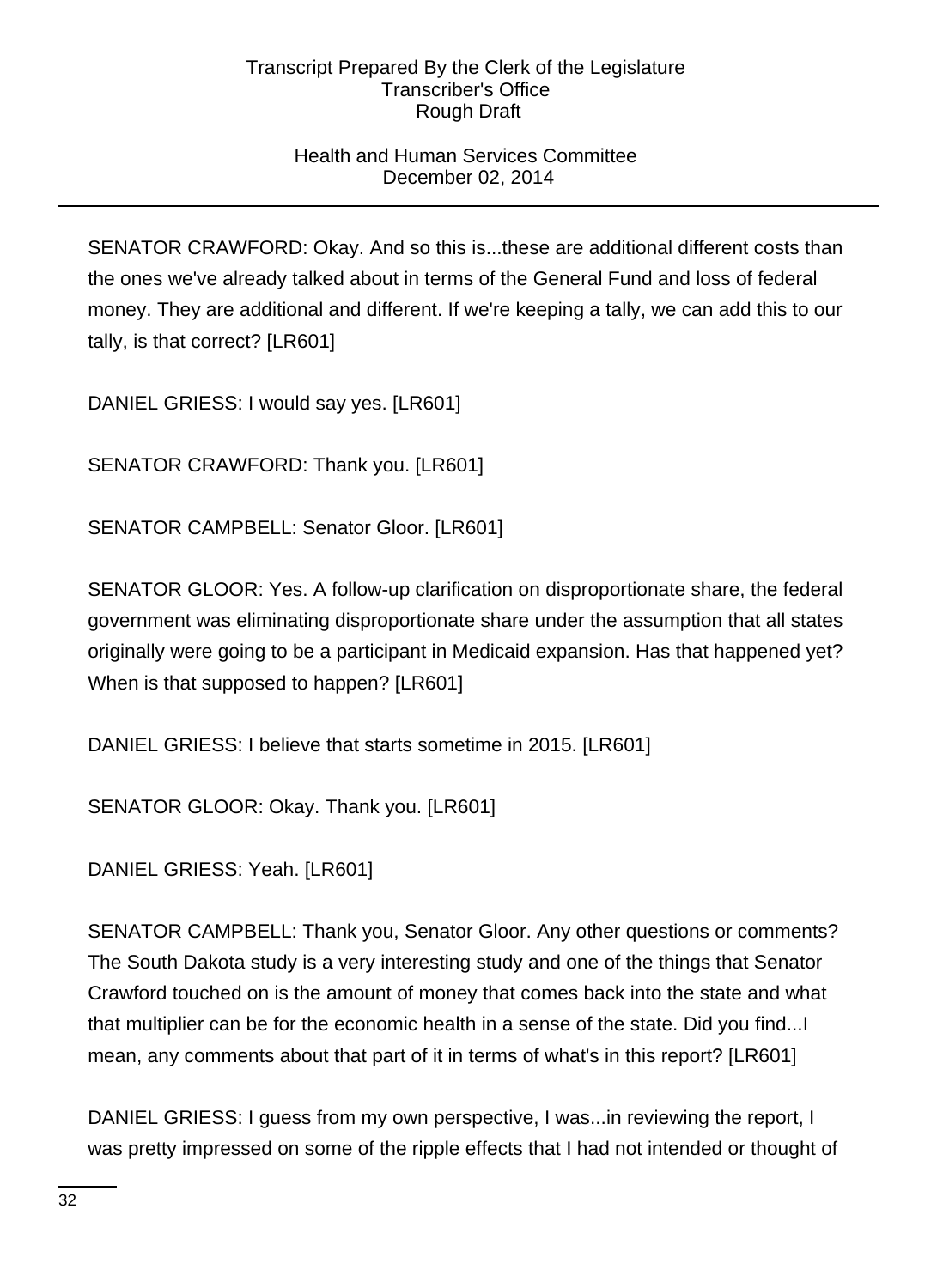# Health and Human Services Committee December 02, 2014

truthfully with regard to bringing in monies to the state. You know, not only the direct impact it has by having monies pushed in, but the indirect impact and then taking those monies and having them respent multiple times over and over again. I think that we as a state have been focused on the cost to the state, but really have spent less time really understanding the benefits. [LR601]

SENATOR CAMPBELL: I appreciate that. Thank you very much for coming. [LR601]

DANIEL GRIESS: Thank you. [LR601]

SENATOR CAMPBELL: Our next testifier is CEO Shannon Sorensen. Ms. Sorensen is the CEO of the Brown County Hospital in Ainsworth, Nebraska. Welcome. [LR601]

SHANNON SORENSEN: (Exhibit 6) Good morning. Thank you. [LR601]

SENATOR CAMPBELL: You go right ahead. [LR601]

SHANNON SORENSEN: Good morning, Senator Campbell and members of the Health and Human Services Committee. My name is Shannon Sorensen, S-h-a-n-n-o-n S-o-r-e-n-s-e-n, and I'm the chief executive officer of Brown County Hospital, a critical access hospital in Ainsworth. There's significant costs and benefits associated with the expansion of Medicaid eligibility pursuant to the Affordable Care Act. There have been many studies about the costs to Nebraska's General Fund. However, it seems less attention has been given to the benefits, possibly because the calculation of benefits is more complicated than the identification of costs. In previous testimony by Mr. Griess, he drew your attention to the economic impact study prepared by two professors from the University of Nebraska at Kearney for the South Dakota Association of Healthcare Organizations, which you have a copy of. In addition to the key points of that study discussed by Mr. Griess, there were more benefits evaluated by the UNK professors, and I've excerpted them both directly in the study. But I want to bring attention to a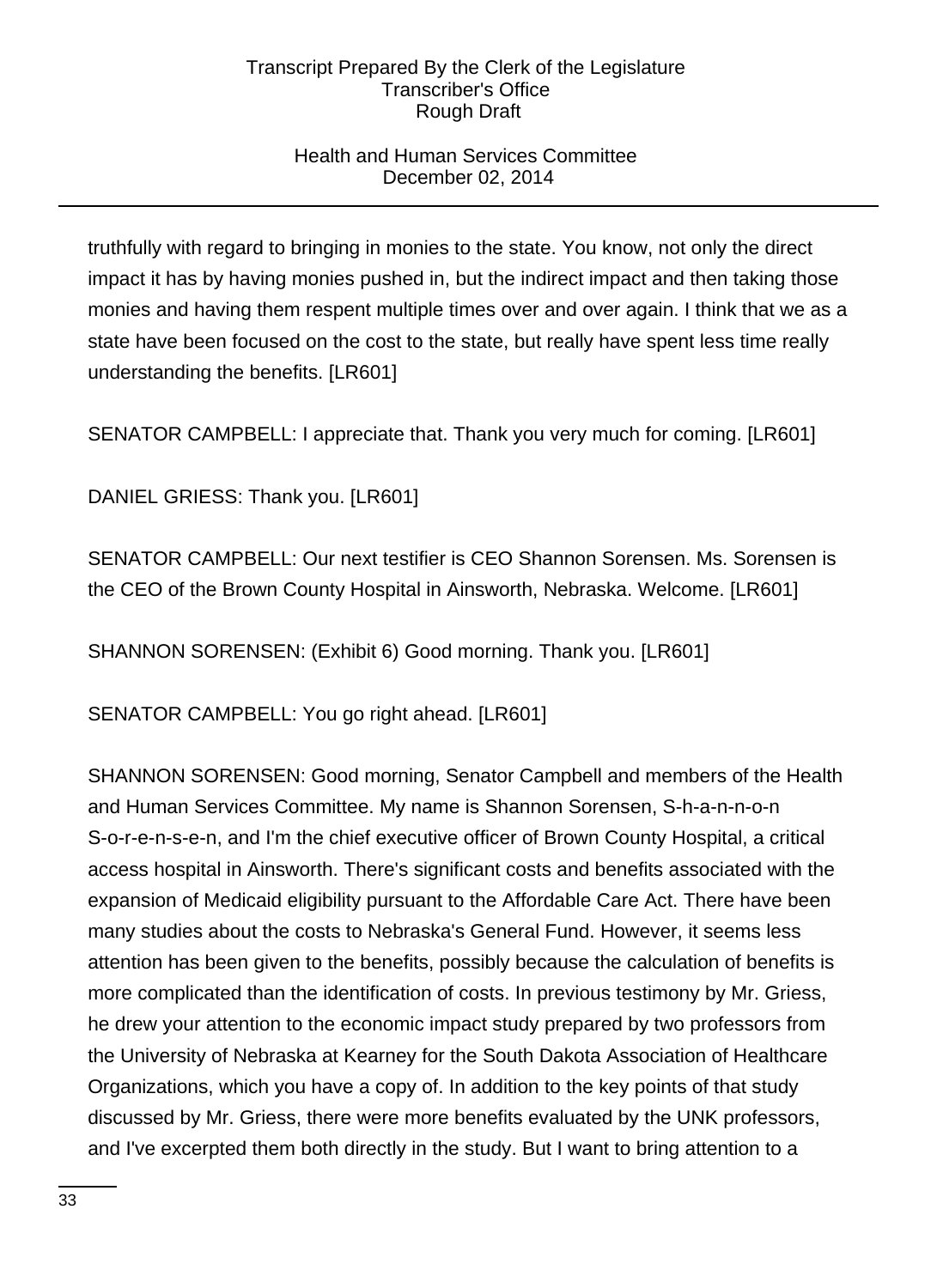### Health and Human Services Committee December 02, 2014

couple really key points, mostly beginning on page 18 of that study. And number one there is cost shifting. Uncompensated care does not solely impact providers. Insurers pass the additional cost to families and businesses in the form of higher premiums. This silent tax, as it's known, was estimated to increase annual family premiums in 2008 by \$1,017 in the state of South Dakota. I don't know how many communities and families within our communities would be able to sustain that and we're already beginning to see that in our community, higher premiums every year, which in turn is driving them away from the insurance. These are going to more catastrophic insurance, which becomes that higher deductible, which then becomes seeking less care. Additionally, the out-of-pocket healthcare cost for the poor and near-poor, because families tend to have limited savings, they're susceptible to unexpected economic and financial shocks as you've heard from a number of testifiers today on medical bankruptcy and the effects that these can have for these communities. But I mentioned in our community, largely agricultural, we see a lot of self-employed because of the agricultural economy and, therefore, high deductibles. So these high deductibles are turning into more catastrophic events which has been leading them away from that care and not giving us the opportunity to really increase health, which is the overall goal of that, so. Another key point there then is improved health and increased productivity for low-income workers. And really this is what it's all about, better health. And we know that from a number of different studies and things that have been put out there in the original intent of this study. But we have limited work forces to begin with in our rural communities and when we start to look at these increase...these productivity issues and how it can affect them, it becomes an economic crisis in our community as well. Next is the medical-related bankruptcy. I don't know that I need to comment to that too much more as you've heard about that by a number of other testifiers in great detail and they did an excellent job on that. But, obviously, it's a real issue for our communities, especially those rural communities. And we see that namely with assets so those that own land or other various types of assets that they have to liquidate just to be able to begin to pay the bills that exist. The next point there is businesses paying tax penalties stemming from the ACA. And economically we're trying to get more businesses to our rural communities,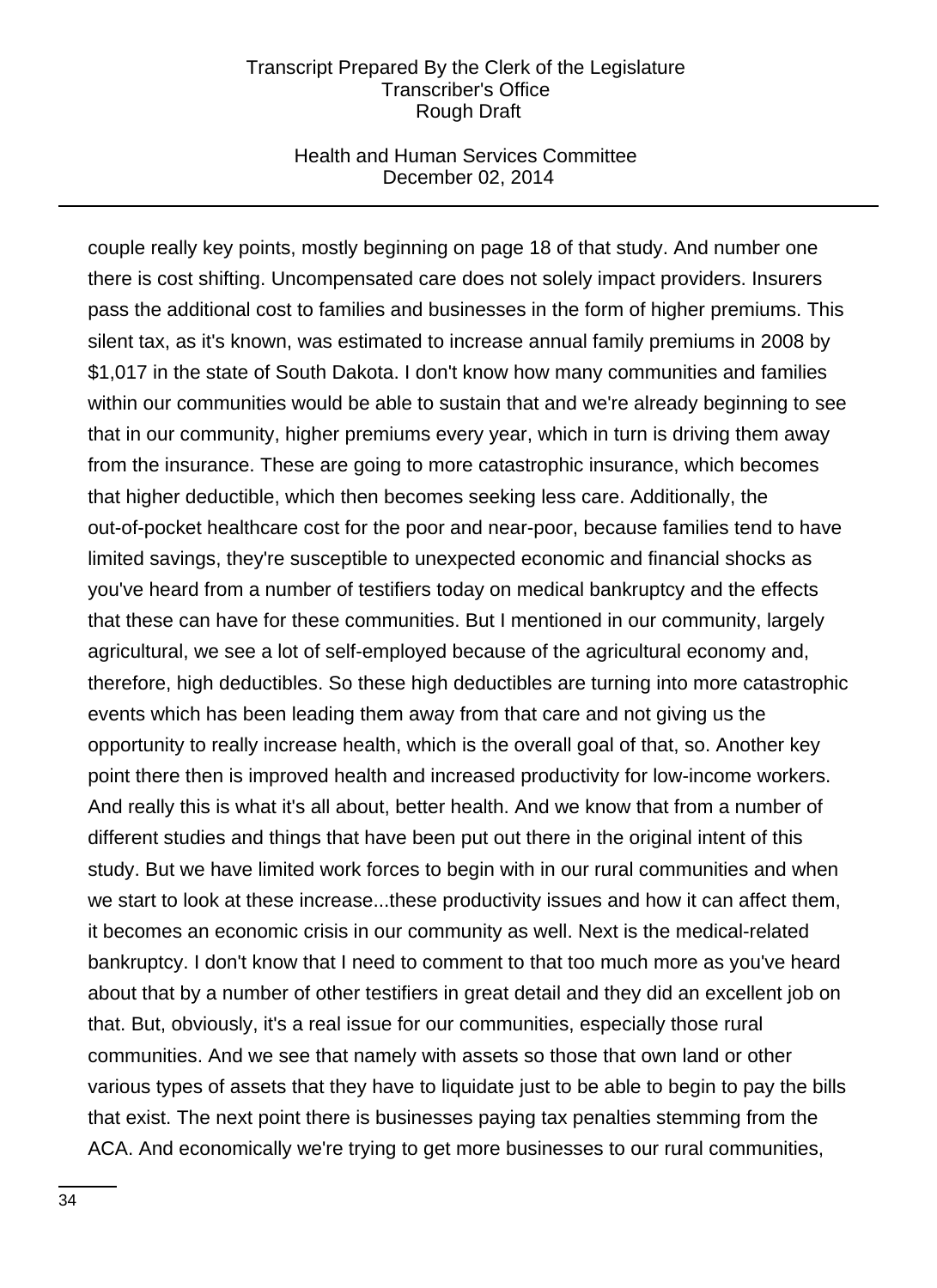## Health and Human Services Committee December 02, 2014

but we're seeing a lot of them that are hiring employees less than 30 hours because then they don't have to meet these strict requirements and the penalties of what they may need to do if they have that, so has a huge economic impact in our rural community. Next there's protection against the possibility of credit downgrade. So, of course, hospitals rely on capital markets to finance expansions and facility upgrades. We're fortunate at Brown County Hospital to have some very new facilities that were funded through a tax bond back in 2008, but the reality of hospitals closing isn't far from us and namely, I say Tilden, which we're about 90 miles from, is a true reality. And we know that we can't continue to deliver care and provide services exactly the way we have and it's going to be this that's going to help us change the way that we can do that. So in conclusion, the expansion of Medicaid would bring additional federal money and many related benefits into South Dakota and the same would be true for Nebraska. Each benefit rebuilds in a total impact on the South Dakota economy in employment, labor income, value-added, and sector output for industries. State government also benefits significantly from increased tax revenues. These benefits include reduction in uncompensated care and cost shifting, better work health, fewer bankruptcies, less ACA penalties for business owners, shifting some of the state's direct costs to Medicaid, and the economic stimulus generated with the injection of billions of federal dollars, as Senator Crawford has noted. Thank you for the opportunity to provide comments related to this important matter. I'd be happy to answer any questions the committee may have. [LR601]

SENATOR CAMPBELL: Senator Krist. [LR601]

SENATOR KRIST: Thanks for coming. [LR601]

SHANNON SORENSEN: Yes, absolutely. [LR601]

SENATOR KRIST: How long have you been in your position? [LR601]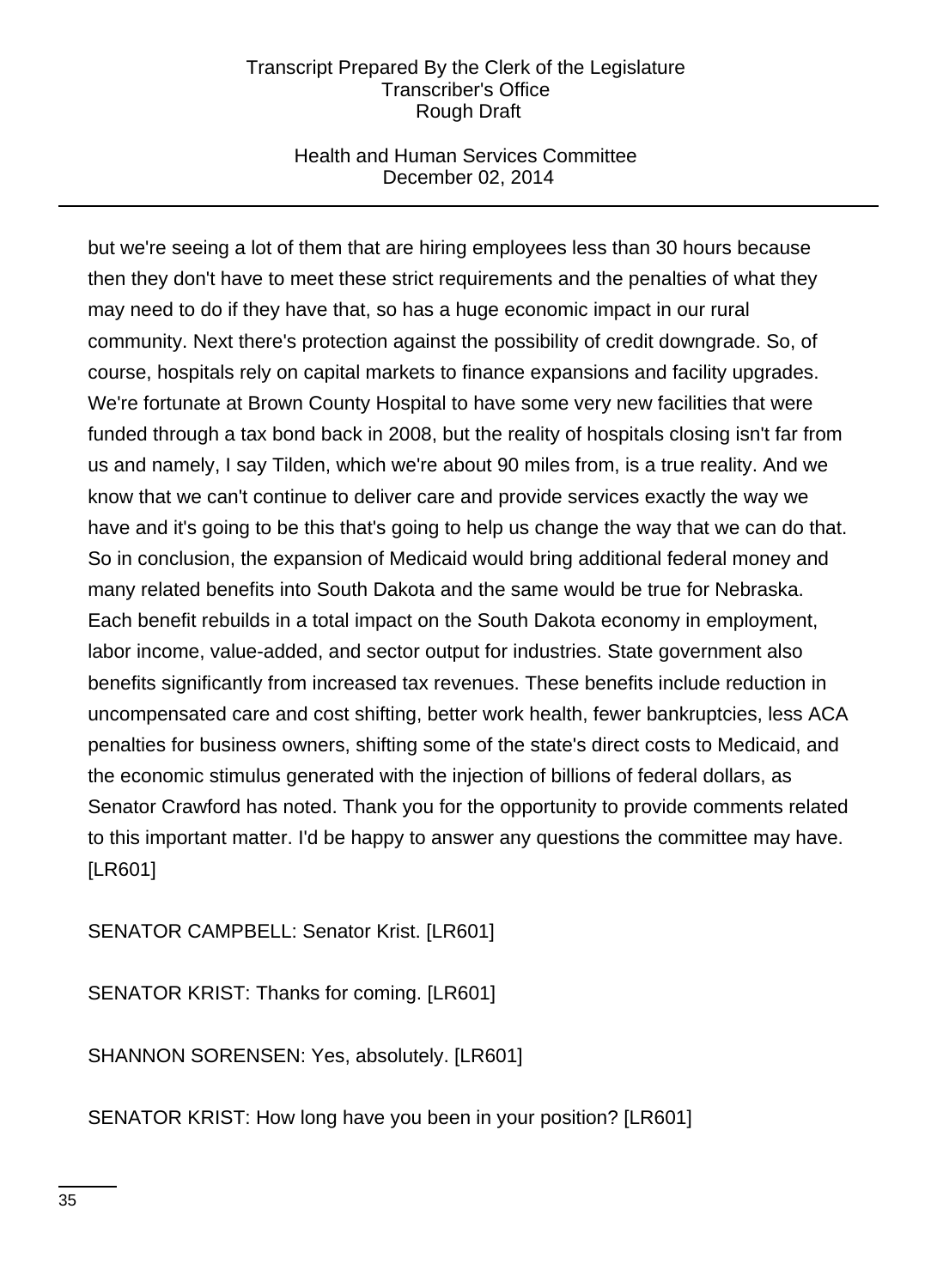## Health and Human Services Committee December 02, 2014

# SHANNON SORENSEN: Four years. [LR601]

SENATOR KRIST: In the past few years, can you quantify the...has there been an increase in the use of the emergency room from when you started or from data that you can bring from Brown? [LR601]

SHANNON SORENSEN: We actually have seen a...I would...not an increase. We've maintained slightly 1 to 2 percent decrease. Our ER volumes are nothing compared to Mr. Griess' hospital and some of those relative things. What we see is the people coming into the ER more that say, well, I needed to come in because I can't afford it at the clinic. So we're trying to redirect in those instances. We have seen...we have been doing more follow up, discharge callbacks, those types of reaching out to those patients in ER to try and avoid a readmission to the ER specifically, making sure they're getting their medications or getting them scheduled. We've gone to now, any ER gets an automatic schedule in the clinic three days out to make sure that we can follow a little closer on medications that may have been ordered or what was going on. [LR601]

SENATOR KRIST: Do you think there has been an increase or can you tell if there's been an increase in certain groups: kids, vets, other folks? [LR601]

SHANNON SORENSEN: Specifically to the ER? [LR601]

SENATOR KRIST: Uh-huh. Are people using the ER more for their kids or they would have used the clinic because of whatever? [LR601]

SHANNON SORENSEN: I'm sorry, I don't have statistics on that. I would say in general, yes, we see that a little bit, but I don't have any supporting data for that. [LR601]

SENATOR KRIST: Okay. Thank you. [LR601]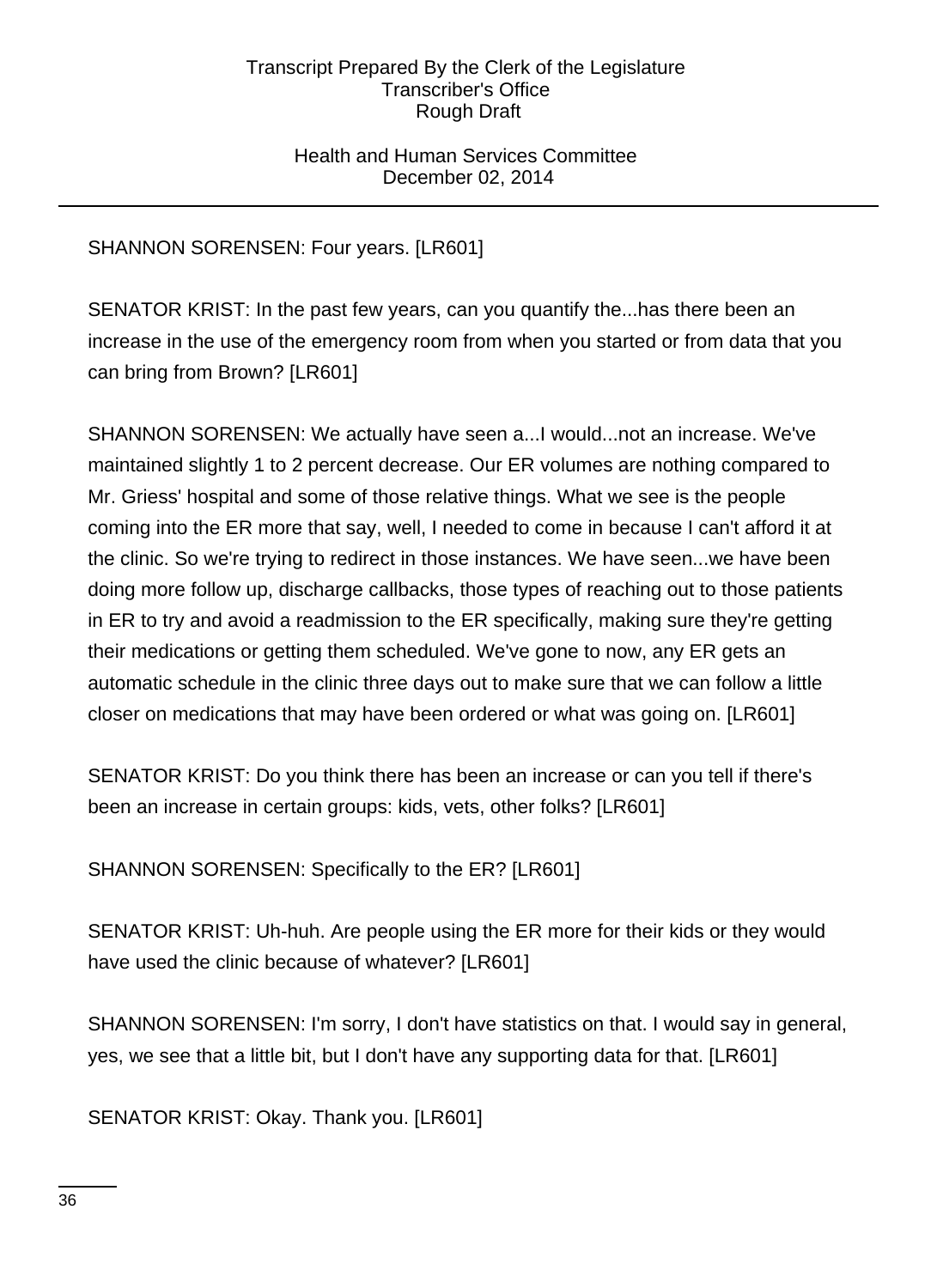## Health and Human Services Committee December 02, 2014

SHANNON SORENSEN: Yeah, sure. [LR601]

SENATOR CAMPBELL: Any other questions? Senator Howard. [LR601]

SENATOR HOWARD: Thank you, Senator Campbell. I'm really curious about your cost shifting paragraph because we're hearing a lot of anecdotes right now about individuals whose premiums are going up in their insurance. In your opinion, can that be attributed to us not expanding Medicaid? Is that why the premiums are going up? [LR601]

SHANNON SORENSEN: Well, I think it's that as well as the taxes that have been put into place with the ACA. So there's a Cadillac tax and there's...I'm sure there's some insurance agents out there that would be able to help identify some of those even more, but the various taxes that go into that alone...and as those take effect in each year and then it also affects on businesses, so depending on the number of members that you have in your plan, certain taxes exist. So I think that's somewhat of a driver for that. We're seeing rates reduced from our insurance companies, our third-party payers though as well, so we have Medicaid, Medicare cuts. Obviously, sequestration significantly affects us, but we're also having Blue Cross and some of those insurance companies coming out decreasing reimbursement to us as well. [LR601]

SENATOR HOWARD: Thank you. [LR601]

SENATOR CAMPBELL: Senator Gloor. [LR601]

SENATOR GLOOR: Thank you, Senator Campbell. Thank you, Shannon, for coming down also. I've said for years that our job in the state of Nebraska is being the administrator of a small rural hospital. So you have my admiration and thanks. Other than running the Nebraska football team, I should say, that may...hardest job. (Laughter) [LR601]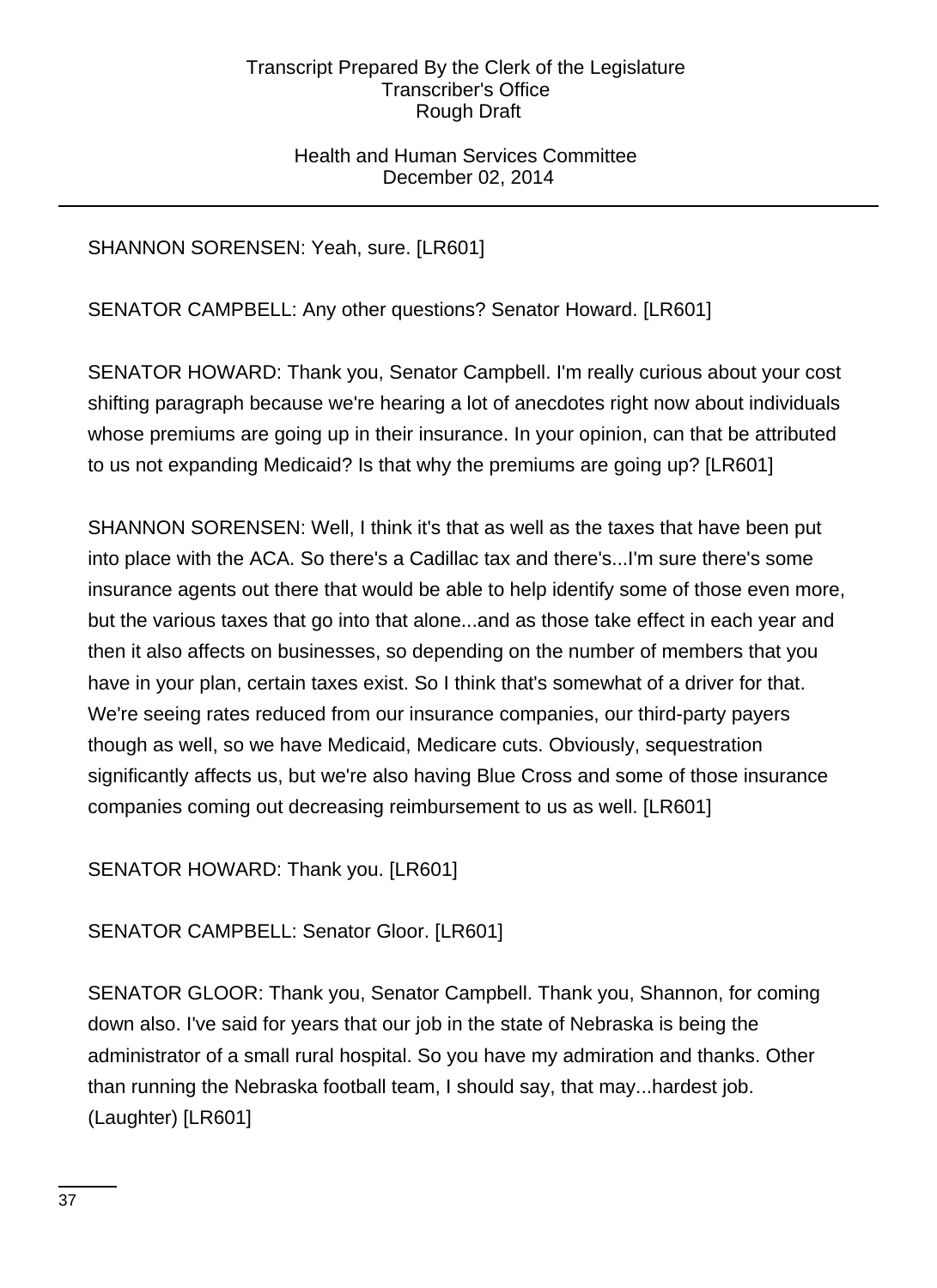## Health and Human Services Committee December 02, 2014

SHANNON SORENSEN: I'll stick to this job. [LR601]

SENATOR GLOOR: Yeah, I'd recommend that. From what you've said, you must employ your...the physicians in the community must be employees of the hospital. [LR601]

SHANNON SORENSEN: We do now, yes. Just started that two years ago. [LR601]

SENATOR GLOOR: So, when people don't go to the clinic and go to the emergency room, they're just...they're just going to a higher cost option but in all cases...but in both cases, that's an expense that's borne by the hospital. [LR601]

SHANNON SORENSEN: Absolutely. [LR601]

SENATOR GLOOR: You're a hospital corporation. And unlike the limited opportunities Ms. Gorshon had for charity clinics and whatnot, you don't have anything...you are the charity clinic for Brown County and other nearby communities. [LR601]

SHANNON SORENSEN: Correct. Yeah. [LR601]

SENATOR GLOOR: Do you get any bleed-over from South Dakota? [LR601]

SHANNON SORENSEN: We have a little bit. You know, we're about 30 miles from the South Dakota border so we do see a little bit of that. Probably more than anything as our VA patients, there's a clinic in Winner, South Dakota, so patients that we can't see VA related may be seen in the Winner Clinic if they don't have to be transferred to one of the hospitals. We do try to put into place...you had mentioned earlier about discounted or deplete discounted rates. We try to put into place not only noncompensated care, financial assistance programs, sliding scales. You know, those were originally put into place for those without insurance, but now we're seeing those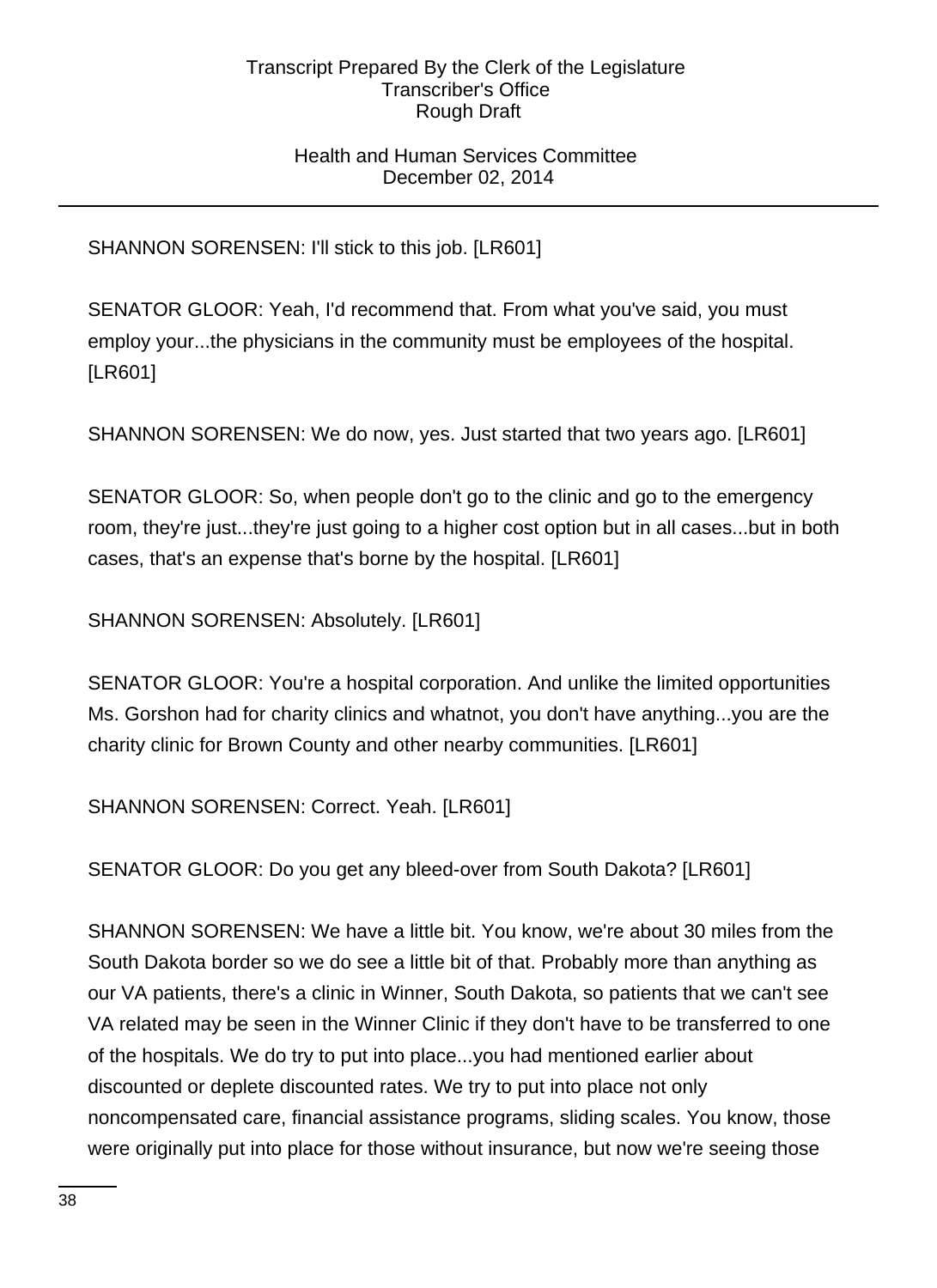# Health and Human Services Committee December 02, 2014

with insurance and really high deductibles. So it's not changing it a whole lot. [LR601]

SENATOR GLOOR: It just adds to the overall bad debt expense for all. [LR601]

SHANNON SORENSEN: Yeah, absolutely. Yeah. I mean, we want to be able to provide additional resources in our community by expanding this that uncompensated care can get shifted into infrastructure, technology, resources, recruitment, those things that help us continue to survive in our small community. [LR601]

SENATOR GLOOR: And your emergency room isn't staffed by physicians. Do you have a PA or a nurse practitioner? [LR601]

SHANNON SORENSEN: All of our providers rotate through that so they're in the clinic, they're on call for the ER too, and they just rotate through each particular night. [LR601]

SENATOR GLOOR: But on call, they only come in as required. [LR601]

SHANNON SORENSEN: Correct. [LR601]

SENATOR GLOOR: Is the clinic attached to the hospital? [LR601]

SHANNON SORENSEN: It's a hundred yards next door, but not physically attached. [LR601]

SENATOR GLOOR: Okay. Thank you. [LR601]

SHANNON SORENSEN: Yeah, thank you. [LR601]

SENATOR CAMPBELL: We're going to have to note that when we're paying taxes and the taxes are going out, we're not bringing those dollars back. [LR601]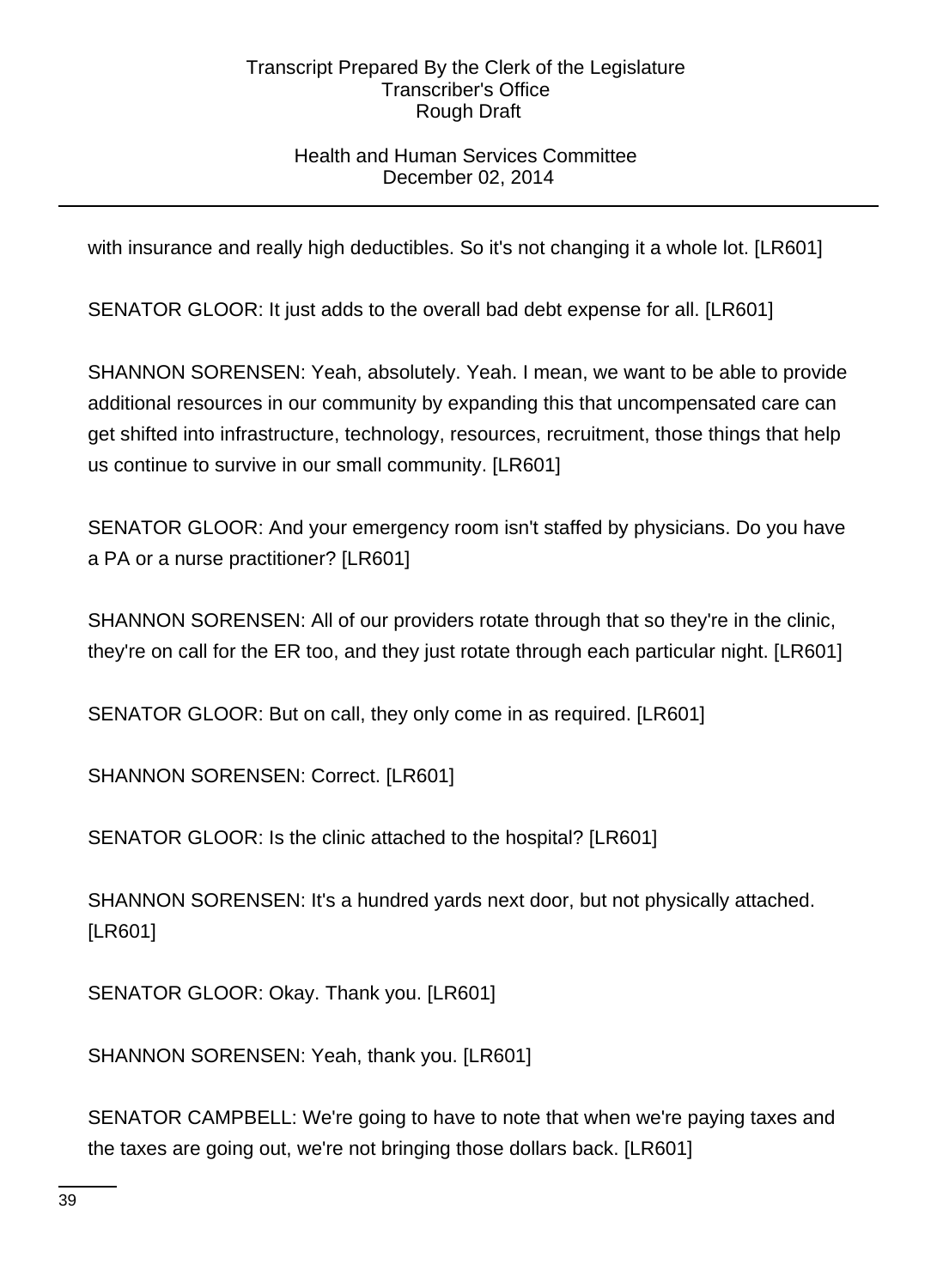### Health and Human Services Committee December 02, 2014

# SHANNON SORENSEN: Absolutely, yeah. [LR601]

SENATOR CAMPBELL: Thank you very much for coming. [LR601]

SHANNON SORENSEN: Yes, thank you. [LR601]

SENATOR CAMPBELL: It's always good to hear from our rural hospitals. Our next testifier is Lt. Crystal Ditto and Lt. Ditto is a member of the U.S. Air Force stationed at Offutt Air Force Base in Nebraska, and we are very pleased to have you and thank you so much for your service to our country. [LR601]

CRYSTAL DITTO: Oh, thank you very much for having me. So my name is Crystal Ditto, C-r-y-s-t-a-l D-i-t-t-o. I've heard every joke possible for the last name. (Laughter) I'm, aside from being military, which I'm not representative of military via protocol, but I'm also a graduate student with the University of Nebraska-Omaha for military and social work, for a master of social work program. It's the old Boot Strap Program. I was prior enlisted so after completing school I go back active duty as a military social worker. So if Nebraska continues to not expand Medicaid, millions of our most vulnerable residents will be unable to gain health insurance. Contrary to belief, not all veterans are able to access services from the VA Hospital, unless they have a service-related injury or other strict qualifying factors. According to a 2013 urban institute study, 2,100 uninsured veterans and 800 veterans' spouses would fall into the healthcare gap if Nebraska does not implement the ACA Medicaid expansion. These numbers are truly concerning. As a future military social worker and a twelve and a half year Air Force veteran myself, I feel it's my ethical responsibility to seek the understanding of this vulnerable population. I firmly believe this group is facing a number of social problems which makes access to health and mental healthcare crucial. According to a 2013 Department of Defense VA report, 260,000 veterans are homeless or at risk for homelessness. And interestingly, while one in six civilian women are at risk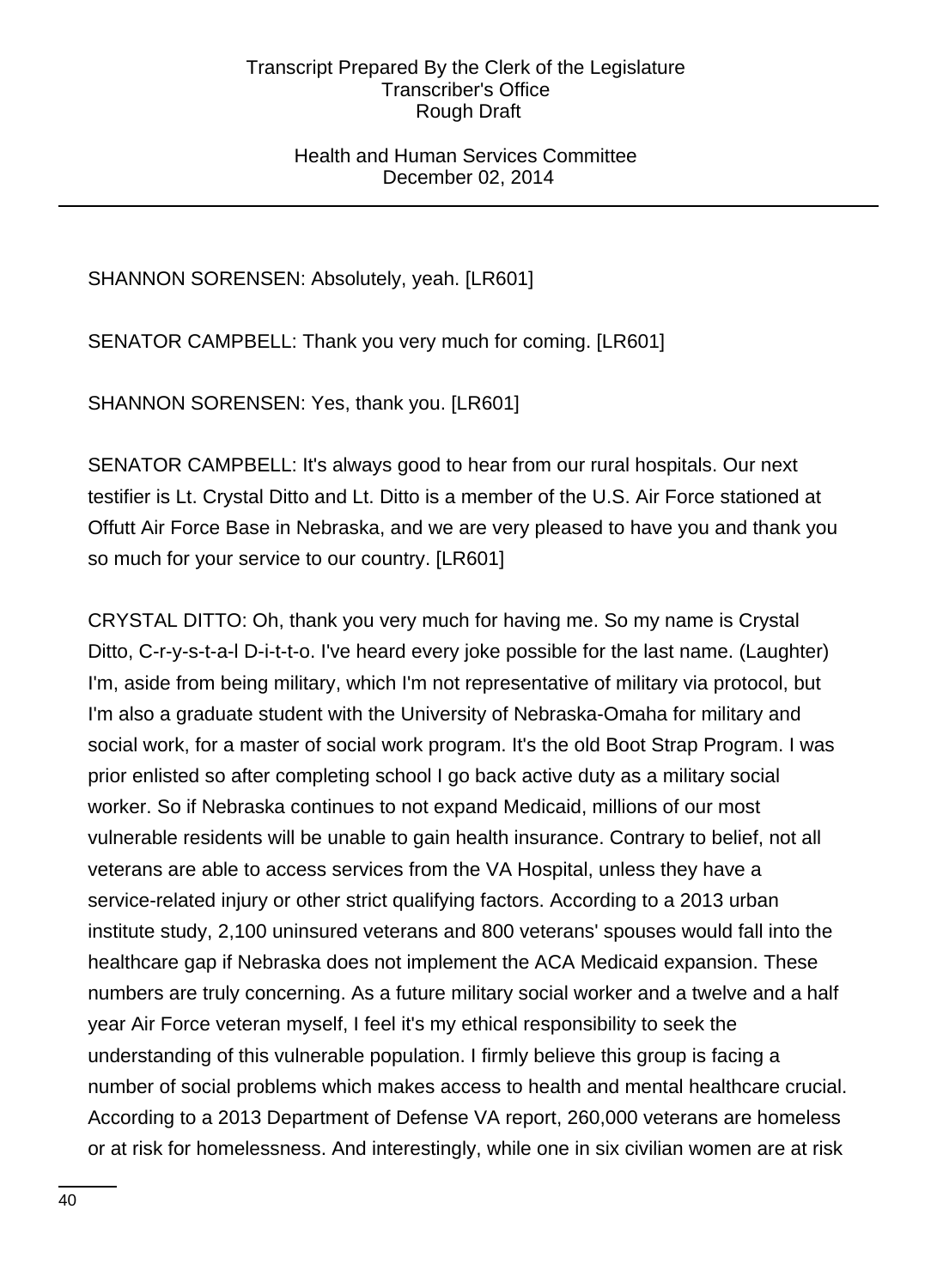# Health and Human Services Committee December 02, 2014

for sexual assault, the numbers rise to one in three for military women. And pending which data that you do reference, 18 to 22 veterans commit suicide daily. So, I do believe we are medically fragile. As for veterans' spouses, they stand among the invisible ranks and rarely qualify for any sort of VA services. In closing, Medicaid expansion can change lives by saving lives. I hope to raise public dialogue about this current limited access to VA healthcare and advocate for change on behalf of Nebraska veterans. I firmly believe that my brothers and sisters in Arms are not merely a statistic, and I hope this testimony has made a difference. [LR601]

SENATOR CAMPBELL: Thank you, Lieutenant. Questions or comments? Senator Crawford. [LR601]

SENATOR CRAWFORD: Thank you, Senator Campbell, and thank you for being here, Lt. Ditto. [LR601]

CRYSTAL DITTO: Thank you. [LR601]

SENATOR CRAWFORD: Could you just repeat the Nebraska numbers for us and then could...? [LR601]

CYRSTAL DITTO: For uninsured? [LR601]

SENATOR CRAWFORD: Correct. [LR601]

CRYSTAL DITTO: Sure. End of the reference was the 2013 Urban Institute Study, so for uninsured veterans it showed 2,100 veterans and that was 800 spouses, veteran spouses. [LR601]

SENATOR CRAWFORD: Okay. Thank you. In addition, or that number includes? [LR601]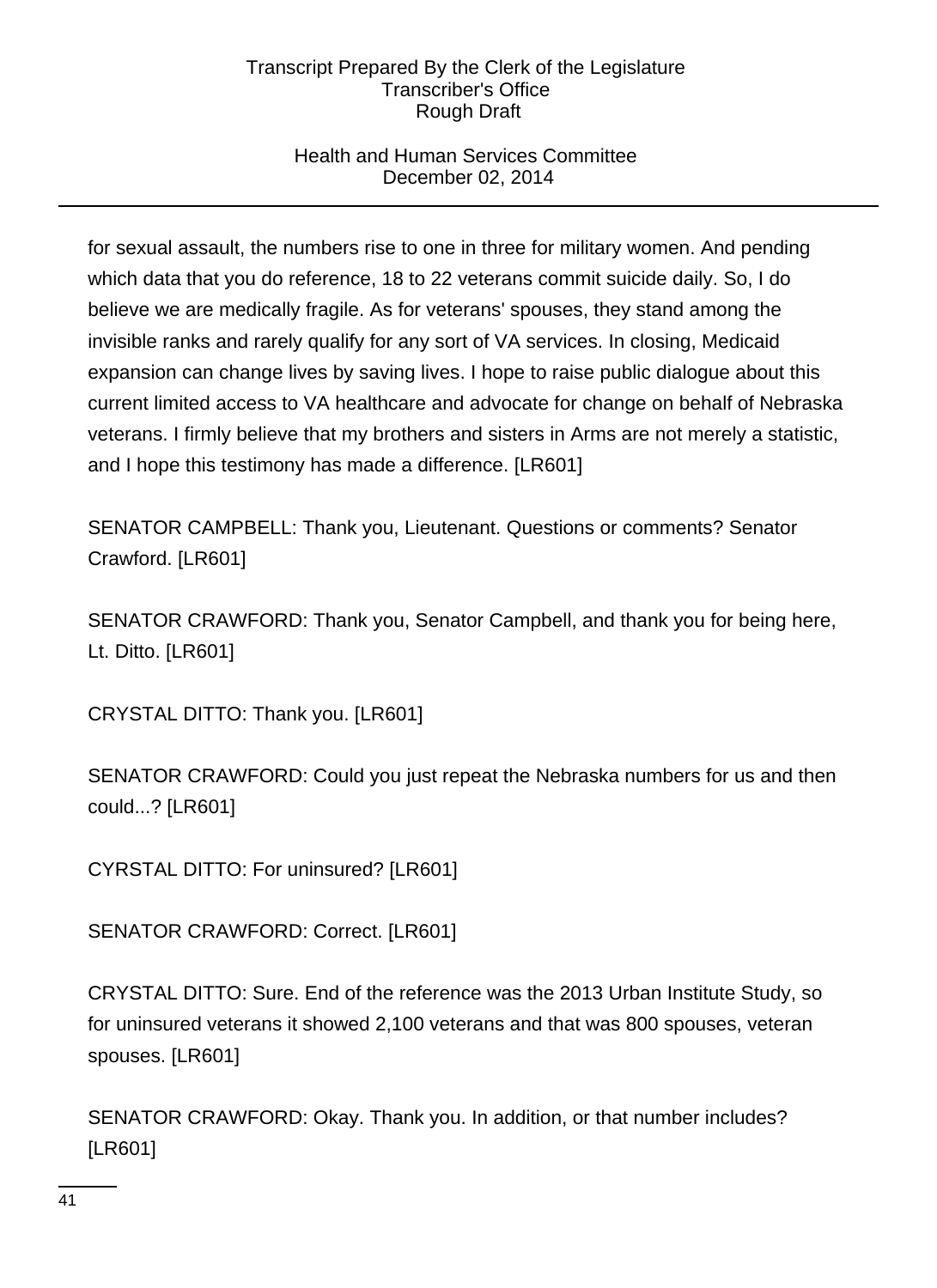### Health and Human Services Committee December 02, 2014

CRYSTAL DITTO: In addition. [LR601]

SENATOR CRAWFORD: In addition, okay. Now can you just explain for the record why they would not be covered by, say, TRICARE? [LR601]

CRYSTAL DITTO: Whenever you transition out, a lot of people...even my husband on the drive here, I asked him, do you think you'd be eligible for VA benefits whenever you get out? And he goes, I really don't know. TRICARE is whenever you're predominantly in. [LR601]

SENATOR CRAWFORD: Okay. And VA...excuse me. [LR601]

CRYSTAL DITTO: And whenever you transition out of the military, yes, ma'am, then you're kind of in limbo. So unless you're picked up by a civilian employer or something of that sort, then you don't qualify. A good example is my father. He's had four years in the Air Force and then whenever he got out, he didn't have a service-related injury. He was at a time of peace, luckily. And it's still to this day--he's 56--so he's just waiting for the clock to tick down so he can get VA assistance because right now he makes too much money. And by too much money, I think it was \$30 too much a month. So he's been paying about 60 percent of his civilian paycheck to cover insurance because TRICARE, VA, there's no options. You're literally in a gap. [LR601]

SENATOR CRAWFORD: So just to clarify, the VA doesn't cover him because of income restrictions? [LR601]

CRYSTAL DITTO: Yes, ma'am, for that specific thing. [LR601]

SENATOR CRAWFORD: Okay. Thank you. [LR601]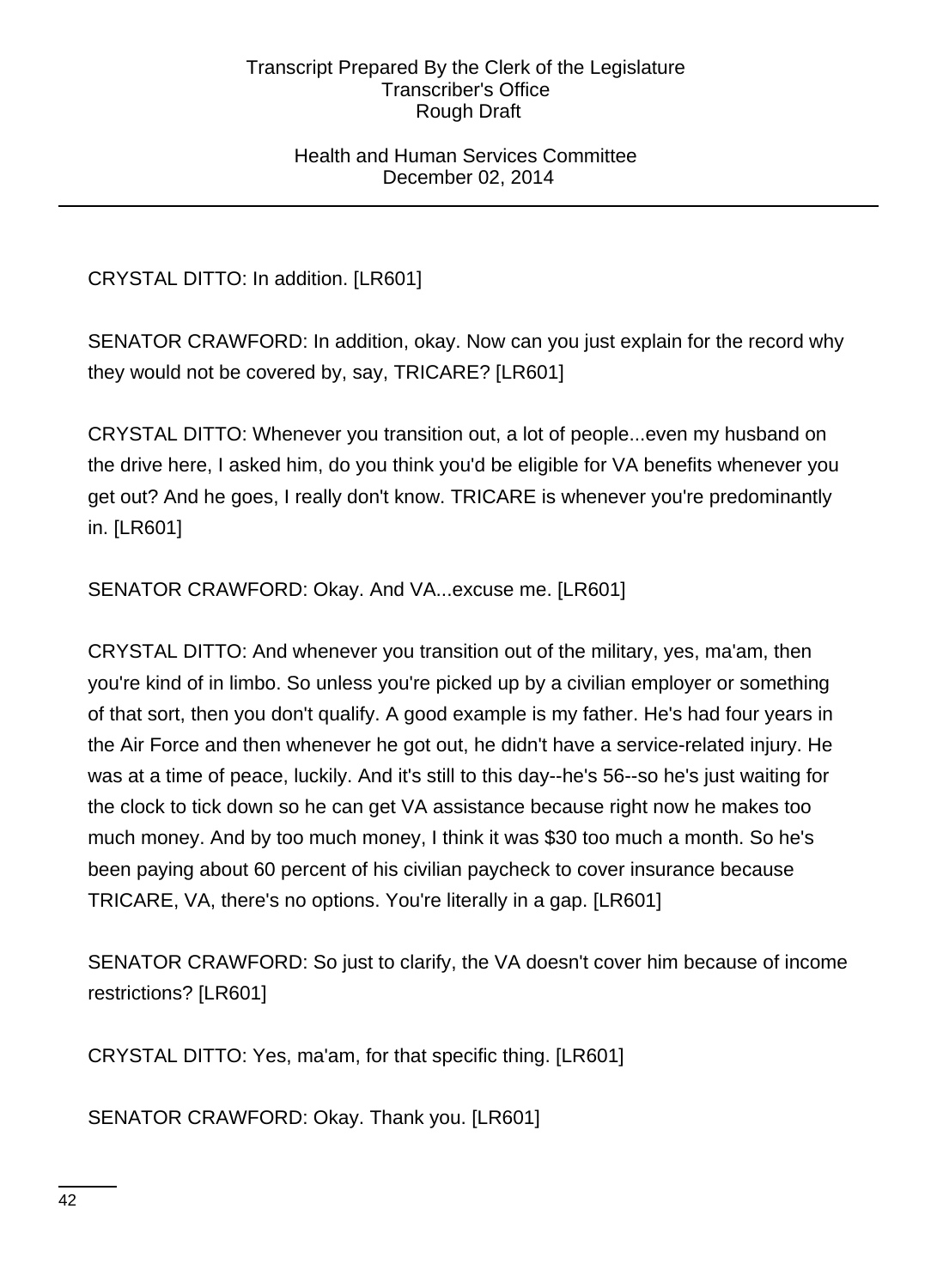# Health and Human Services Committee December 02, 2014

CRYSTAL DITTO: And he did not have a service-related injury. And kind of to piggyback on that, a lot of people don't report their injury whenever they're in the military, so that's why also we're more vulnerable whenever we transition over. If it's a sexual assault or any type of mental health condition that you come back, you don't want to be diagnosed because then you're going to get kicked out of the military. You lose your career, you have a stigma attached, so there's a lot of people who need help that don't have any access. [LR601]

SENATOR CRAWFORD: Okay. Thank you. [LR601]

SENATOR CAMPBELL: Senator Krist. [LR601]

SENATOR KRIST: Thanks for your service. [LR601]

CRYSTAL DITTO: Thank you. [LR601]

SENATOR KRIST: Talk to me about the unfortunate person who comes back who has the disability and what happens to their family. Do they get VA benefits? [LR601]

CRYSTAL DITTO: They don't. [LR601]

SENATOR KRIST: I kind of knew the answer to that. Tell us about that. I mean we have an incredible amount of folks that are coming back from the battlefield that are surviving that would have never survived in years past. And some of those are married with kids. [LR601]

CRYSTAL DITTO: Absolutely. [LR601]

SENATOR KRIST: And when they come back, the insurance that they're going to get, is there a VA eligibility for them, not for the service members' spouse and children.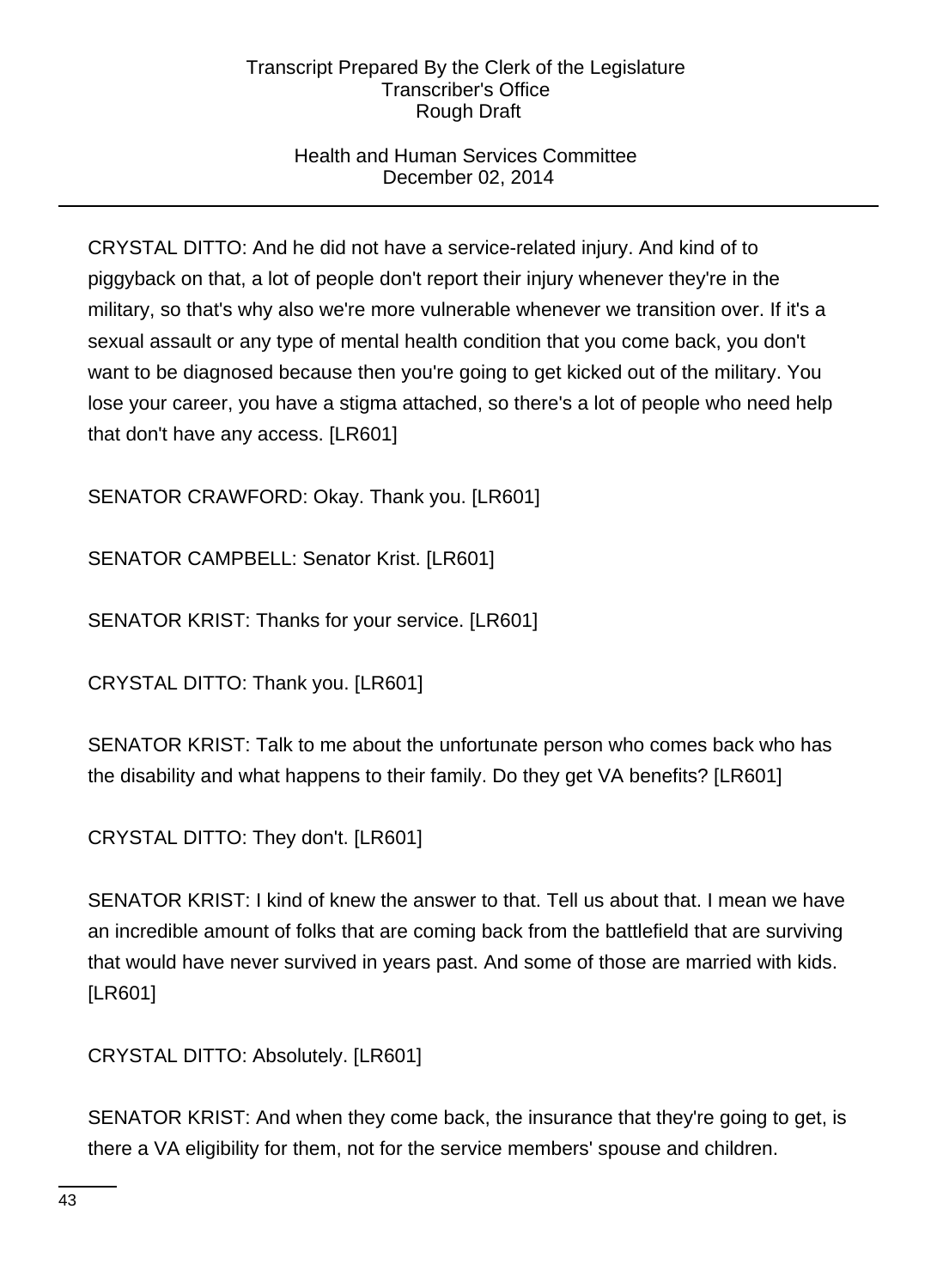## Health and Human Services Committee December 02, 2014

[LR601]

CRYSTAL DITTO: Correct. Yes, sir. Which brings up another fact of the spouse and sometimes the children, they're serving as a role of the caregiver that they've never been trained to do. They have no idea how to handle the stress and there's no resources for them. We literally call them the invisible ranks, but they're the backbone to the family. They have no services either. So that's why I think it's so great that spouses are included because they're often overlooked. [LR601]

SENATOR KRIST: The last few years there's been a discussion about those 2,000-plus that would gain from this and then you have the 800 and then you add some of the kids, that's a different category. What we're talking about right now is the category of the people who come back with a disability, and all of the spouse and family that are related to that individual, which causes again an incredible strain and most times separation or divorce or try to find another... [LR601]

CRYSTAL DITTO: Or suicide. [LR601]

SENATOR KRIST: ...or suicide. And you talked about the lack of wanting to be diagnosed. And having served in the Air Force, I can tell you the last thing I want to do is ever go to a flight surgeon because I want to continue to fly. And you know, they always don't let you fly anymore. But in all seriousness, what that meant was, if I felt PTSD was in my life and I wanted to be treated, the last thing I want to do as an active-duty Air Force flyer is to go self-proclaim that I have a disability because now they're going to make me stop flying and I'm going to get that. And although that stigma is prevalent, the problem with that is that if you don't have that diagnosis, then you're not going to have the services on the outside. [LR601]

CRYSTAL DITTO: Absolutely. [LR601]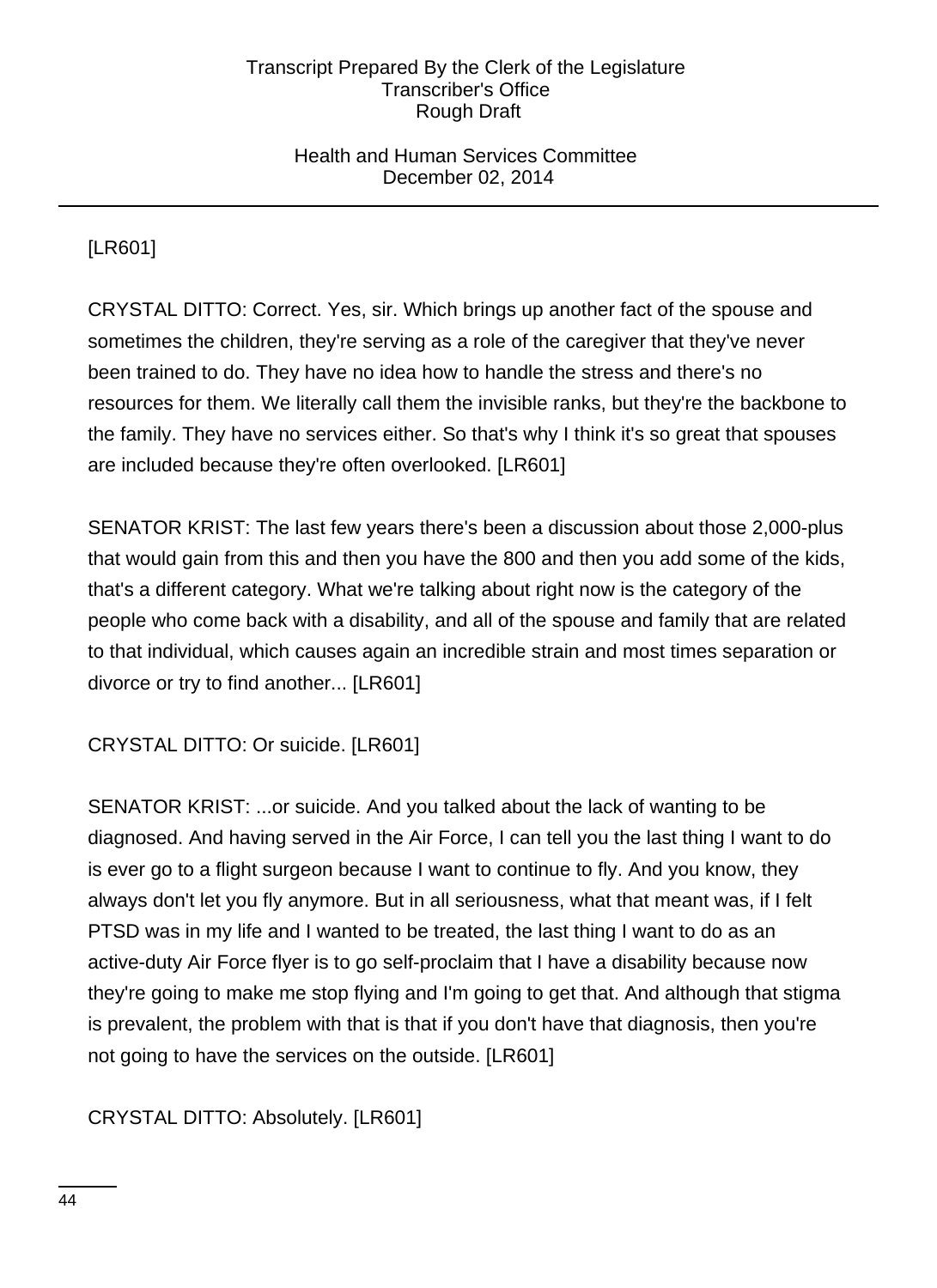## Health and Human Services Committee December 02, 2014

SENATOR KRIST: Would you like to comment to that? [LR601]

CRYSTAL DITTO: And I think that's a valid point because you have to have a diagnosis if you want to get any type of assistance; but if there's kind of a safety net or something to catch us, which would be very applicable in this situation, then they can seek services more so whenever they feel ready or at least have an opportunity instead of sitting in a dark room, having a flashback, and then doing the only thing they feel that they can. And I'm glad that you did share about your personal experience because for me whenever I first came in the military and experienced military sexual trauma, I did not disclose that to anybody until ten years in because I was a young Airman, and I knew nothing, and it's not on my record. So whenever it's time for me to transition out, hopefully at 20 years, if I don't get brave and put that on my record or have another injury, I'll have no help. I'll have nothing unless I do an official retirement. [LR601]

SENATOR KRIST: In that same vein, I'll remind my colleagues and my future colleagues, it hasn't been but a few years ago we extended mental or behavioral and PTSD care to our volunteer firefighters in an effort to try to treat them because as we know, treatment of that kind of disease, if you will, or affliction means that you can live a normal life. Leaving it untreated usually results in suicide or something akin to it. [LR601]

CRYSTAL DITTO: Absolutely. [LR601]

SENATOR KRIST: So thank you for your service and thanks for coming. [LR601]

CRYSTAL DITTO: Thank you for your service. [LR601]

SENATOR CAMPBELL: Thank you, Lieutenant. We very much appreciate hearing from you. [LR601]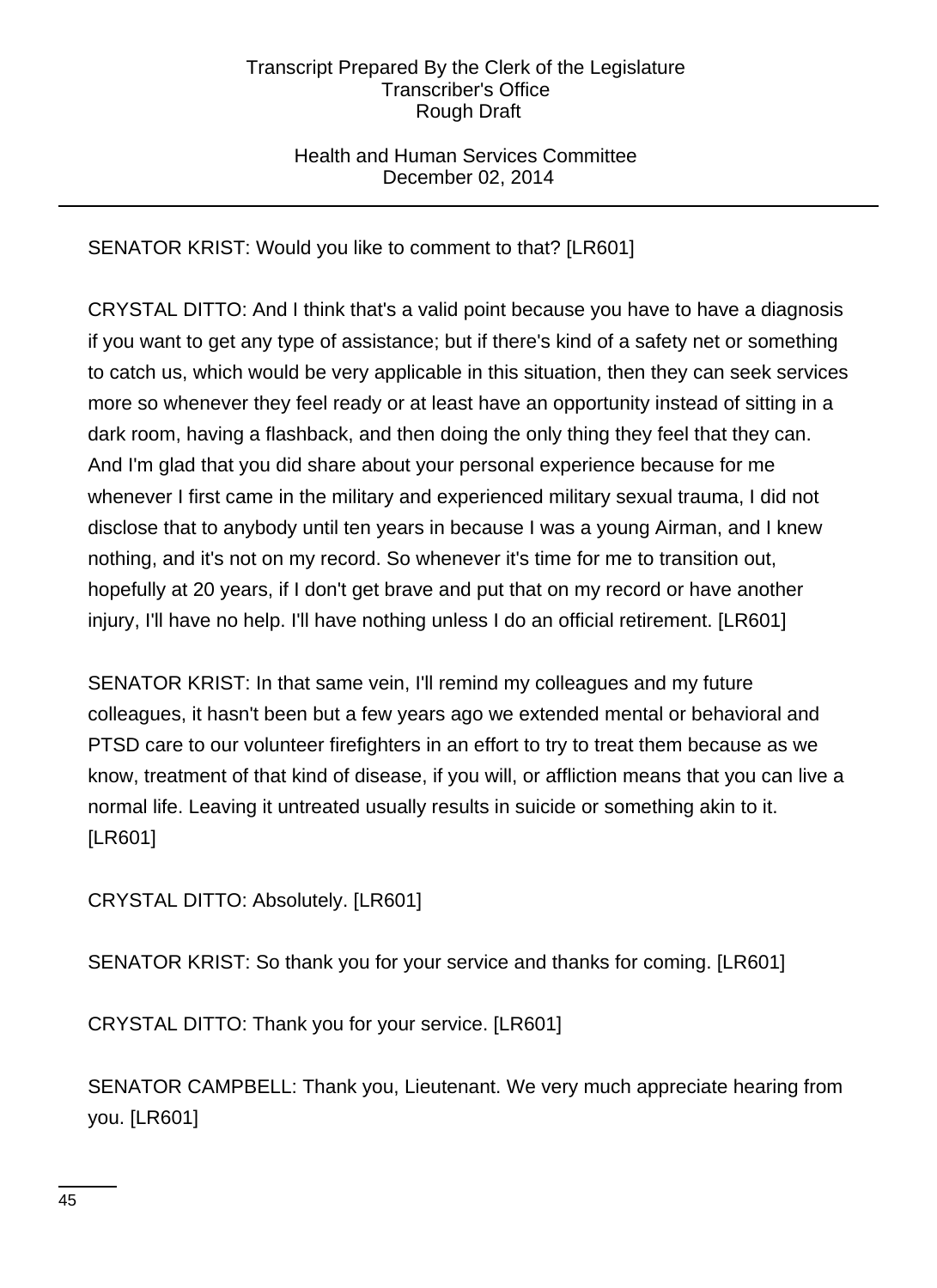## Health and Human Services Committee December 02, 2014

CRYSTAL DITTO: Thank you. Appreciate it. [LR601]

SENATOR CAMPBELL: Best of luck on your studies. [LR601]

CRYSTAL DITTO: Thank you, ma'am. [LR601]

SENATOR CAMPBELL: Our next testifier is Bruce Beins, and I bet I'm not saying that right. And Mr. Beins represents the EMS Services. Nice segue. Good morning. [LR601]

BRUCE BEINS: (Exhibit 7) Good morning and thank you very much. My name is Bruce Beins. It's B-r-u-c-e B-e-i-n-s, and I'm here representing the Nebraska Emergency Medical Services Association. That is an association of about 2,200 emergency care providers, first responders, EMTs paramedics. Mostly volunteer, 80 percent of our EMS's is carried on by volunteers in Nebraska, mostly in the rural areas. So we are in a lot of cases the entry point into the healthcare system for a lot of Nebraskans. I've got some different data here and excuse me if I jump around a little bit. What you've just been handed is some information that comes from the Nebraska ENARSIS system. Now the ENARSIS system is an electronic data reporting that all services are required to report data to this system. There are required data points and there are unrequired data points. Unfortunately, insurance information is not a required data point. This was really for patient care information. So if I could just point out a couple of things on there. On the top table, which is the last table that they had complete year-end information for in 2012, there the note at the bottom where there was 61,830 records where a patient was transported but no payer information was indicated. Well, for...as someone who actually enters this data for my own service, I can tell you that a lot of times the reason there's no information entered is because there is no information because those people don't have insurance. Now, that's not always the case. There's also some services to where they have a different form that they fill out for their insurance information and so forth. So you could safely say though that out of that 61,000 a large percentage of them are also the uninsured. EMS in Nebraska, of course we don't pick and choose. When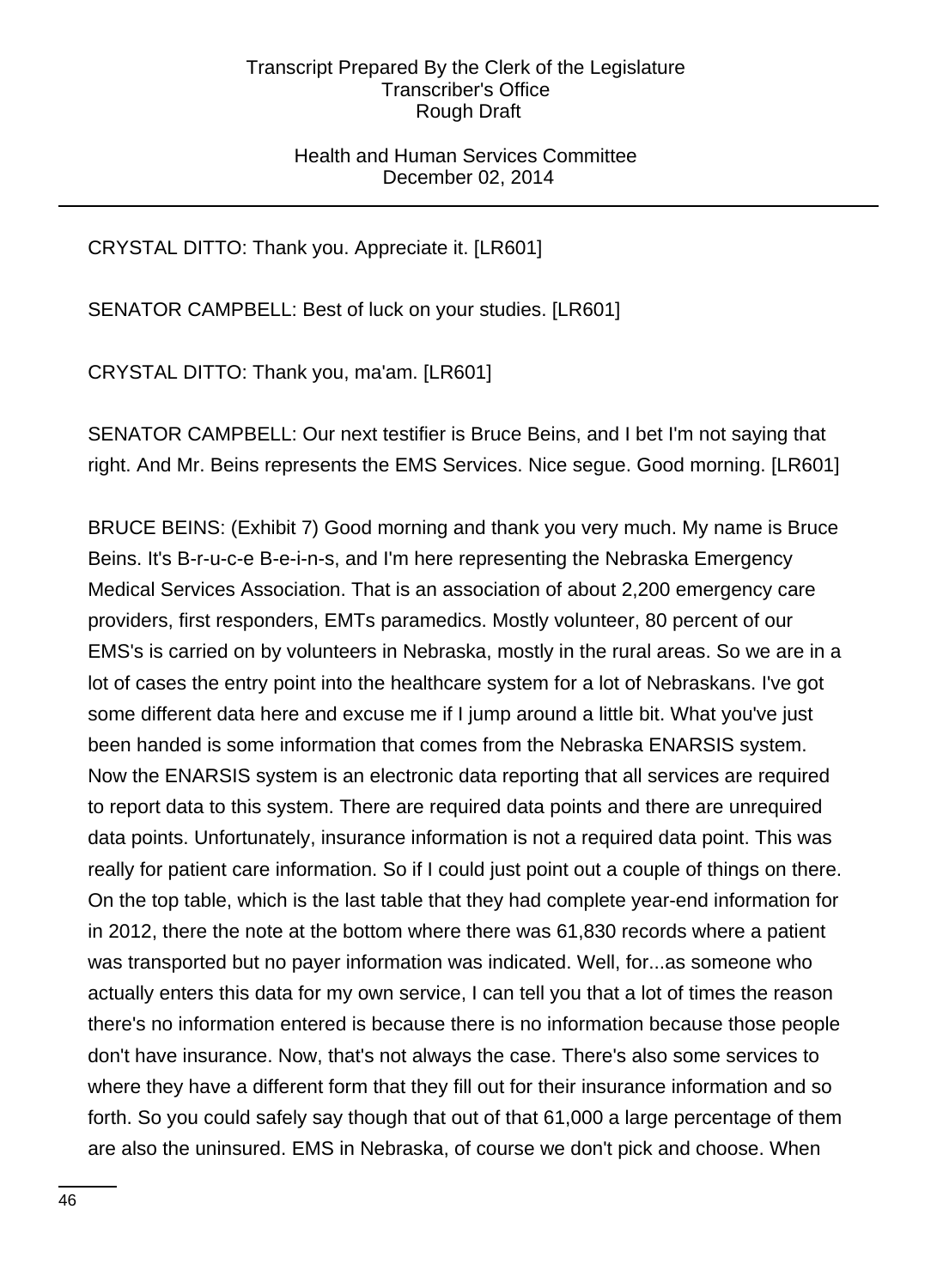### Health and Human Services Committee December 02, 2014

911 is called, you expect somebody is going to come help you whether or not you're from Lincoln or Omaha or from the rural or very rural that most of my constituents come from. So we're going to respond no matter what. When I started in EMS about 30 years ago, EMS didn't think about getting paid and that was not a concern. We don't have a system of EMS in the state of Nebraska that was built by design. This system come about by evolution, generally coming down from the funeral homes, and so forth, that used to take care of ambulance services to volunteer fire departments or volunteer rescue services. So to start with, it was all just, we want to take care of our people. You know, it's our friends and neighbors and our family. Over the years...when we started, you would get donations so you'd get a check for \$50 or a check for \$100. And so over the years we kind of had to change our thinking. I mean, we're still out there as volunteers trying to take care of our friends and neighbors, but the costs of providing that service and maintaining that service for the future have gotten to such that ambulance services are charging for their service. Unfortunately, like you've heard with some of the testimony in hospitals and so forth, we do get a lot of patients that are uninsured or the underinsured. You've heard about the high deductibles now that a lot of people have with their insurance policies. So there is a large percentage of it that goes uncollected and is eventually, you know, wrote off from the rescue service. Some rough numbers that I can give you, I had a very interesting discussion with a billing service that bills about 90 percent of the EMS services in the state of Nebraska, along with doing nine other states around us that they also have customers. And she said about 60 percent of all EMS runs are Medicare, Medicaid runs. So, Medicare, Medicaid basically pays us our costs. So they don't pay what we'd like to get paid, they pay us what they tell us they're going to pay, which is basically cost. So that leaves us 40 percent. And out of that 40 percent, 30 percent of them are insured in some way, but most of them are a high deductible insurance. And then there's the 10 percent that are uninsured, and we're probably not going to get anything out of the 10 percent because they don't care whether or not we hurt their credit rating, whatever. The 30 percent is kind of interesting though because those are the high deductible people. Obviously, we've hauled them to a hospital, so they're going to have other medical debt, at least an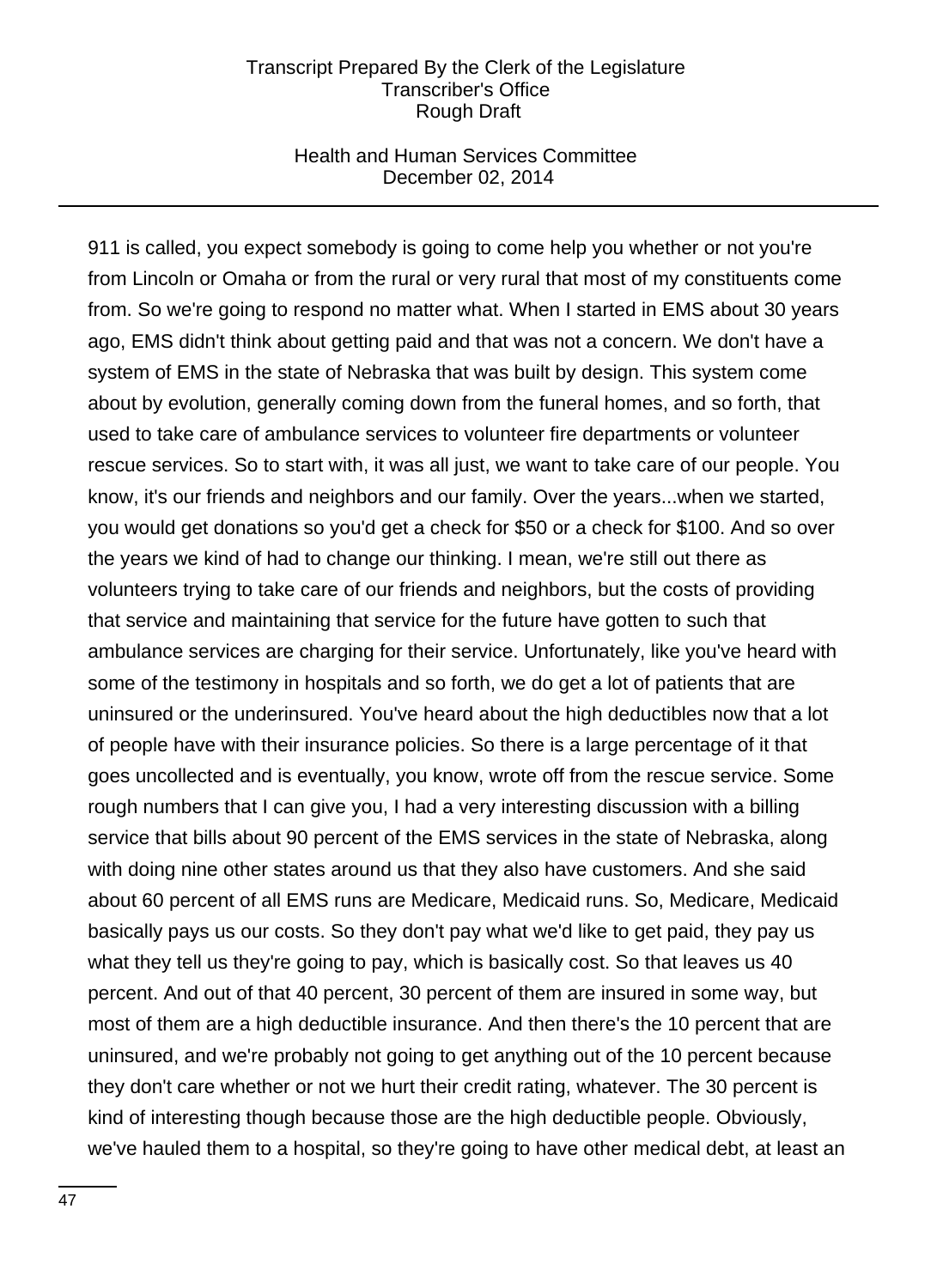## Health and Human Services Committee December 02, 2014

emergency room charge that goes along with that. About 25 percent of that gets collected. And what this biller told me, which I thought was very interesting is, is they are now holding those ambulance bills and they're holding them for 30 days or six weeks before they ever turn them into the insurance company. And the reason they're doing that is to shift that cost because they want people to...who have already burned through their deductible with hospital charges before they get that bill from the ambulance, that then the insurance will pay. Well, that kind of doesn't seem right in some way. One of my other hats is, is I'm the chairman of the board for the Harlan County Health System, which is a critical access hospital in south central Nebraska. So, I can see how that would work because in a hospital, we want to get our bills out because we don't want too many days in AR and we want, you know, everything to get filed like it's supposed to and...but some of that cost is getting shifted back to the hospitals. So, I thought that was kind of interesting in that aspect as far as the billing for it. In my other hat as a chairman of a hospital board, I did dig up some information that I was mostly concerned with the emergency side of things, so I pulled up some ER information. And from 2013, the uninsured in our critical access hospital, 88 percent of the charges from emergency room costs in 2013 are still uncollected today. So that's a year out. Now, these have probably not gone to a collection agency yet. They're probably still being worked through the system trying to get them to make payments, so forth. But a good argument would be that those uninsured would be some of the people we're talking about with Medicaid expansion. A lot of them are in that gap. So, a percentage of those or a large percentage of those with coverage would at least get us the reimbursement that we would get from Medicare, Medicaid, which would at least be our cost. And at least getting our cost is what's going to ensure that we can continue the service into the future. So, if there's any questions, I'd be glad to answer. [LR601]

SENATOR CAMPBELL: Any questions from the senators? Senator Gloor. [LR601]

SENATOR GLOOR: Thank you, Senator Campbell. Thanks, Bruce, for coming. Your quote was once upon a time EMS didn't think about being paid. Are there still rescue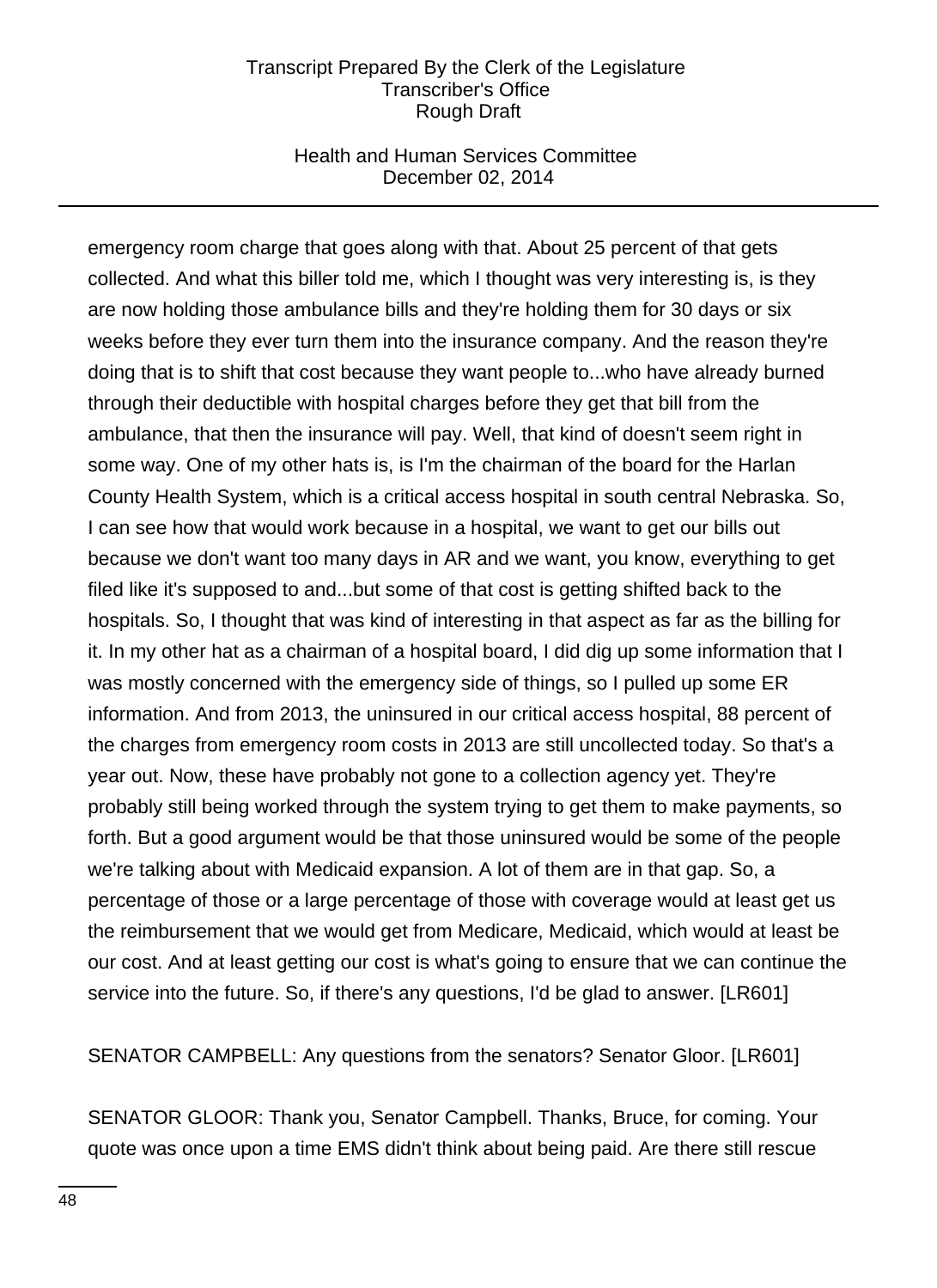# Health and Human Services Committee December 02, 2014

squads in smaller communities that in fact exist just based upon volunteerism, capital expense for the rescue units get picked up by the city or county? Or does everybody bill in this day and age? [LR601]

BRUCE BEINS: By and large, I would have to say at this point, everybody bills. There are still probably a few. My service was one of the last ones that finally said, we just can't keep this going for the future. We're driving a 20-year-old ambulance, you know, and have no money in the fund to replace it. A good used ambulance is going to cost us \$100,000. So, I think, pretty much everybody anymore has went to billing. And then how they collect some of their bills, you know, from the uninsured or underinsured, that's kind of a local decision on whether they're going to take people to collections or what they're going to do with them. [LR601]

SENATOR GLOOR: Knowing that there's always paperwork involved and a lot of paperwork involved, is it safe to say that perhaps you're selective in terms of what you charge for? In other words, if you make a run to pick up somebody on main street who has fallen, would that necessarily generate a bill as opposed to the transfer of somebody from community to... [LR601]

BRUCE BEINS: Yes, it would. Once you become a Medicare provider, you pretty much have to treat everybody the same. Now, there's different tiers of billing from a basic transport to a basic life support run to an advance life support run. I mean, there's different tiers of billing, but everybody gets billed. In fact, there's even a billing category for no transport. You go help somebody up that fell in their home, you know, and now they've refused to go to the hospital, there's a bill for it because you called the service out. And we want that service to be available for the next person that needs help up off the floor. [LR601]

SENATOR GLOOR: Okay. Thank you for the clarification. [LR601]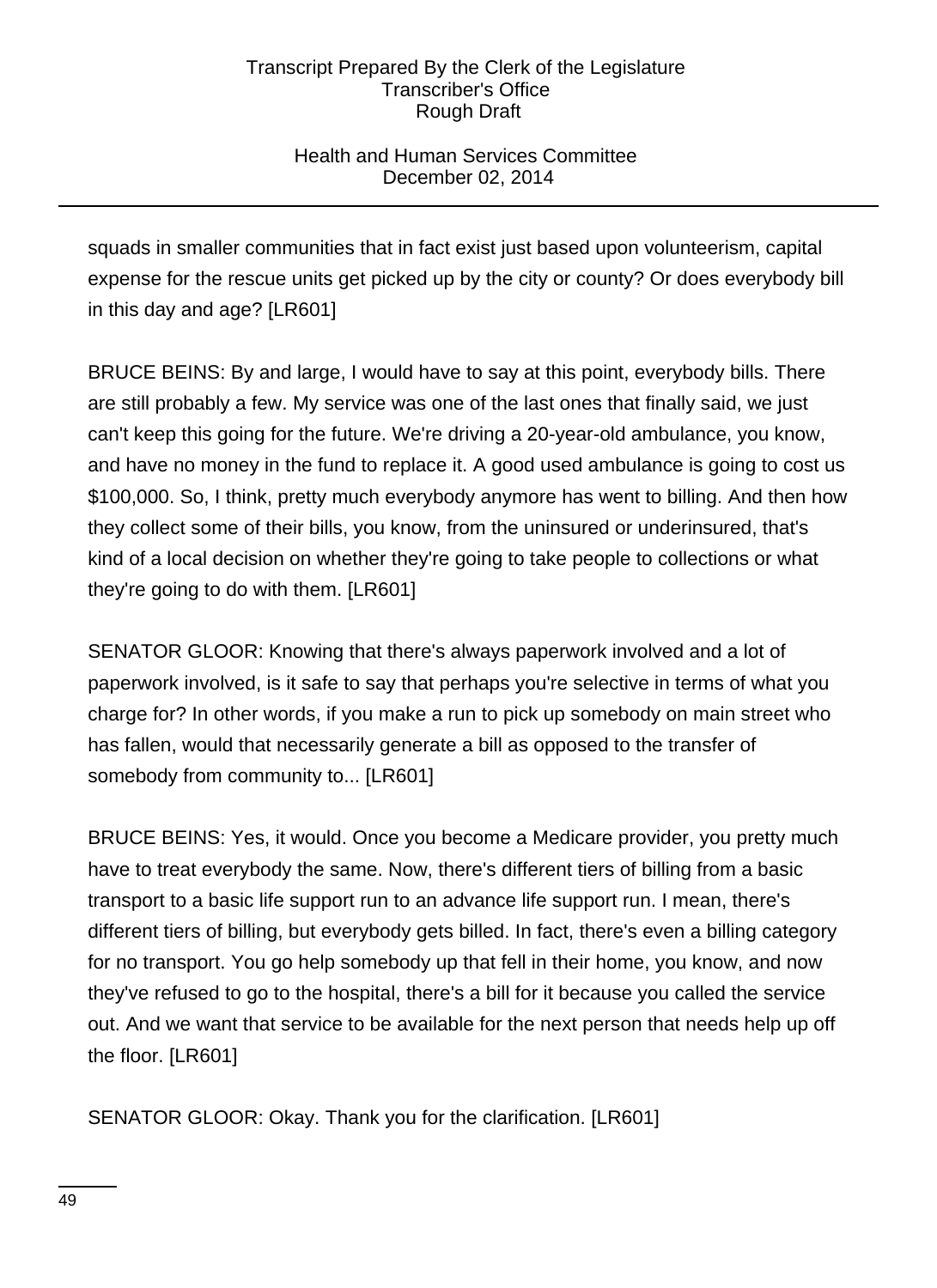## Health and Human Services Committee December 02, 2014

SENATOR CAMPBELL: Any other? Thank you very much for coming. [LR601]

BRUCE BEINS: Thank you. [LR601]

SENATOR CAMPBELL: We will now open the floor for testifiers. How many people in the room wish to provide testimony in addition? Okay. Go right ahead. Now, I can say good afternoon. [LR601]

LYNN REDDING: (Exhibit 8) Good afternoon. How are you today? [LR601]

SENATOR CAMPBELL: I'm fine, Lynn. [LR601]

LYNN REDDING: Good afternoon, Senator Campbell, and members of the Health and Human Services Committee. For the record, my name is Lynn Redding, L-y-n-n R-e-d-d-i-n-g, and I have travelled from Grand Island to comment on the impact of expanding Medicaid. As a person with a disability and a recipient of Medicaid, I wish to stress to you today how important healthcare is for people with disabilities and for those who cannot access health insurance through their employer or private market. For me, Medicaid is literally a life saver. My disability and other chronic health conditions require me to see several doctors and specialists, as well as taking a lot of medications. Without my Medicaid coverage, I would not be able to afford these visits or medications. My point is this: Access to healthcare is a crucial piece for not only people with disabilities and/or chronic health conditions, but also Medicaid is a good safety net for those who cannot access health coverage by other means. By expanding...but expanding Medicaid is not just about me. There are many people that you know, but for various reasons do not have private or employer-based healthcare. As a result, they have extremely limited access to healthcare, usually the emergency room. I know I'd rather see my doctors in their offices than go anywhere near the ER. Expanding Medicaid presents an opportunity for people who end up stuck in the coverage gap between 101 percent and 133 percent of federal poverty level to get healthcare. People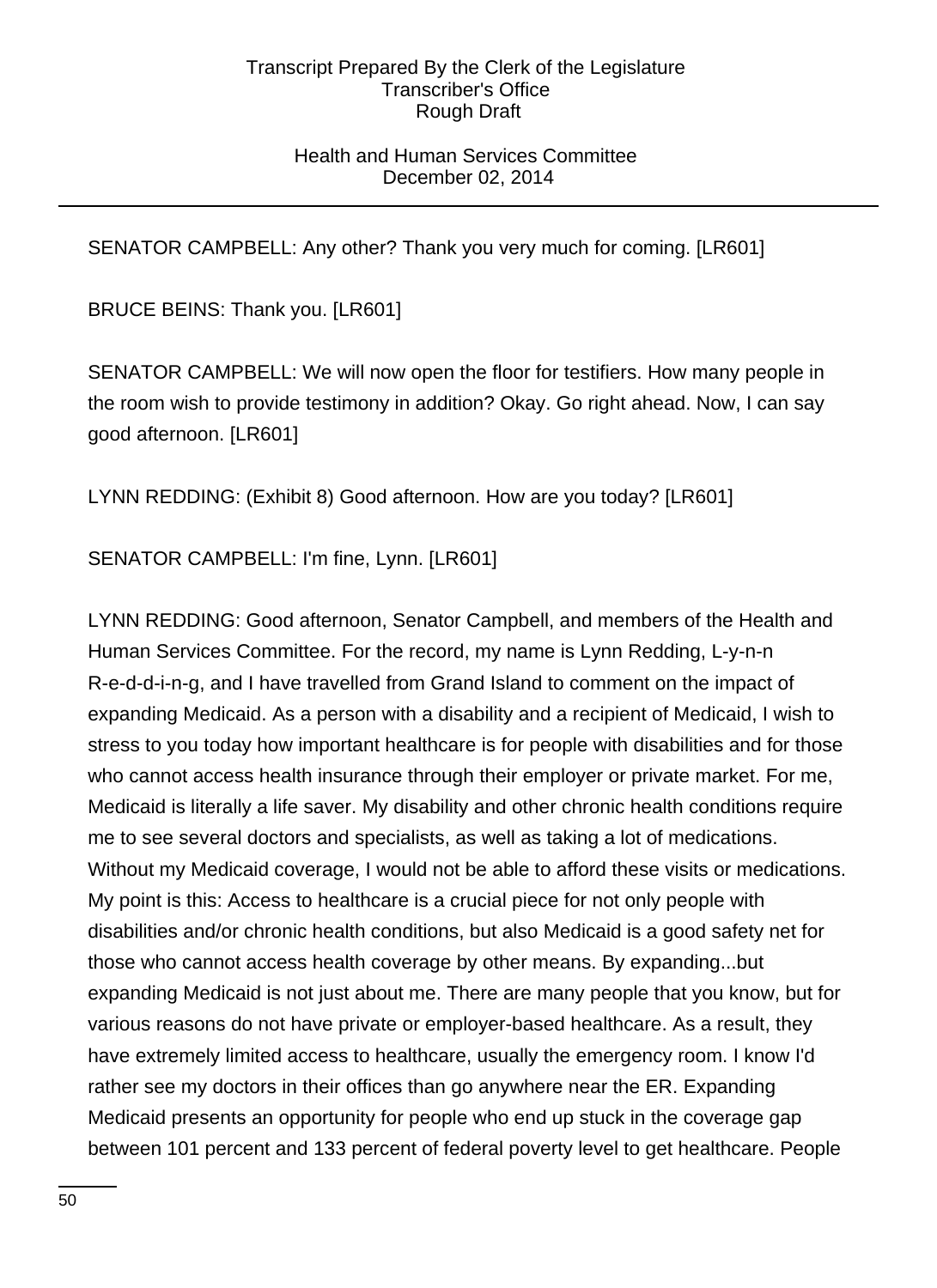# Health and Human Services Committee December 02, 2014

who are currently uninsured should have options than being forced to go to the ER at a very expensive price or go without. Everyone deserves access to healthcare regardless of their health, social, economic, or disability status. Medicaid expansion--it could be a life or death situation for someone you know. Thank you. [LR601]

SENATOR CAMPBELL: Thank you, Lynn. It's always good to see you and have your testimony. Are there any questions from the senators? The next testifier, and I believe our last testifier for the day...oh, I'm sorry. I missed...okay, so, Mark, are you the last? [LR601]

MARK INTERMILL: I think so. [LR601]

# SENATOR CAMPBELL: Okay. [LR601]

BRAD MEURRENS: (Exhibit 9) Good afternoon, Senator Campbell and members of the committee. For the record, my name is Brad Meurrens, B-r-a-d M-e-u-r-r-e-n-s, and I'm the public policy specialist at Disability Rights Nebraska, the designated protection and advocacy system for persons with disabilities in Nebraska. As an organization premised on advancing public policy and protecting the rights of Nebraskans with disabilities, we fully support the effort to extend Medicaid coverage. Extending Medicaid would increase access to needed healthcare for many Nebraskans with disabilities. The overlap between poverty and disability, as well as uninsured status and disability, is significant. Thousands of Nebraskans with disabilities live in poverty and lack health insurance. According to the American Community Survey, 16.8 percent of Nebraskans with disabilities, age 21 to 64, were uninsured in 2011; 24 percent of Nebraskans with disabilities, age 21 to 64, were living below the poverty line in 2011. It is false to assume that all Nebraskans with disabilities are currently using Medicaid-funded services or would be covered under traditional Medicaid. Not all people with disabilities meet the financial, family size, or disability-specific eligibility limits. Thus, many people with disabilities would be left in the gap between current Medicaid eligibility and the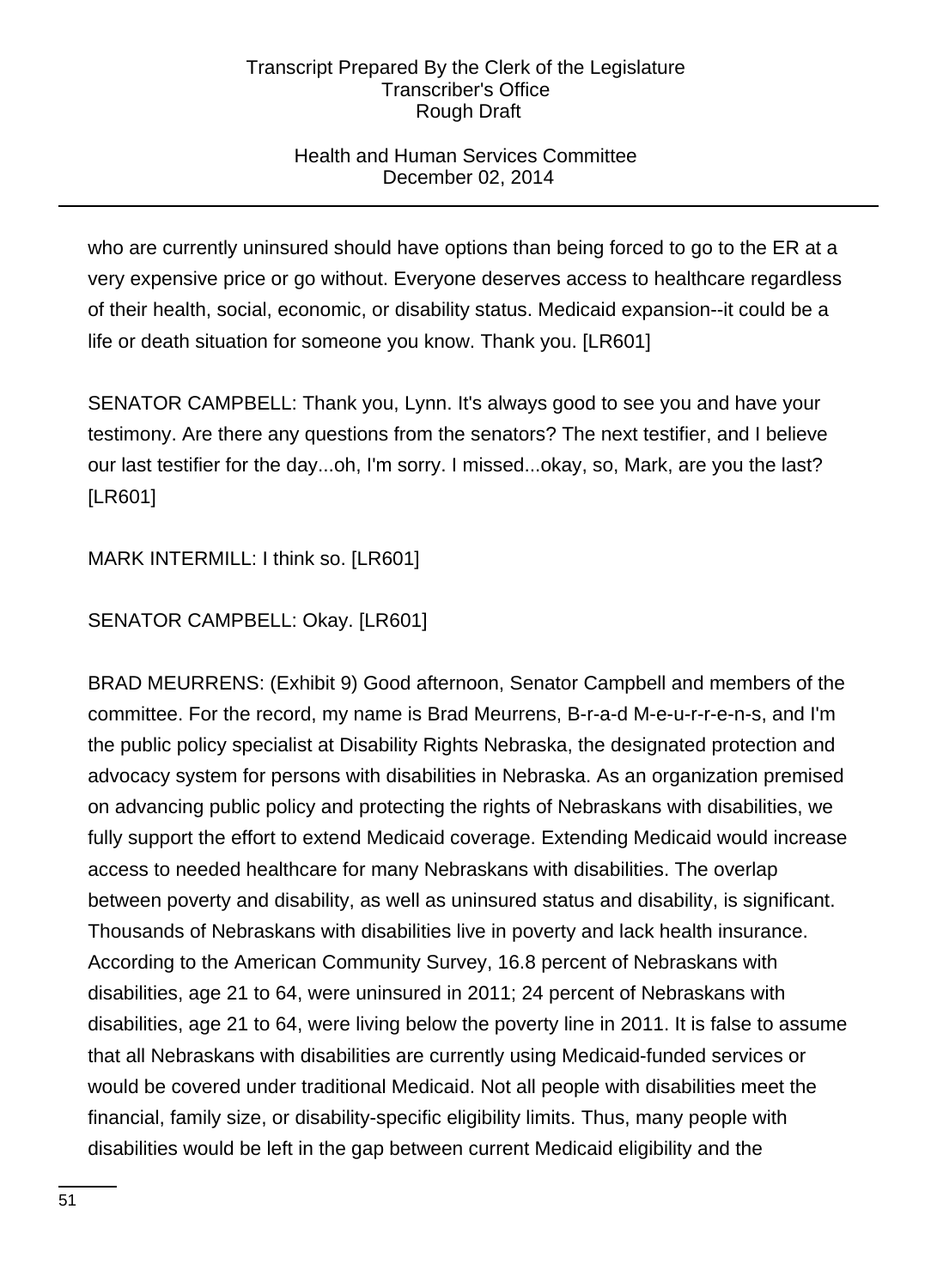### Health and Human Services Committee December 02, 2014

insurance exchanges under the Affordable Care Act. In fact, the National Association of State Mental Health Program directors notes that, "Many people recognize Medicaid as a program that provides coverage to the poor, but few know that millions of working adults, mainly childless, do not currently qualify for Medicaid even if they have little income. And about 25 percent of this population has serious and moderate behavioral health conditions. The Medicaid expansion will significantly increase access to health insurance which is the passkey to receiving high-quality care." Simply put, extending Medicaid would provide affordable coverage for a wide range of people with disabilities; people with disabilities who are ineligible due to excess income or assets; people with disabilities who are in the two-year waiting period for Medicare; people with disabilities who are eligible for traditional Medicaid with a spend-down; people whose disabilities are not considered severe enough; people who do not know, do not admit that they have a disability, or whose disabilities are not diagnosed; people with disabilities who churn off and on Medicaid; low-wage workers who become ineligible for Medicaid when they are employed; and people whose disabilities improve when they have a consistent source of healthcare and/or treatment. For those individuals with disabilities who would not qualify for current Medicaid and would not qualify to enter the exchange, they would literally have no place to turn for affordable healthcare, except the emergency room. In summation: Extending Medicaid would create an incentive for people with disabilities to work and make the lives of those who are employed a lot easier. Current financial eligibility for Medicaid significantly restricts the employment options and wages for employees with disabilities. Extending Medicaid would allow employees with disabilities to earn more without the ever present threat of losing their vital Medicaid coverage because they received a raise, worked overtime, or got a better job offer. Extending Medicaid would help to break the forced dependency that employees and many other people with disabilities in Nebraska currently face and would create more opportunities for individual achievement, financial and social independence, and healthcare access for thousands of vulnerable Nebraskans both with and without disabilities. I'd be happy to answer any questions the committee may have. [LR601]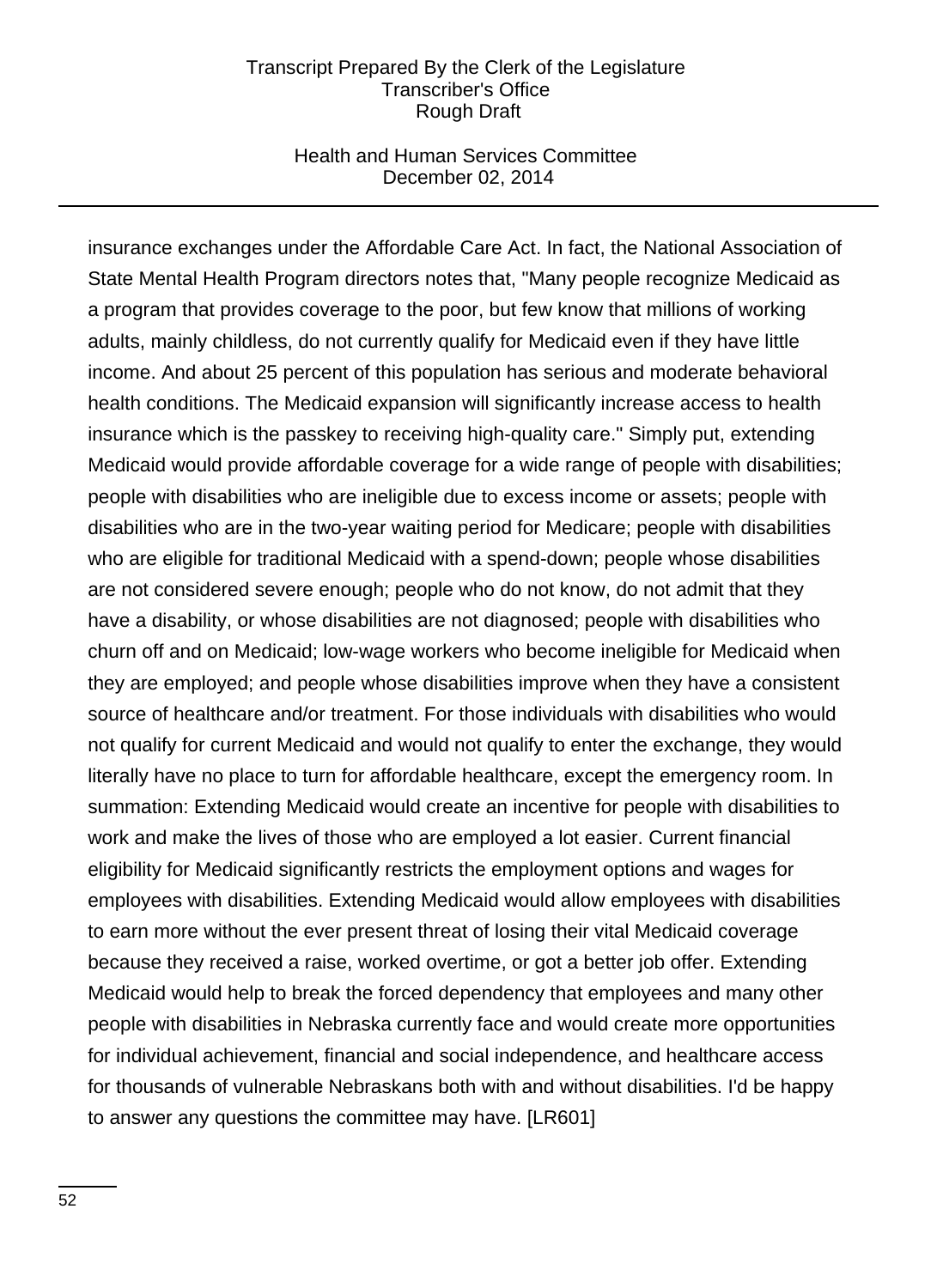## Health and Human Services Committee December 02, 2014

# SENATOR CAMPBELL: Are there any questions? Thank you, Brad. [LR601]

BRAD MEURRENS: You're welcome. Thank you. [LR601]

SENATOR CAMPBELL: Our next testifier. [LR601]

MARK INTERMILL: (Exhibits 10 and 11) Good afternoon, Senator Campbell and members of the Health and Human Services Committee. My name is Mark Intermill, M-a-r-k I-n-t-e-r-m-i-l-l, and I will be brief. You're getting a couple of documents that are coming around. One is a report that AARP's Public Policy Institute has developed which really is the crux of AARP's interest in this issue and that's the healthcare coverage of Americans between the ages of 50 and 64, those individuals who are not yet eligible for Medicare and are still trying to get their coverage in the private marketplace. But I want to focus on the second one-page document which is an array of the cost of coverage through the federally facilitated marketplace for a 59-year-old nonsmoker from Lancaster County. Now, I am a 59-year-old nonsmoker from Lancaster County, (laughter) which this resonated with me. What I think this chart shows is that there is a certain logic to the coverage offered through the Affordable Care Act until you get to the bottom line, right now. You can see a person...if this person had a \$48,000 income, they would pay a premium of \$514, which is the full premium for an individual who is a 59-year-old nonsmoker in Lancaster County. They would have a deductible of \$2,000 and out-of-pocket limit of \$4,500. Maximum cost for covered services through the plans are \$10,668 or 22 percent of that individual's \$48,000 income. As we move down the chart, you can see that percentage reduces so the lower your income, the less of your income you have to pay for healthcare costs that are covered by the plans, until you get to the bottom. Until you get, you know, from \$12,000 to \$11,000, at \$12,000 you're paying 4 percent of your income for those covered services, assuming you met the full out-of-pocket limit, you drop down \$1,000, it's 97 percent of your income that you pay for covered services, the same as the person with \$48,000 in income. We saw from the fiscal note that Liz Hruska talked about that by not participating in Medicaid expansion,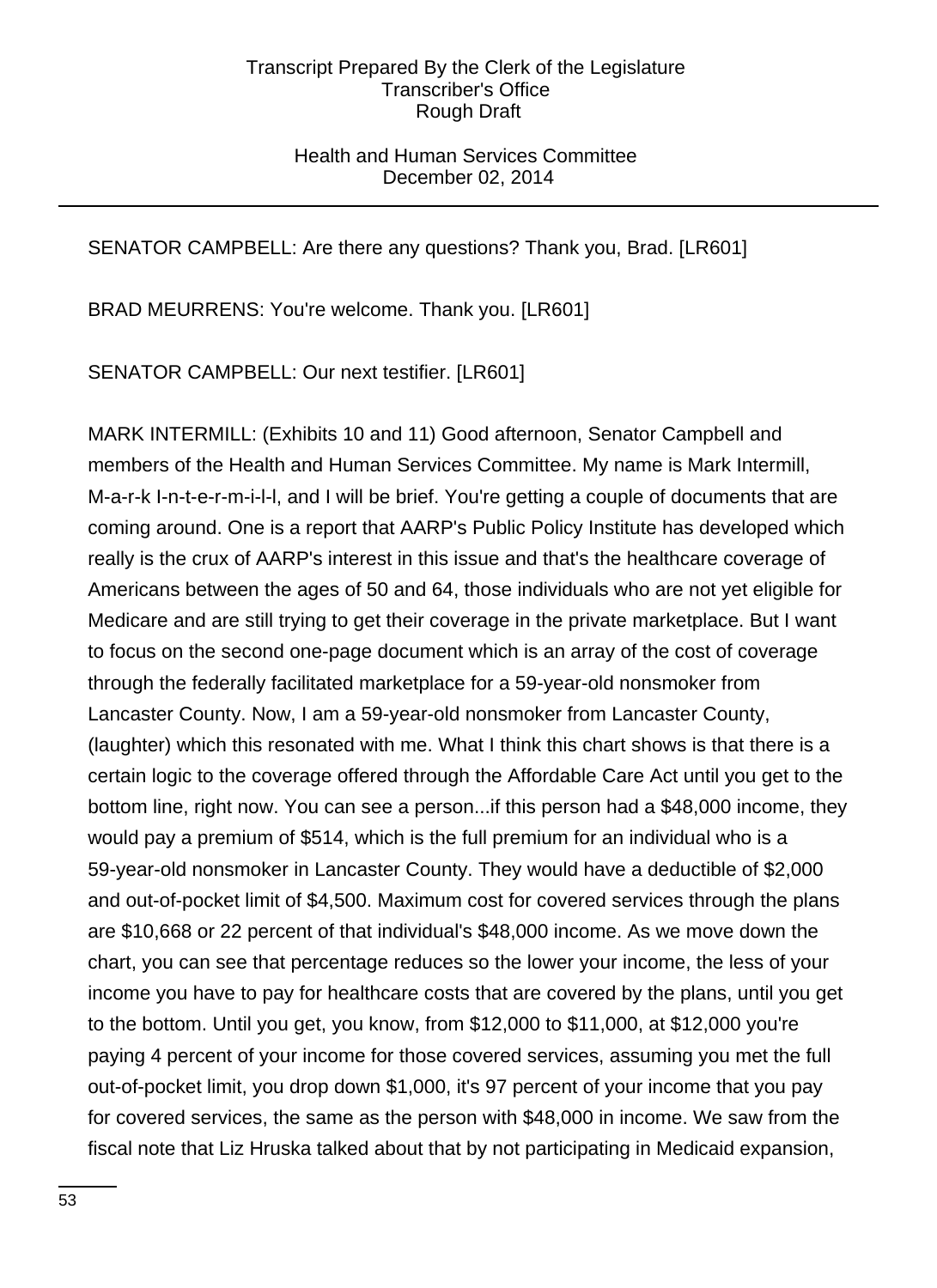## Health and Human Services Committee December 02, 2014

we're deferring something in the order of \$276 million, the federal support that would help that group get access to coverage. And since the...kind of the purpose of this hearing was to look at what is the impact of not participating in Medicaid, that's an obvious one. But one of the things that the South Dakota report that was prepared by the professors at UNK identified was that there's a revenue impact of not participating in Medicaid. And what they indicated was that in many government programs there is...you have benefits on one side but offsets on the other side. There are taxes or something that come out of the economy as a result, but not in this situation because the taxes are paid up-front. We're paying those costs of providing these benefits already. So we're essentially just deferring \$276 million into our economy. And if you track General Fund revenue over the past 10 or 20 years, it typically runs at about 4 percent of the state's gross domestic product is what we realize in General Fund revenue. So when you look at that \$276 million and assume without any multipliers, that 4 percent would come back in the form of revenues to the state, that's about \$11 million. And when you go out to the 2020 estimate, we're getting up into the \$14-15 million of revenue without any multipliers. So, I think my case is that this isn't right what's happening to that bottom group of individuals. There's an opportunity to fix it that will help...there are offsets in terms of the costs that might come about as a result of doing that. So thank you very much, and I'd be happy to try to answer any questions. [LR601]

SENATOR CAMPBELL: Questions? Okay. Thank you very much. Senator Davis, do you wish to make any final remarks? Okay. [LR601]

SENATOR DAVIS: First of all, I just want to thank the committee for being here and listening and asking great questions, and thank the people that have put a lot of time into the committee work this summer trying to come up with a plan for today, and for the testifiers who participated here today. I wanted to touch base a little bit and respond to some of the things that have been said. When in question with the EMS that someone asked about the billing which, you know, I happen to have several volunteer services in my district, I know they all bill for their services. If they don't get paid, that's the end of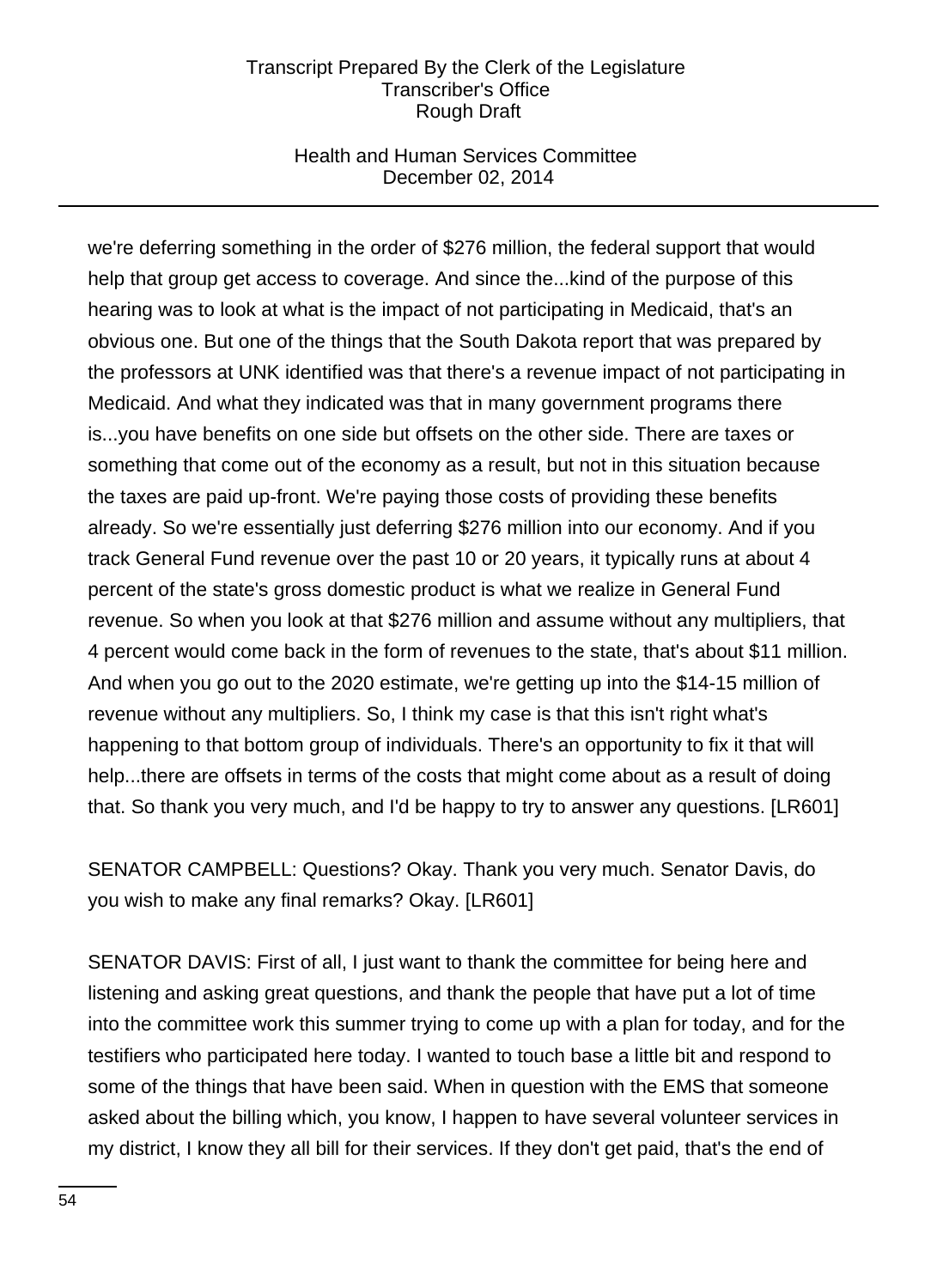## Health and Human Services Committee December 02, 2014

the line for most of them. They don't pursue that because the people are residents of their community and so, a lot of those EMS volunteers in the rural parts of the state are still having bake sales and car washes and those kind of things to buy the new ambulance. So that is the way that works. This would obviously help those volunteers who really give a lot of their own personal time, which is personal, but many of those people take time away from their business to do their work so it's a little more than just personal, it can affect their livelihood too. Senator Watermeier and Senator Schumacher and I have been serving on a committee this summer to look at how tax exemptions are put in place to develop business and industry in the state of Nebraska. And a lot of the jobs that are being generated through those projects, we're just not evaluating them, but we're looking at how they're done. A lot of those jobs that are generated are not significant jobs in terms of revenue. I'm glad that that's going on. My point being, though, that the state has moved in a very orderly and planned way to try to stimulate economic activity within the state by giving exemptions to businesses who are employing people who aren't making a whole lot more than 133 percent. We have the ability by accessing federal funds to put a big block of revenue into the state when you heard Mr. Intermill talk about that revenue generator, which will generate revenue for the state, and for every one of these communities out there. I come from a district that is very...has very serious problems with depopulation, elderly people, poverty, uninsured, hospitals that are working really hard and doing a great job, but struggle to meet their everyday needs. If you want to do something really good for rural Nebraska that will really help the economic activity in rural Nebraska, I think Medicaid expansion is the thing that will probably do more good than anything. So with that said, I again thank you for the time and look forward to the discussion on the floor. [LR601]

SENATOR CAMPBELL: Excellent. And with those comments, we will close the public hearing on LR601 and everyone have a great rest of the day. [LR601]

SENATOR DAVIS: Thank you. [LR601]